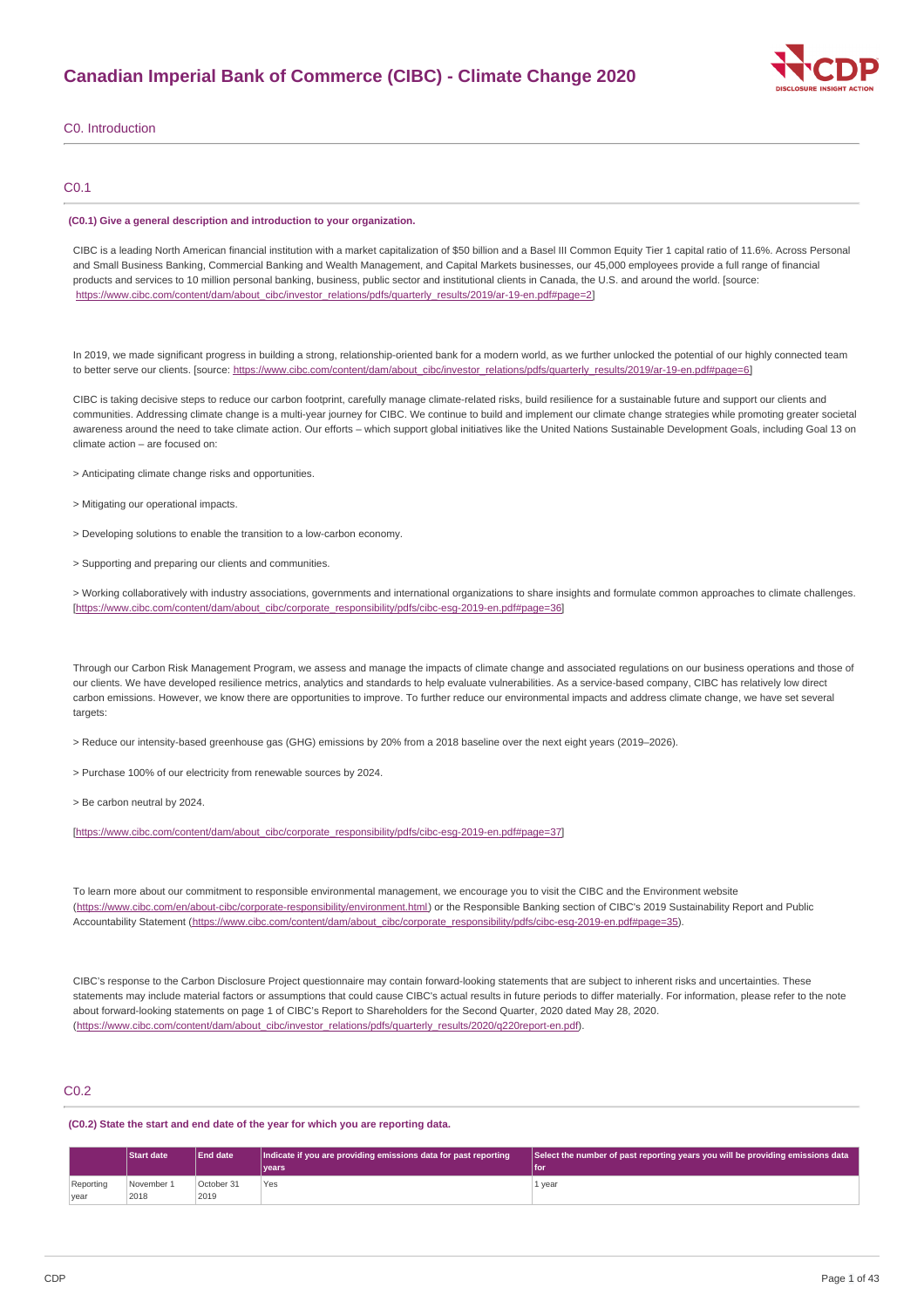# C0.3

# **(C0.3) Select the countries/areas for which you will be supplying data.** Canada

United States of America

# C0.4

**(C0.4) Select the currency used for all financial information disclosed throughout your response.** CAD

# C0.5

(C0.5) Select the option that describes the reporting boundary for which climate-related impacts on your business are being reported. Note that this option should **align with your chosen approach for consolidating your GHG inventory.** Operational control

# C-FS0.7

# **(C-FS0.7) Which organizational activities does your organization undertake?** Bank lending (Bank)

Investing (Asset manager) Investing (Asset owner)

# C1. Governance

# C1.1

**(C1.1) Is there board-level oversight of climate-related issues within your organization?** Yes

# C1.1a

## (C1.1a) Identify the position(s) (do not include any names) of the individual(s) on the board with responsibility for climate-related issues.

| Position of<br>individual(s)                     | <b>Please explain</b>                                                                                                                                                                                                                                                                                                                                                                                                                                                                                                 |
|--------------------------------------------------|-----------------------------------------------------------------------------------------------------------------------------------------------------------------------------------------------------------------------------------------------------------------------------------------------------------------------------------------------------------------------------------------------------------------------------------------------------------------------------------------------------------------------|
| Board-level<br>committee                         | The Risk Management Committee of the Board, is one of the four committees of the Board of Directors. The Risk Management Committee assists the board in fulfilling its responsibilities for defining<br>CIBC's risk appetite and overseeing the bank's risk profile and performance against that criteria. This includes supervising key frameworks, policies and limits related to identifying, measuring,<br>monitoring and controlling CIBC's principle business risks including climate-sensitive risk exposures. |
| Board-level<br>committee                         | The Corporate Governance Committee reviews disclosure on CIBC's approach to conducting its business in an ethical, socially responsible and environmentally conscious manner. CIBC's climate<br>change disclosure is overseen by the Corporate Governance Committee.                                                                                                                                                                                                                                                  |
| <b>Chief Risk</b><br><b>Officer</b><br>$ $ (CRO) | The Chief Risk Officer (CRO) has overall responsibility for assessing and managing climate- related impacts on CIBC. The CRO is a member of the Risk Management Committee, which reviews and<br>approves CIBC's frameworks and policies on the identification and control of risks, including climate- related physical and transition risks.                                                                                                                                                                         |

# C1.1b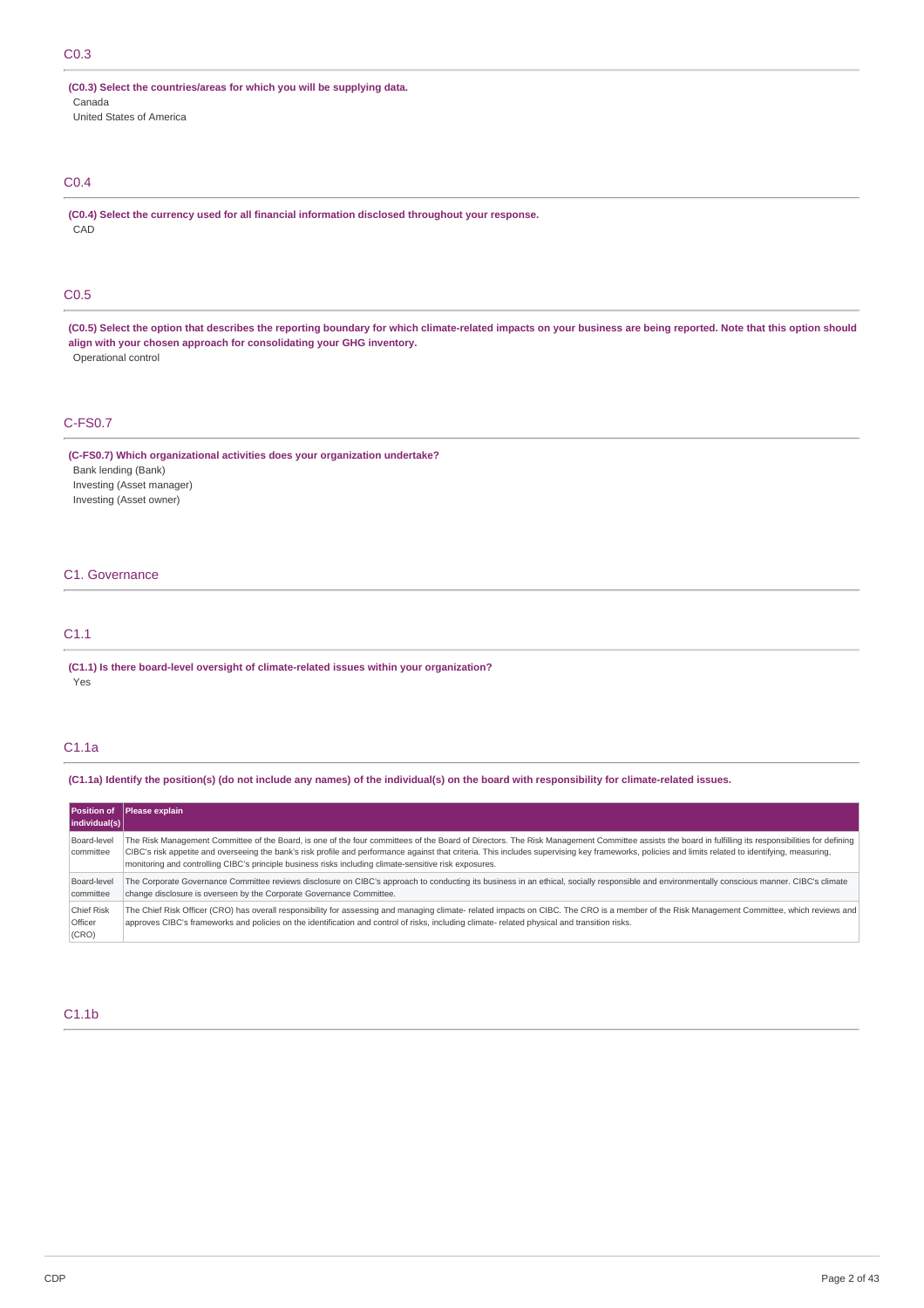# **(C1.1b) Provide further details on the board's oversight of climate-related issues.**

| Frequency<br>climate-<br>related<br>issues are<br>۱a<br>scheduled<br>agenda<br>item | Governance Scope of<br>with which   mechanisms   board-level<br>into which<br>climate-<br>related<br>issues are<br>integrated                                                                 | oversight                                                                                                                                                                                                                                                                                                                                                                                                                                                                                                                                                                 | Please explain                                                                                                                                                                                                                                                                                                                                                                                                                                                                                                                                                                                                                                                                                                                                                                                                                                                                                                                                                                                                                                                                                     |
|-------------------------------------------------------------------------------------|-----------------------------------------------------------------------------------------------------------------------------------------------------------------------------------------------|---------------------------------------------------------------------------------------------------------------------------------------------------------------------------------------------------------------------------------------------------------------------------------------------------------------------------------------------------------------------------------------------------------------------------------------------------------------------------------------------------------------------------------------------------------------------------|----------------------------------------------------------------------------------------------------------------------------------------------------------------------------------------------------------------------------------------------------------------------------------------------------------------------------------------------------------------------------------------------------------------------------------------------------------------------------------------------------------------------------------------------------------------------------------------------------------------------------------------------------------------------------------------------------------------------------------------------------------------------------------------------------------------------------------------------------------------------------------------------------------------------------------------------------------------------------------------------------------------------------------------------------------------------------------------------------|
| Scheduled<br>- some<br>meetings                                                     | Reviewing<br>and quiding<br>major plans<br>of action<br>Reviewing<br>and guiding<br>risk<br>policies<br>Other, please lending<br>specify (For<br>important<br>climate-<br>related<br>matters) | risks and<br>opportunities<br>to our own<br>operations<br>Climate-related<br>risks and<br>management opportunities<br>to our bank<br>activities<br>Climate-related<br>risks and<br>opportunities<br>to our<br>investment<br>activities<br>Climate-related<br>risks and<br>opportunities<br>to our other<br>products and<br>services we<br>provide to our<br>clients<br>The impact of<br>our own<br>operations on<br>the climate<br>The impact of<br>our bank<br>lending<br>activities on<br>the climate<br>The impact of<br>our investing<br>activities on<br>the climate | Climate-related Risk Management Committee assists the board in fulfilling its responsibilities for defining CIBC's risk appetite and overseeing the bank's risk profile and performance<br>against that criteria. This includes supervising key frameworks, policies and limits related to identifying, measuring, monitoring and controlling CIBC's principle business<br>risks including climate-sensitive risk exposures. In 2019, CIBC's Board of Directors was presented an overview of CIBC's first TCFD report, Building a Sustainable<br>Future, prior to it's publication in September 2019. The Board's role was to review the climate-related metrics used and endorse the public disclosure of the report. In<br>addition, CIBC's Board of Directors was provided a progress update of CIBC's environmental metrics and supported CIBC's 2019 update of both greenhouse gas<br>emissions and paper reduction targets. The Board had also supported the public disclosure of our new \$150 billion target towards environmental and sustainable<br>finance, launched in September 2019. |

# C1.2

# **(C1.2) Provide the highest management-level position(s) or committee(s) with responsibility for climate-related issues.**

| Name of the position(s) and/or committee(s)                                                                        | <b>Reporting line</b>            | <b>Responsibility</b>                                                   | <b>Coverage of responsibility</b>                                                                                                 | <b>Frequency of reporting to the board</b><br>on climate-related issues |
|--------------------------------------------------------------------------------------------------------------------|----------------------------------|-------------------------------------------------------------------------|-----------------------------------------------------------------------------------------------------------------------------------|-------------------------------------------------------------------------|
| Chief Risks Officer (CRO)                                                                                          | CEO reporting<br>line            | Both assessing and managing climate-<br>related risks and opportunities | Risks and opportunities related to our<br>other products and services<br>Risks and opportunities related to our<br>own operations | More frequently than quarterly                                          |
| Other committee, please specify (Corporate Governance Committee) Reports to the                                    | board directly                   | Assessing climate-related risks and<br>opportunities                    | Risks and opportunities related to our<br>other products and services<br>Risks and opportunities related to our<br>own operations | Quarterly                                                               |
| Risk committee                                                                                                     | Reports to the<br>board directly | Assessing climate-related risks and<br>opportunities                    | Risks and opportunities related to our<br>other products and services<br>Risks and opportunities related to our<br>own operations | Half-yearly                                                             |
| Other C-Suite Officer, please specify (Senior Executive Vice-<br>President (SEVP) and Group Head, Capital Markets) | CEO reporting<br>line            | Both assessing and managing climate-<br>related risks and opportunities | Risks and opportunities related to our<br>other products and services                                                             | Quarterly                                                               |

# C1.2a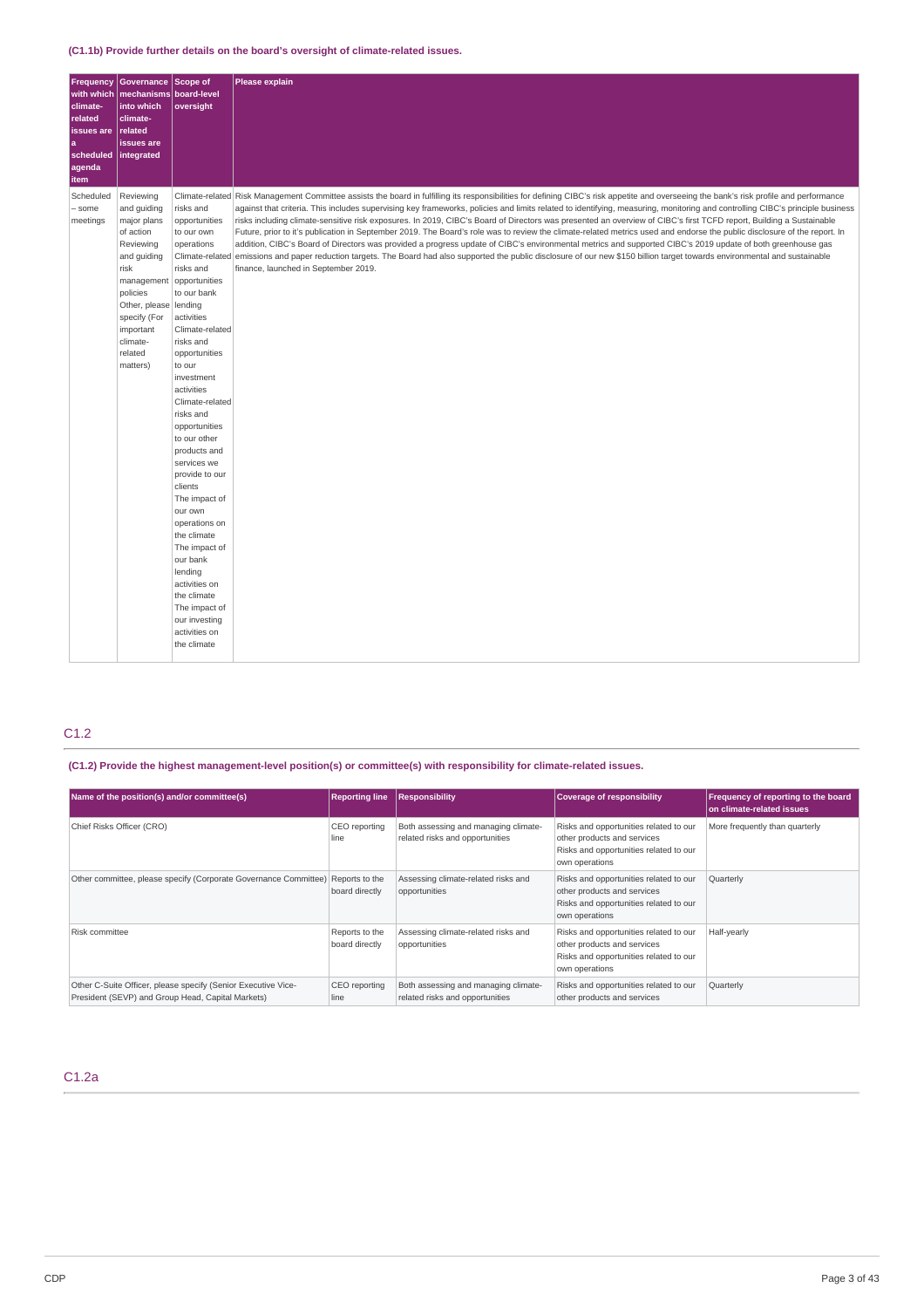(C1.2a) Describe where in the organizational structure this/these position(s) and/or committees lie, what their associated responsibilities are, and how climate**related issues are monitored (do not include the names of individuals).**

At the highest governance level, two committees of the Board of Directors – the Risk Management Committee and the Corporate Governance Committee – are charged with overseeing ESG matters, including climate change. The Risk Management Committee assists the Board in fulfilling its responsibilities for defining CIBC's risk appetite and overseeing the bank's risk profile and performance against that criteria. This includes supervising key frameworks, policies and limits related to identifying, measuring, monitoring and controlling CIBC's principal business risks including climate-sensitive risk exposures. The Corporate Governance Committee reviews disclosures on CIBC's approach to conducting its business in an ethical, socially responsible and environmentally conscious manner. CIBC's climate change program is reviewed by the committee on a quarterly basis.

The Chief Risk Officer (CRO) has overall responsibility for assessing and managing climate- related impacts on CIBC. The CRO is a member of the Risk Management Committee. As a member, the CRO is involved in reviewing and approving CIBC's frameworks and policies on the identification and control of risks, including climate related physical and transition risks.

The Senior Vice-President (SVP), Enterprise Risk Management, reports directly to the CRO on climate-related matters. The SVP has executive oversight and advises the Environmental Management Committee and the CRO as required.

CIBC's Environmental Management Committee, comprised of senior-level executives from across the bank, meets quarterly to provide input on environmental strategy and oversight of CIBC's environmental initiatives. The committee is responsible for helping to facilitate the co-ordination and implementation of environmental performance priorities across the bank. The committee is also responsible for ensuring CIBC is on track to meet its targets, such as reducing our GHG emissions intensity by 20% by 2026.

The Senior Director, Environmental Risk Management, reports directly to the SVP, Enterprise Risk Management, and has responsibility for developing the environmental strategy, setting environmental performance standards and targets, and reporting on environmental performance and compliance.

Environmental considerations, including climate change, are integrated into our core business through our Corporate Environmental Policy. This structure provides clear ownership of responsibilities for strategy development, senior leadership input and executive oversight that is required for a successful environmental/climate governance.

# C1.3

(C1.3) Do you provide incentives for the management of climate-related issues, including the attainment of targets?

|         | <b>Provide incentives for the management of climate-related issues</b><br><b>.Comment</b> |  |
|---------|-------------------------------------------------------------------------------------------|--|
| $Row_+$ | Yes                                                                                       |  |

# C1.3a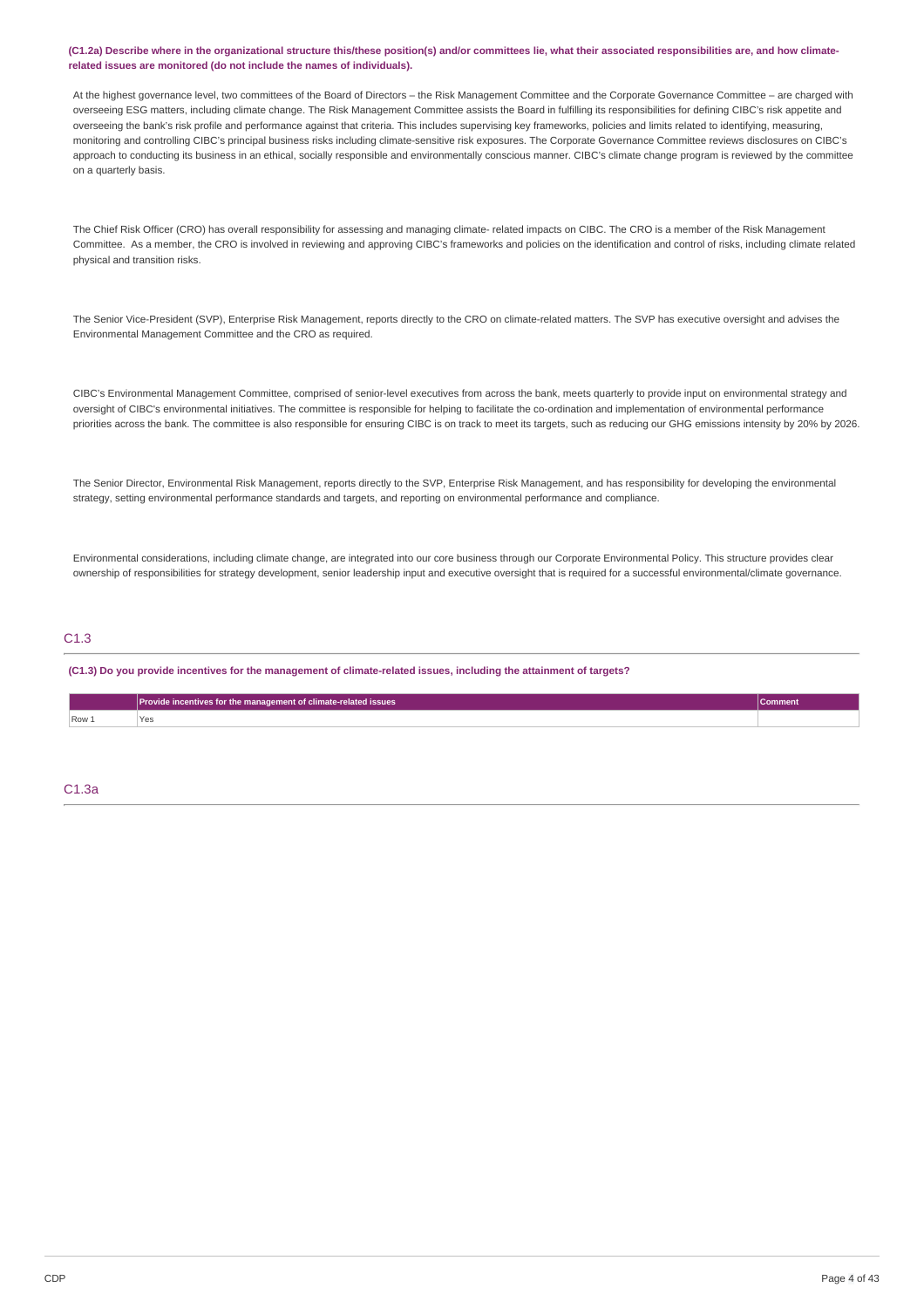#### (C1.3a) Provide further details on the incentives provided for the management of climate-related issues (do not include the names of individuals).

| <b>Entitled to incentive</b>                     | <b>Type of</b><br>incentive | <b>Activity inventivized</b>                                                                                                              | Comment                                                                                                                                                                                                                                                                                                                                                                                                              |
|--------------------------------------------------|-----------------------------|-------------------------------------------------------------------------------------------------------------------------------------------|----------------------------------------------------------------------------------------------------------------------------------------------------------------------------------------------------------------------------------------------------------------------------------------------------------------------------------------------------------------------------------------------------------------------|
| Chief Risk Officer (CRO)                         | Monetary<br>reward          | Emissions reduction<br>target<br><b>Efficiency target</b><br>Company performance<br>against a climate-<br>related sustainability<br>index | The Chief Risk Officer has personal performance measures related to our environmental strategy and meeting environment and climate related<br>targets. Personal performance measures are used in CIBC's performance-based compensation program, which links employee performance to<br>annual monetary rewards.                                                                                                      |
| Business unit manager                            | Monetary<br>reward          | Emissions reduction<br>target<br><b>Efficiency target</b><br>Company performance<br>against a climate-<br>related sustainability<br>index | The Senior Vice-President, Enterprise Risk Management, who reports into our Chief Risk Officer on environmental governance, has personal<br>performance measures related to our environmental strategy and meeting environment and climate related targets. Personal performance measures<br>are used in CIBC's performance-based compensation program, which links employee performance to annual monetary rewards. |
| Environment/Sustainability   Monetary<br>manager | reward                      | Emissions reduction<br>target<br><b>Efficiency target</b><br>Company performance<br>against a climate-<br>related sustainability<br>index | The Senior Director of Environmental Sustainability has personal performance measures related to climate change strategy and energy/GHG<br>emission reduction projects as well as responsible procurement practices including energy efficiency. Personal performance measures are used in<br>CIBC's performance-based compensation program, which links employee performance to annual monetary rewards.            |
| Energy manager                                   | Monetary<br>reward          | Energy reduction<br>project                                                                                                               | CIBC's Energy Manager, staffed in Corporate Real Estate, is responsible for leading energy reduction initiatives across the organization and our real<br>estate portfolio. This includes identifying energy reduction projects and setting targets. Personal performance measures are used in CIBC's<br>performance-based compensation program, which links employee performance to annual monetary rewards.         |
| Procurement manager                              | Monetary<br>reward          | Environmental criteria<br>included in purchases                                                                                           | Vendor Managers (Global Sourcing) are responsible for supporting the implementation of CIBC's Environmentally Responsible Procurement<br>Standard, which includes aspects related to energy efficiency. Personal performance measures are used in CIBC's performance-based<br>compensation program, which links employee performance to annual monetary rewards.                                                     |
| All employees                                    | Non-<br>monetary<br>reward  | Behavior change<br>related indicator                                                                                                      | All other employees receive recognition for demonstrating increased awareness and actions related to improving CIBC's environmental performance<br>including efforts to reduce energy use in our operations.                                                                                                                                                                                                         |

# C-FS1.4

(C-FS1.4) Does your organization offer its employees an employment-based retirement scheme that incorporates ESG principles, including climate change?

| $\mid$ We offer an employment-based retirement scheme that incorporates ESG $^+$ | <b>Comment</b>                                                                                                      |
|----------------------------------------------------------------------------------|---------------------------------------------------------------------------------------------------------------------|
| principles, including climate change.                                            |                                                                                                                     |
| Row Yes, as the default investment option for all plans offered                  | ESG is incorporated into the investment process to ensure the appropriate assessment of risk in line with fiduciary |
|                                                                                  | duty to appropriately manage financial risks.                                                                       |

# C2. Risks and opportunities

# C2.1

(C2.1) Does your organization have a process for identifying, assessing, and responding to climate-related risks and opportunities? Yes

# C2.1a

**(C2.1a) How does your organization define short-, medium- and long-term time horizons?**

|             | <b>From (years)</b> | To (years) | <b>Comment</b> |
|-------------|---------------------|------------|----------------|
| Short-term  |                     |            |                |
| Medium-term |                     |            |                |
| Long-term   |                     | 10         |                |

## C2.1b

#### **(C2.1b) How does your organization define substantive financial or strategic impact on your business?**

At CIBC, we define a 'substantive impact' as an event that has the potential to result in a materially adverse effect on our business, our operations or result in catastrophic loss to the communities and a broad spectrum of clients we serve. A substantive financial or strategic impact can have a present or future effect on CIBC's ability to create value over time and significantly reduces our resilience to climate change-related risks, both physical and transition. A substantive financial or strategic impact would result in significant damage to reputation, corporate credibility and/or brand and would be negatively perceived by most stakeholders and with the risk of negative national/international media coverage. An impact of greater than \$3 million CAD would be considered substantive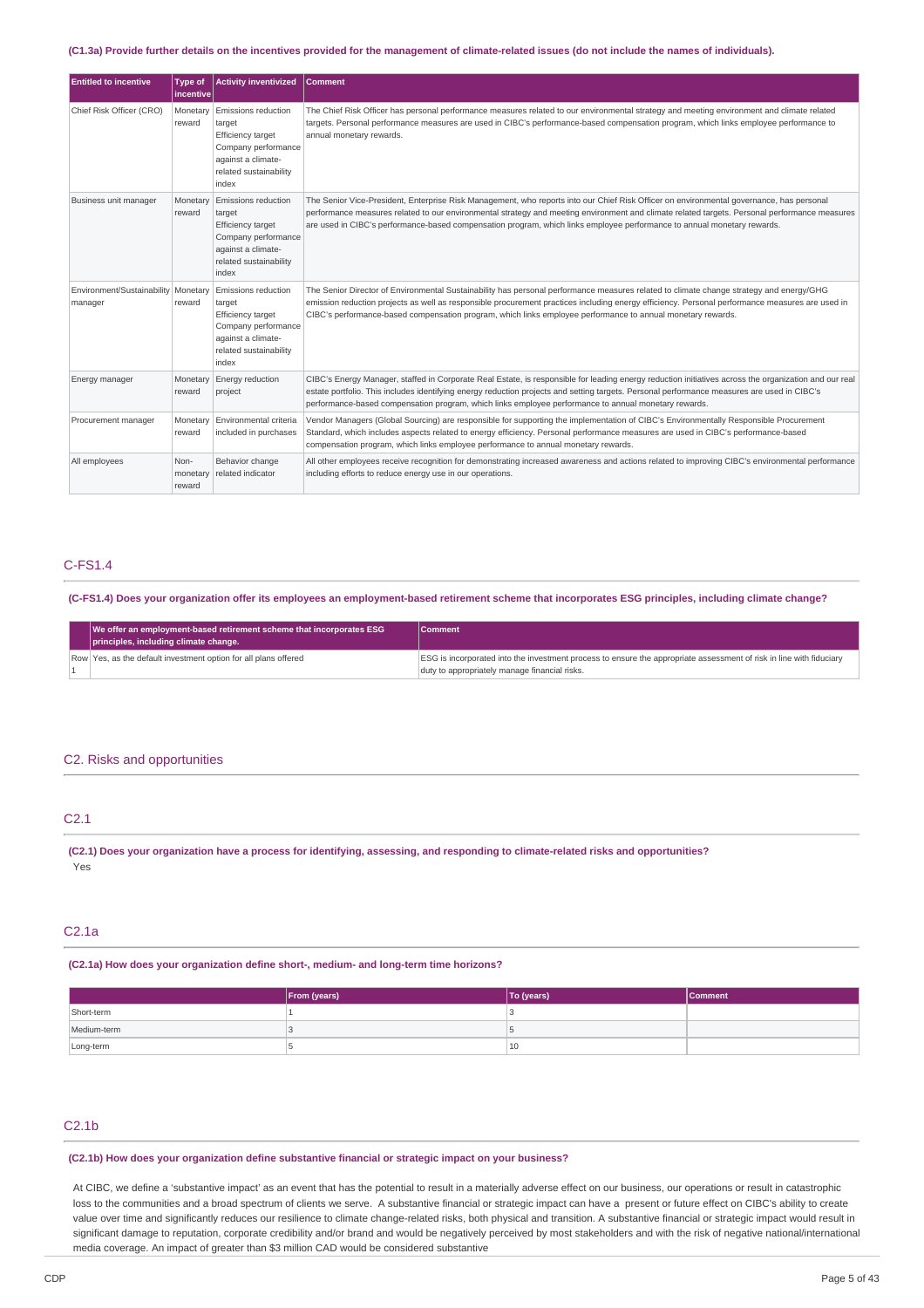# C<sub>2.2</sub>

**(C2.2) Describe your process(es) for identifying, assessing and responding to climate-related risks and opportunities.**

**Value chain stage(s) covered** Direct operations

#### **Risk management process**

Integrated into multi-disciplinary company-wide risk management process

**Frequency of assessment** More than once a year

**Time horizon(s) covered**

Short-term Medium-term Long-term

## **Description of process**

To determine which risks and/or opportunities may have a substantive financial or strategic impact, CIBC follows a process that is incorporated into our governance structure through Board and Senior-executive committees, as well as our Carbon Management Program. Governance Structure CIBC's governance structure reflects our firm commitment to understanding and managing environmental, social and governance issues, with oversight of climate-related risks and opportunities at both the Board and management levels. At the highest governance level, two committees of the Board of Directors – the Risk Management Committee (RMC) and the Corporate Governance Committee (CGC) – are charged with overseeing ESG matters, including climate change. The RMC supervises key frameworks, policies and limits related to identifying, measuring, monitoring and controlling CIBC's principal business risks including climate-sensitive risk exposures. The CGC, which meets quarterly, reviews disclosures on CIBC's approach to conducting its business in an ethical, socially responsible and environmentally conscious manner. The Senior Director, Environmental Risk Management, reports directly to the Senior Vice-President (SVP), Enterprise Risk Management, and has responsibility for developing the environmental strategy, setting environmental performance standards and targets, and reporting on environmental performance and compliance. The SVP, Enterprise Risk Management, has executive oversight and advises the Environmental Management Committee and the CRO as required. CIBC's Environmental Management Committee, meets quarterly to provide input and help facilitate on environmental strategy and oversight of CIBC's environmental initiatives. Carbon Management Program Climate-related issues are integrated into our core business through our Carbon Management Program and supporting policies and standards including our Corporate Environmental Policy, our Responsible Investing Policy, our Environmentally Responsible Procurement Standard, and our Environmental Credit Risk Management Standards and Procedures. The program is used to manage the impacts of climate change on our business operations and those of our clients. The on-going Carbon Risk Management Program consists of the following five elements: 1. Managing greenhouse gas emissions from CIBC's operations; 2. Assessing impacts of climate change regulation on CIBC's Credit Portfolio; 3. Tracking and assessing opportunities in emerging North American carbon markets; 4. Developing screening tools for climate change risk in credit risk assessment; and 5. Assessing the physical and transition impacts of climate change to CIBC's operations and to our lending and investment portfolios. Managing Risk regarding Facilities and Operations With regards to the identification, assessment and response to climate-related risk within our direct operations (as chosen in the drop down above), CIBC has an Environmental Management System (EMS) in place that supports the process described above. Our EMS is used to manage risks associated with our significant environmental aspects, including energy use and related GHG emissions. Case Study – Physical Risk: Business Continuity Increased incidents of extreme weather such as floods, cyclones, wildfires and extreme temperatures have the potential to impact CIBCs operation through clients' inability to access our network of branches and offices, increased costs to repair branches and buildings after the weather event, and impacts on our employees and their ability to come to work. For example, CIBC has numerous retail branches located in the interior of British Columbia and Alberta - a region subject to ever-increasing frequencies and severity of wildfires. CIBC has a retail banking centre in Fort McMurray Alberta, which in 2016, was the site of the largest wildfire evacuation in Alberta history, costing the community over \$9.9 billion in direct and indirect costs and displacing 88,000 people from their homes for more than a month. In the case of a wildfire, branch operations may have to be moved to a temporary location to continue business. In response, this led to the recent update of a study prepared as part of our on-going Carbon Management System, which was to access the impact of risk to banking operations, lending and investment portfolios. The program captures our Business Continuity Management Policy which covers the development, testing and maintenance of procedures to ensure, under conditions of unforeseen disaster, that (1) CIBC's critical business functions could continue, and (2) that normal operations could be restored in an effective and efficient manner. Further, an "Emergency Procedures for Employees" booklet provides employees detailed instructions to follow in the event of many emergency situations, including flooding and weather-related emergencies. In addition, a team in Operations Risk is planning to perform a scenario analysis to better quantify the physical risks related to climate change on our operations over a long time horizon. Case Study – Transition Risk: Increased Costs of Raw Materials CIBC faces impacts on its direct operations due to climate change. Transition risks arise when, for example, increased costs for raw materials such as fuel/energy as a result of climate legislation or carbon taxes lead to higher operating costs for our buildings and data centers. Also, Greenhouse Gas (GHG) emission regulations are expected to give rise to increased operational costs, as suppliers that face GHG regulation may pass through related compliance costs. For example, some of CIBC's larger occupied real-estate buildings are located in the province of Alberta, which due to the high carbon-intensity of its electrical grid, would be more subject to increased operational costs from regulated carbon-pricing. CIBC's Alberta operations consume 9.5% of our total energy and emit 58.1% of our GHG emissions. As a result of emerging regulation related to carbon pricing and the energy sector, we anticipate higher costs for fuel and electricity to run our operations. In January 2020, the Alberta government introduced carbon pricing plan of \$30/tonne for large emitters. The identification and assessment of this risk was discussed during the CGC meetings, where due to the foreseeable increased costs, we enhanced our GHG emissions target from 10% reduction in GHG emissions from our Canadian and U.S. operations by 2023, to a long-term target of 20% reduction by 2026 (2018 baseline). Our Carbon Risk Management Program includes the on-going management of GHG emissions through the reduction of energy in our operations. In 2019, we reduced our energy consumption by 1.18% through lighting upgrades, high efficiency HVAC systems and smart retail controls, saving almost 4.5 million KWh of electricity, and in 2019 we achieved a 6% decrease in our GHG emissions intensity.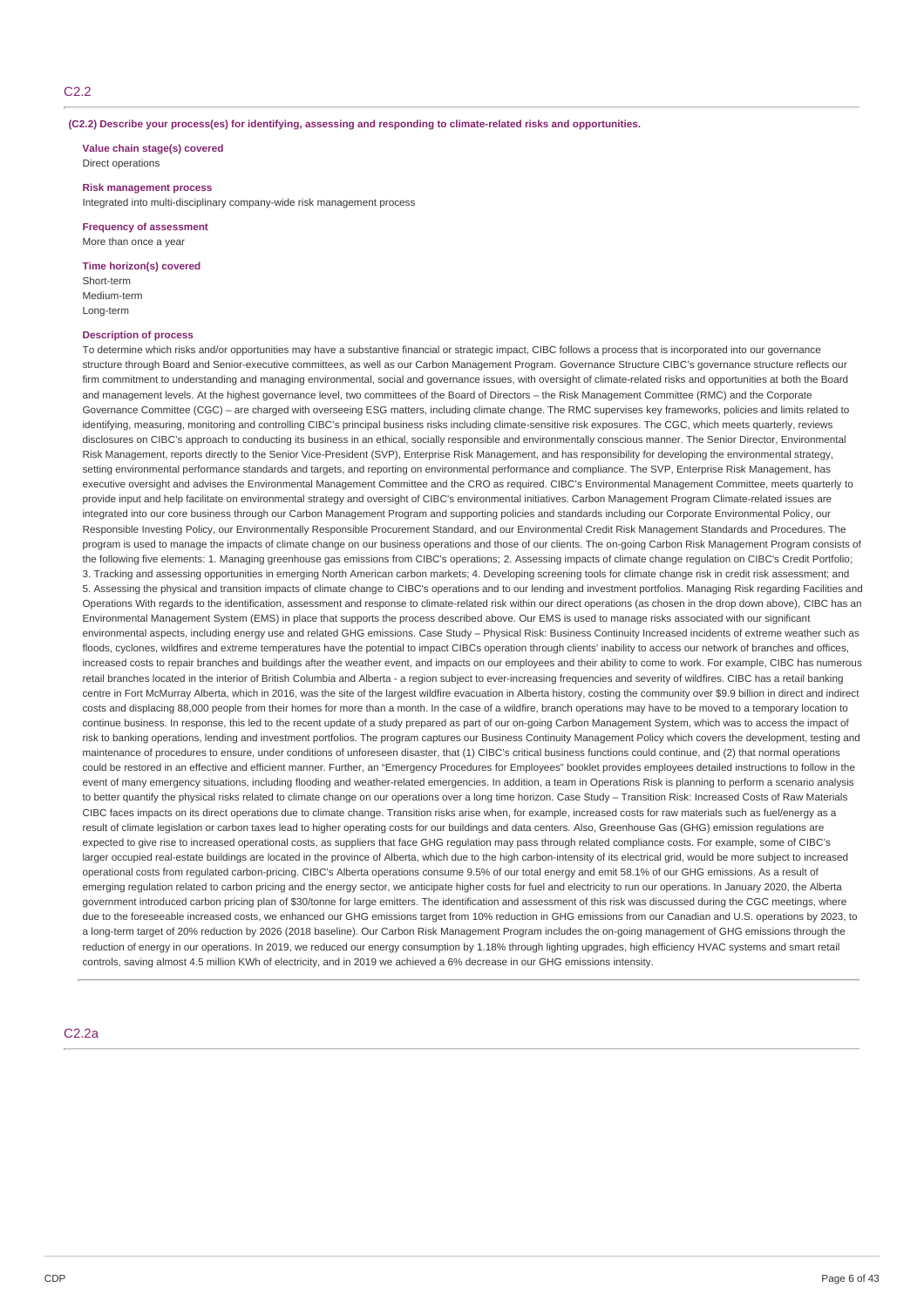# **(C2.2a) Which risk types are considered in your organization's climate-related risk assessments?**

|                        |                                    | Relevance Please explain                                                                                                                                                                                                                                                                                                                                                                                                                                                                                                                                                                                                                                                                                                                                                                                                                                                                                                                                                                                                                                                                                                                                                                                                                                                                                                                                                                                                                                                                                                                                                                                           |
|------------------------|------------------------------------|--------------------------------------------------------------------------------------------------------------------------------------------------------------------------------------------------------------------------------------------------------------------------------------------------------------------------------------------------------------------------------------------------------------------------------------------------------------------------------------------------------------------------------------------------------------------------------------------------------------------------------------------------------------------------------------------------------------------------------------------------------------------------------------------------------------------------------------------------------------------------------------------------------------------------------------------------------------------------------------------------------------------------------------------------------------------------------------------------------------------------------------------------------------------------------------------------------------------------------------------------------------------------------------------------------------------------------------------------------------------------------------------------------------------------------------------------------------------------------------------------------------------------------------------------------------------------------------------------------------------|
|                        | &<br>inclusion                     |                                                                                                                                                                                                                                                                                                                                                                                                                                                                                                                                                                                                                                                                                                                                                                                                                                                                                                                                                                                                                                                                                                                                                                                                                                                                                                                                                                                                                                                                                                                                                                                                                    |
| Current<br>requlation  | Relevant,<br>always<br>included    | As part of our Carbon Risk Management Program, we assess the impacts of climate change regulation on CIBC's Credit Portfolio. Climate regulations, such as British Columbia's carbon<br>tax and Quebec's Cap and Trade System for Greenhouse Gas Emissions, can impact CIBCs clients in high emitting sectors since they may incur increased costs as they try to comply with<br>the regulations, which can add additional credit risk. In addition, failure to comply with climate regulations could result in fines or more serious impacts to a client's business, which is also<br>considered as part of the credit risk process.                                                                                                                                                                                                                                                                                                                                                                                                                                                                                                                                                                                                                                                                                                                                                                                                                                                                                                                                                                              |
| Emerging<br>regulation | Relevant,<br>always<br>included    | Emerging regulations, such as additional jurisdictional carbon pricing regulations and LEED building requirements, can result in upstream costs for our clients. These added costs could<br>result in potential risk rating downgrade and a higher likelihood of default on their financing payments. As part of our Carbon Risk Management Program, we have developed additional<br>screening tools for climate-related risks in credit risk assessments. Such tools are based in part on emerging policies related to climate.                                                                                                                                                                                                                                                                                                                                                                                                                                                                                                                                                                                                                                                                                                                                                                                                                                                                                                                                                                                                                                                                                   |
| Technology             | Relevant,<br>always<br>included    | From a risk perspective, technological improvements or innovations that support the transition to a lower-carbon, energy-efficient economic system are relevant as a transition risk to<br>certain clients who may be slower to adopt, or adapt to, such technological improvements. Emerging technology, such as accelerated developments in alternate or low-emitting energy, has<br>the potential to disrupt traditional business models for sectors such as energy generation from traditional sources such as oil, gas and coal. This could lead to increased credit or investment<br>risk, due to increased likelihood of credit default and write-downs from stranded assets. Conversely, financing or investing in companies with emerging technologies designed to address<br>climate issues could prove to be lucrative given their market demand, operating cost benefits, and/or revenue benefits from carbon policies.                                                                                                                                                                                                                                                                                                                                                                                                                                                                                                                                                                                                                                                                                |
| Legal                  | Relevant,<br>always<br>included    | Our Global Reputation and Legal Risks Policy sets standards for safeguarding our reputation through pro-active identification, measurement and management of potential reputation and<br>legal risks. The policy is supplemented by business procedures for identifying and escalating transactions to the Reputation and Legal Risks Committee that could pose material reputation<br>risk and/or legal risk. Climate related litigation is rare, but it is most likely to impact those companies in high emitting sectors and could result in a disruption to their business and added<br>costs. This could result in credit or reputational risks to such companies. An example would be the City of Victoria's support of filing a class-action lawsuit that seeks to have oil and gas<br>companies help pay a portion of the costs associated with climate change. This could lead to increased credit or investment risk, due to increased likelihood of credit default and write-<br>downs from stranded assets.                                                                                                                                                                                                                                                                                                                                                                                                                                                                                                                                                                                            |
| Market                 | Relevant,<br>always<br>included    | CIBC could be impacted by market changes due to increased consumer interest in sustainable or "green" financial products and services such as green bonds. This in part could be driven<br>by incentives proposed by the Canadian federal government to shift the investment in the transition to a low-carbon economy into the mainstream. CIBC has comprehensive policies for<br>the management of market risks. These policies are related to the identification and measurement of various types of market risk, their inclusion in the trading book, and the establishment<br>of limits within which we monitor, manage, and report our overall exposures.                                                                                                                                                                                                                                                                                                                                                                                                                                                                                                                                                                                                                                                                                                                                                                                                                                                                                                                                                    |
| Reputation             | Relevant,<br>always<br>included    | Potential impacts to CIBC's reputation could result from our association with traditionally high carbon-emitting sectors and the increased activism surrounding these sectors. CIBC has<br>developed an integrated approach to managing our reputational risks through a framework of corporate-wide policies, procedures and processes - including our Code of Conduct, our<br>Supplier Code of Conduct, our Global Reputation and Legal Risks Policy, and other policies. For example, our Reputation and Legal Risks Questionnaire for Credit Transactions includes a<br>question regarding whether the transaction "may pose a Reputation Risk or Legal Risk as a result of known or anticipated environmental factors". In situations where, in CIBC's view, the<br>client does not have sufficient sustainable practices related to environmental, social and governance issues, we will limit our support and require heightened due diligence review. This may<br>include review by our senior Reputation and Legal Risks Committee where reputation risk, along with transaction structuring is considered. Depending on the outcome of this review, CIBC<br>may choose not to proceed with financing. For example, we limit our support of practices such as construction of new coal-fired power plants or the involvement in mountaintop removal<br>mining of thermal coal, which has been practiced in the Allegheny region of the United States.                                                                                                                                                     |
| Acute<br>physical      | Relevant,<br>always<br>included    | Acute physical risks, such as flooding, forest fires and severe storms, can impact CIBC's operations as well as the operations of those with whom we do business. For example, CIBC has<br>numerous retail branches located in the interior of British Columbia and Alberta - a region subject to ever-increasing frequencies and severity of wildfires. CIBC has a retail banking centre<br>in Fort McMurray Alberta, which in 2016, was the site of the largest wildfire evacuation in Alberta history, costing the community over \$9.9 billion in direct and indirect costs and displacing<br>88,000 people from their homes for more than a month. It is a CIBC policy to provide for the continuity of business under conditions of unforeseen disaster arising from natural, accidental<br>or engineered occurrences. To fulfill this policy, all CIBC operating units must regularly assess their exposures to business interruption risk and take appropriate action to minimize and<br>control the risk. The objective of the corporate-wide Business Continuity Management Policy is the development, testing and maintenance of procedures to ensure, under conditions of<br>unforeseen disaster, that (1) CIBC's critical business functions could continue, and (2) that normal operations could be restored in a highly effective and efficient manner. Furthermore, an<br>"Emergency Procedures for Employees" booklet provides CIBC employees with detailed instructions and quidance to follow in the event of many emergency situations, including flooding<br>and weather-related emergencies. |
| Chronic<br>physical    | Relevant,<br>sometimes<br>included | Chronic physical risks, such as changing climate conditions and increased sea level can have an impact on CIBCs operations as well as the operations of those with whom we do<br>business. For example, infrastructure situated in low-lying areas could become more prone to flooding and the associated costs. Clients with significant exposure to such impacts could be<br>more at risk of default on loans. For CIBC specifically, this will have a great impact on our lending to real estate in New York City, where a 2-degree warming scenario predicts a 4.5 meter<br>sea level rise in certain areas of the city. To mitigate such risks, as part of our Carbon Risk Management Program, we assess the physical impacts of climate change on CIBC's operations<br>and on our lending and investment portfolio.                                                                                                                                                                                                                                                                                                                                                                                                                                                                                                                                                                                                                                                                                                                                                                                          |

# C-FS2.2b

**(C-FS2.2b) Do you assess your portfolio's exposure to climate-related risks and opportunities?**

|                                                | We assess the portfolio's<br>exposure             | Please explain                                                                                                                                                                                                      |
|------------------------------------------------|---------------------------------------------------|---------------------------------------------------------------------------------------------------------------------------------------------------------------------------------------------------------------------|
| Bank lending (Bank)                            | Yes                                               |                                                                                                                                                                                                                     |
| Investing (Asset manager)                      | Yes                                               |                                                                                                                                                                                                                     |
| Investing (Asset owner)                        | No, but we plan to do so in the<br>next two years | As we improve our capabilities related to climate scenario analysis and stress testing related to our lending and CIBC Asset Management, we will<br>look apply the scenarios and approach to our CIBC Pension Plan. |
| Insurance underwriting<br>(Insurance company)  | <not applicable=""></not>                         | <not applicable=""></not>                                                                                                                                                                                           |
| Other products and services,<br>please specify | Please select                                     |                                                                                                                                                                                                                     |

# C-FS2.2c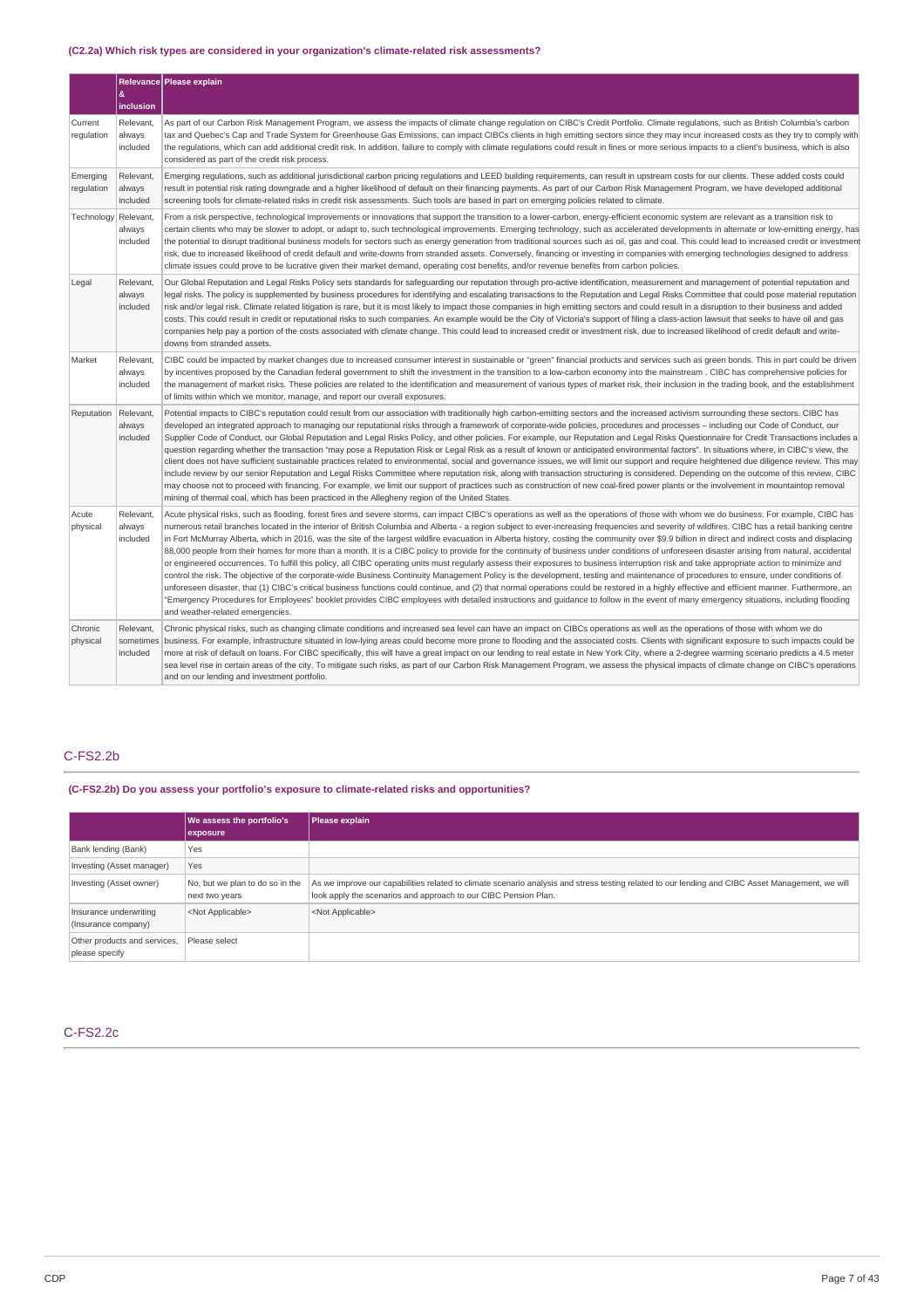# **(C-FS2.2c) Describe how you assess your portfolio's exposure to climate-related risks and opportunities.**

|                                                               | coverage type                   | Portfolio   Assessment   Description |                                                                                                                                                                                                                                                                                                                                                                                                                                                                                                                                                                                                                                                                                                                                                                                                                                                                                                                                                                                                                                                                                                                                                                                                                                                                                                                                                                                                                                                                                                                                                                                                                                                                                                                                                                                                                                                                                                                                                                                                                                                                                                                                                                                                                                                                                                                                                                                                                                                                                                                                                                                                                                                                                                                                                                                                                                                                                                                                                                                                                                                                                                                                                                                     |
|---------------------------------------------------------------|---------------------------------|--------------------------------------|-------------------------------------------------------------------------------------------------------------------------------------------------------------------------------------------------------------------------------------------------------------------------------------------------------------------------------------------------------------------------------------------------------------------------------------------------------------------------------------------------------------------------------------------------------------------------------------------------------------------------------------------------------------------------------------------------------------------------------------------------------------------------------------------------------------------------------------------------------------------------------------------------------------------------------------------------------------------------------------------------------------------------------------------------------------------------------------------------------------------------------------------------------------------------------------------------------------------------------------------------------------------------------------------------------------------------------------------------------------------------------------------------------------------------------------------------------------------------------------------------------------------------------------------------------------------------------------------------------------------------------------------------------------------------------------------------------------------------------------------------------------------------------------------------------------------------------------------------------------------------------------------------------------------------------------------------------------------------------------------------------------------------------------------------------------------------------------------------------------------------------------------------------------------------------------------------------------------------------------------------------------------------------------------------------------------------------------------------------------------------------------------------------------------------------------------------------------------------------------------------------------------------------------------------------------------------------------------------------------------------------------------------------------------------------------------------------------------------------------------------------------------------------------------------------------------------------------------------------------------------------------------------------------------------------------------------------------------------------------------------------------------------------------------------------------------------------------------------------------------------------------------------------------------------------------|
| Bank<br>lending<br>(Bank)                                     | Minority<br>of the<br>portfolio | Qualitative<br>and<br>quantitative   | We used scenario analysis to assess the impact of physical climate risks on our wholesale lending business. We estimated the frequency and severity loss of various<br>weather events resulting from global temperature increases above the pre-industrial era. To overcome the data and modelling challenges presented when quantifying<br>physical climate risks, we adopted an approach similar to quantifying operational risk for events characterized as low frequency with high severity. Data on actual losses from<br>two severe weather events (the 2013 Calgary flood and the 2016 Fort McMurray fires) was used to assess the impact of physical climate risks on our consumer and<br>wholesale lending business. Results of this analysis are publicly available in our Task Force on Climate-related Financial Disclosure "Building a Sustainable Future"                                                                                                                                                                                                                                                                                                                                                                                                                                                                                                                                                                                                                                                                                                                                                                                                                                                                                                                                                                                                                                                                                                                                                                                                                                                                                                                                                                                                                                                                                                                                                                                                                                                                                                                                                                                                                                                                                                                                                                                                                                                                                                                                                                                                                                                                                                             |
| Investing<br>(Asset<br>manager)                               | Minority<br>of the<br>portfolio | Qualitative                          | CIBC Asset Management (CAM), identified the need to stress test CAM portfolios for climate change risks. In 2019, a multidisciplinary and multifaceted group of equity and<br>fixed income analysts in Portfolio Management and Research (PM&R) formed a committee to determine our approach and assumptions for our first climate stress test. A shift<br>to a lower-carbon-intensive economy will have a material impact on demand for a wide range of extractive industries. Copper will be a critical component in the production of<br>green energy (i.e. high copper usage in electric vehicles, wind, solar etc.) and in the infrastructure involved in the transmission of the green energy to end users (the grid).<br>Given the expected intensity of copper usage in a cleaner energy scenario, we expect that a significantly higher copper price will be required over time to support the<br>economics around bringing new sources of mined supply into production. Depending on longer-term battery technology, other mined materials like nickel, cobalt, graphite<br>and lithium will also be critical to a lower carbon energy sector. While lithium and graphite are fairly abundant, we see potential risks to copper, cobalt and nickel supply as<br>green energy production accelerates. For the purposes of our stress test we focused on copper, as cobalt and nickel are not materially represented in CAM public securities<br>holdings. Based on our assumption of 1.5 degrees warming by 2030, we estimate that copper demand would need to grow by 3-6% per year between now and 2030 to<br>support this warming target. Complete decarbonization scenarios would require dramatic increases in copper supply to meet targets. We expect that the resulting copper<br>demand implications mean copper will trade well out of the cost curve, to a price that provides a reasonable return to the next generation of copper projects. By 2040, the<br>International Energy Agency (IEA) expects oil demand to fall to approximately 70 mm barrels per day under a sustainable development scenario, which will have a negative<br>impact on the price of oil. Natural gas demand is likely to increase faster than oil demand—natural gas is seen as a bridge fuel as we transition to a carbon constrained<br>economy; renewable energy can't be relied upon due to its intermittent nature. Natural gas, via liquified natural gas (LNG), will provide a cleaner power source for emerging<br>market (EM) countries and should continue to take market share from coal. The IEA estimates natural gas demand will increase to 5500 billion cubic meters (bcm) by 2040<br>and grow at a faster pace than oil demand. In a 1.5 degree scenario, natural gas demand must fall as well, but demand growth is effectively flat from 2018 demand levels.<br>Using the assumptions outlined above, CAM's risk team stress tested portfolios representing \$94B of assets under management (AUM) as at November 30, 2019. The result<br>was a modest decline in the value of AUM, as exposure to oil producers was offset by natural gas and copper exposure. |
| Investing<br>(Asset<br>owner)                                 | $<$ Not<br>Applicabl<br>e >     | $<$ Not<br>Applicable>               | <not applicable=""></not>                                                                                                                                                                                                                                                                                                                                                                                                                                                                                                                                                                                                                                                                                                                                                                                                                                                                                                                                                                                                                                                                                                                                                                                                                                                                                                                                                                                                                                                                                                                                                                                                                                                                                                                                                                                                                                                                                                                                                                                                                                                                                                                                                                                                                                                                                                                                                                                                                                                                                                                                                                                                                                                                                                                                                                                                                                                                                                                                                                                                                                                                                                                                                           |
| Insurance<br>underwriting Applicabl<br>(Insurance<br>company) | $<$ Not<br>e                    | $<$ Not<br>Applicable>               | <not applicable=""></not>                                                                                                                                                                                                                                                                                                                                                                                                                                                                                                                                                                                                                                                                                                                                                                                                                                                                                                                                                                                                                                                                                                                                                                                                                                                                                                                                                                                                                                                                                                                                                                                                                                                                                                                                                                                                                                                                                                                                                                                                                                                                                                                                                                                                                                                                                                                                                                                                                                                                                                                                                                                                                                                                                                                                                                                                                                                                                                                                                                                                                                                                                                                                                           |
| Other<br>products<br>and<br>services,<br>please<br>specify    | $<$ Not<br>Applicabl<br>e >     | $<$ Not<br>Applicable>               | <not applicable=""></not>                                                                                                                                                                                                                                                                                                                                                                                                                                                                                                                                                                                                                                                                                                                                                                                                                                                                                                                                                                                                                                                                                                                                                                                                                                                                                                                                                                                                                                                                                                                                                                                                                                                                                                                                                                                                                                                                                                                                                                                                                                                                                                                                                                                                                                                                                                                                                                                                                                                                                                                                                                                                                                                                                                                                                                                                                                                                                                                                                                                                                                                                                                                                                           |

# C-FS2.2d

# **(C-FS2.2d) Do you assess your portfolio's exposure to water-related risks and opportunities?**

|                                                                | lwe<br>lassess<br><b>Ithe</b><br>portfolio's<br>exposure                        | coverage                        | Portfolio   Please explain                                                                                                                                                                                                                                                                                                                                                                                                                                                                                                                                                                                                                                                                                                                                                                                                                                                                                                                                                                                                                                                                                                                                                                                                                                                                                                                                     |
|----------------------------------------------------------------|---------------------------------------------------------------------------------|---------------------------------|----------------------------------------------------------------------------------------------------------------------------------------------------------------------------------------------------------------------------------------------------------------------------------------------------------------------------------------------------------------------------------------------------------------------------------------------------------------------------------------------------------------------------------------------------------------------------------------------------------------------------------------------------------------------------------------------------------------------------------------------------------------------------------------------------------------------------------------------------------------------------------------------------------------------------------------------------------------------------------------------------------------------------------------------------------------------------------------------------------------------------------------------------------------------------------------------------------------------------------------------------------------------------------------------------------------------------------------------------------------|
| Bank<br>lending<br>(Bank)                                      | Yes                                                                             | Minority<br>of the<br>portfolio | Water related risks, such as drought, can impact clients in sectors that are dependent on water as a key aspect of their process as well as clients that could be negatively<br>impacted by physical climate-related risks such as flooding and rising sea levels. Clients in the real estate sector, including residential mortgages could be exposed to flooding<br>risks depending on their geographical location and proximity to rivers or bodies of water. We used scenario analysis to assess the impact of physical climate risks on our<br>wholesale lending business. We estimated the frequency and severity loss of various weather events resulting from global temperature increases above the pre-industrial era.<br>To overcome the data and modelling challenges presented when quantifying physical climate risks, we adopted an approach similar to quantifying operational risk for events<br>characterized as low frequency with high severity. Data on actual losses from two severe weather events (the 2013 Calgary flood and the 2016 Fort McMurray fires) was used<br>to assess the impact of physical climate risks on our consumer and wholesale lending business. Results of this analysis are publicly available in our Task Force on Climate-<br>related Financial Disclosures report entitled "Building a Sustainable Future". |
| Investing<br>(Asset<br>manager)                                | No, but we $ $ <not<br>plan to do<br/>so in the<br/>next two<br/>years</not<br> | Applicabl<br>e                  | Water related risks, such as drought, can impact sectors that are dependent on water as a key aspect of their process as well as those that could be negatively impacted by<br>physical climate-related risks such as flooding and rising sea levels. The real estate sector could be exposed to flooding risks depending on their geographical location and<br>proximity to rivers or bodies of water. CIBC Asset Management has endorsed the Task Force on Climate-related Financial Disclosures framework for assessing climate risk<br>which supports climate stress testing as a method for identifying vulnerabilities to climate change. In 2019, a Responsible Investing Working Group, made up of various<br>members across CIBC Asset Management (CAM), identified the need to stress test CAM portfolios for climate change risks. Although the first stress test was focused on<br>transition risks, in our next assessment we plan to identify issuers with material operations at risk of rising sea levels and coastal storm surges, including sovereign issuers.                                                                                                                                                                                                                                                                               |
| Investing<br>(Asset<br>owner)                                  | No, we<br>don't<br>assess this e>                                               | $<$ Not<br>Applicabl            | Water related risks, such as drought, can impact sectors that are dependent on water as a key aspect of their process as well as those that could be negatively impacted by<br>physical climate-related risks such as flooding and rising sea levels. The real estate sector could be exposed to flooding risks depending on their geographical location and<br>proximity to rivers or bodies of water. ESG issues can affect investment performance, and are therefore considered as part of the assessment of investment value and<br>mitigation of investment/financial risk for CIBC's pension fund.                                                                                                                                                                                                                                                                                                                                                                                                                                                                                                                                                                                                                                                                                                                                                       |
| Insurance<br>underwriting Applicable<br>(Insurance<br>company) | $<$ Not                                                                         | $<$ Not<br>Applicabl<br>e >     | <not applicable=""></not>                                                                                                                                                                                                                                                                                                                                                                                                                                                                                                                                                                                                                                                                                                                                                                                                                                                                                                                                                                                                                                                                                                                                                                                                                                                                                                                                      |
| Other<br>products<br>and<br>services,<br>please<br>specify     | Please<br>select                                                                | $<$ Not<br>Applicabl<br>e       |                                                                                                                                                                                                                                                                                                                                                                                                                                                                                                                                                                                                                                                                                                                                                                                                                                                                                                                                                                                                                                                                                                                                                                                                                                                                                                                                                                |

# C-FS2.2e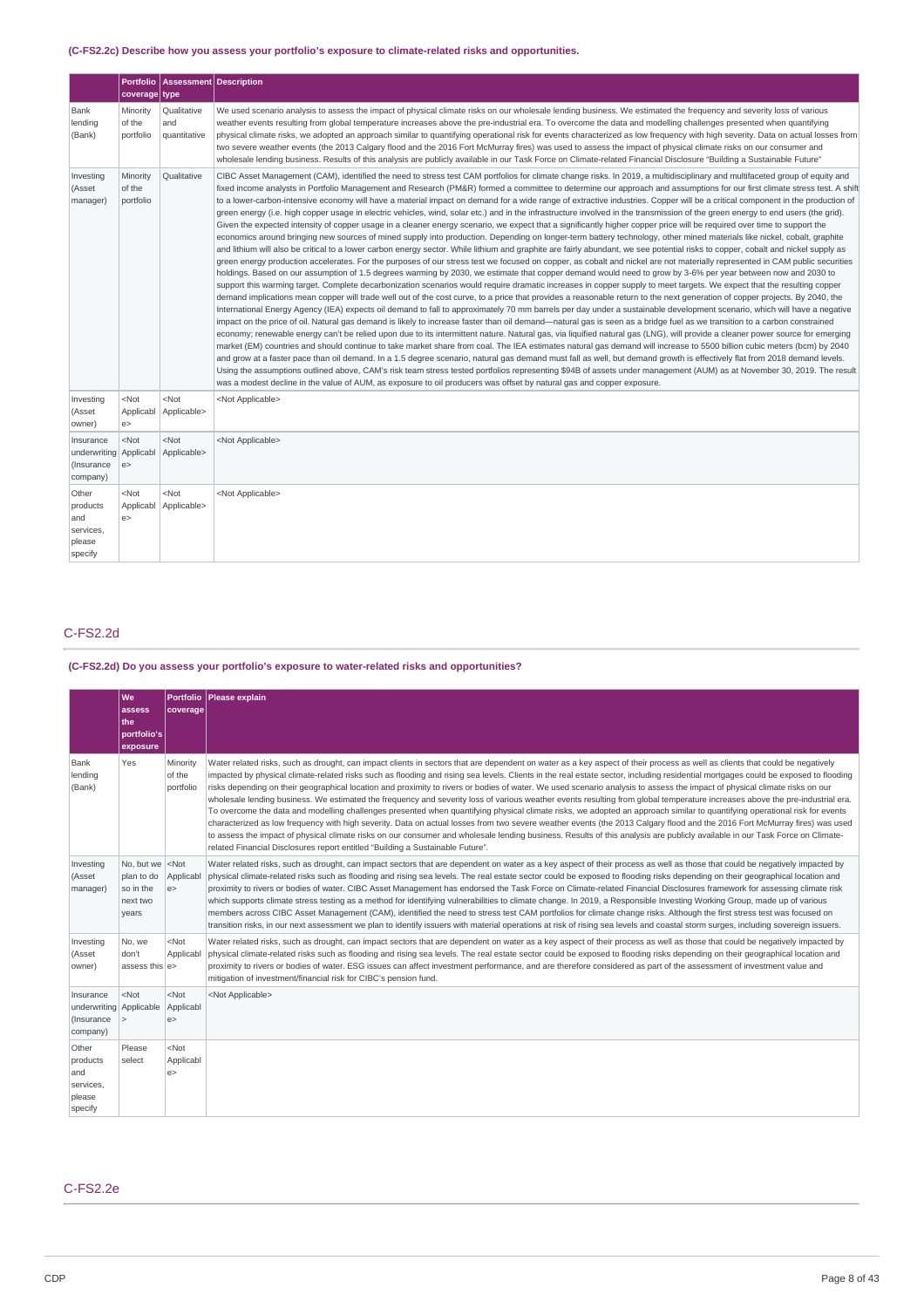# **(C-FS2.2e) Do you assess your portfolio's exposure to forests-related risks and opportunities?**

| Bank<br>lending<br>(Bank)                                      | We<br>assess<br><b>the</b><br>portfolio's<br>exposure<br>Yes                                | <b>Portfolio</b><br>coverage<br>Minority<br>of the<br>portfolio | Please explain<br>Forest-related risks such as forest fires can directly impact clients in agriculture related sectors as well as clients whose homes or businesses are in close proximity to at risk<br>forests. We used scenario analysis to assess the impact of physical climate risks on our wholesale lending business. We estimated the frequency and severity loss of various<br>weather events resulting from global temperature increases above the pre-industrial era. To overcome the data and modelling challenges presented when quantifying physical<br>climate risks, we adopted an approach similar to quantifying operational risk for events characterized as low frequency with high severity. Data on actual losses from two severe    |
|----------------------------------------------------------------|---------------------------------------------------------------------------------------------|-----------------------------------------------------------------|-------------------------------------------------------------------------------------------------------------------------------------------------------------------------------------------------------------------------------------------------------------------------------------------------------------------------------------------------------------------------------------------------------------------------------------------------------------------------------------------------------------------------------------------------------------------------------------------------------------------------------------------------------------------------------------------------------------------------------------------------------------|
|                                                                |                                                                                             |                                                                 | weather events (the 2013 Calgary flood and the 2016 Fort McMurray fires) was used to assess the impact of physical climate risks on our consumer and wholesale lending<br>business. Results of this analysis are publicly available in our Task Force on Climate-related Financial Disclosures report entitled "Building a Sustainable Future".                                                                                                                                                                                                                                                                                                                                                                                                             |
| Investing<br>(Asset<br>manager)                                | No, but we $ $ <not<br>plan to do<br/>so in the<br/>next two<br/>years</not<br>             | Applicabl<br>e                                                  | Forest-related risks such as forest fires can directly impact clients in agriculture-related sectors as well as clients whose homes or businesses are in close proximity to at risk<br>forests. CIBC Asset Management has endorsed the Task Force on Climate-related Financial Disclosures framework for assessing climate risk which supports climate stress<br>testing as a method for identifying vulnerabilities to climate change. In 2019, a Responsible Investing Working Group, made up of various members across CIBC Asset<br>Management (CAM), identified the need to stress test CAM portfolios for climate change risks. Although the first stress test was focused on transition risks, the next stress tests<br>will explore physical risks. |
| Investing<br>(Asset<br>owner)                                  | $\vert$ No, but we $\vert$ <not<br>plan to do<br/>so in the<br/>next two<br/>years</not<br> | Applicabl<br>e                                                  | Forest-related risks such as forest fires can impact clients in agriculture-related sectors as well as those homes or businesses in close proximity to at risk forests. ESG issues<br>can affect investment performance, and are therefore considered as part of the assessment of investment value and mitigation of investment/financial risk for CIBC's pension<br>fund.                                                                                                                                                                                                                                                                                                                                                                                 |
| Insurance<br>underwriting Applicable<br>(Insurance<br>company) | $<$ Not                                                                                     | $<$ Not<br>Applicabl<br>e >                                     | <not applicable=""></not>                                                                                                                                                                                                                                                                                                                                                                                                                                                                                                                                                                                                                                                                                                                                   |
| Other<br>products<br>and<br>services,<br>please<br>specify     | Please<br>select                                                                            | $<$ Not<br>Applicabl<br>e                                       |                                                                                                                                                                                                                                                                                                                                                                                                                                                                                                                                                                                                                                                                                                                                                             |

# C-FS2.2f

(C-FS2.2f) Do you request climate-related information from your clients/investees as part of your due diligence and/or risk assessment practices?

|                                                         | We request<br>climate-<br>related<br>information        | Please explain                                                                                                                                                                                                                                                                                                                                                                                                                                                                                                                                                                                |
|---------------------------------------------------------|---------------------------------------------------------|-----------------------------------------------------------------------------------------------------------------------------------------------------------------------------------------------------------------------------------------------------------------------------------------------------------------------------------------------------------------------------------------------------------------------------------------------------------------------------------------------------------------------------------------------------------------------------------------------|
| Bank lending<br>(Bank)                                  | No, but we<br>plan to do so<br>in the next<br>two years | CIBC has a detailed ESG assessment process that prohibits and restricts lending to specific sub-sectors. However, this process does not assess long term transition risks due to<br>climate change. CIBC is in the process of amending our credit underwriting approval process to introduce a carbon transition score that better reflects the transition risk impacts on a<br>subsector which will be used as part of the overall credit assessment process. Where publicly available information is not available for a specific client, information will be requested<br>from the client. |
| Investing<br>(Asset<br>manager)                         | No, but we<br>plan to do so<br>in the next<br>two years |                                                                                                                                                                                                                                                                                                                                                                                                                                                                                                                                                                                               |
| Investing<br>(Asset<br>owner)                           | No, but we<br>plan to do so<br>in the next<br>two years |                                                                                                                                                                                                                                                                                                                                                                                                                                                                                                                                                                                               |
| Insurance<br>underwriting<br>(Insurance<br>company)     | $<$ Not<br>Applicable>                                  | <not applicable=""></not>                                                                                                                                                                                                                                                                                                                                                                                                                                                                                                                                                                     |
| Other<br>products and<br>services,<br>please<br>specify | Please select                                           |                                                                                                                                                                                                                                                                                                                                                                                                                                                                                                                                                                                               |

# C2.3

(C2.3) Have you identified any inherent climate-related risks with the potential to have a substantive financial or strategic impact on your business? Yes

# C2.3a

(C2.3a) Provide details of risks identified with the potential to have a substantive financial or strategic impact on your business.

#### **Identifier**

Risk 1

**Where in the value chain does the risk driver occur?** Direct operations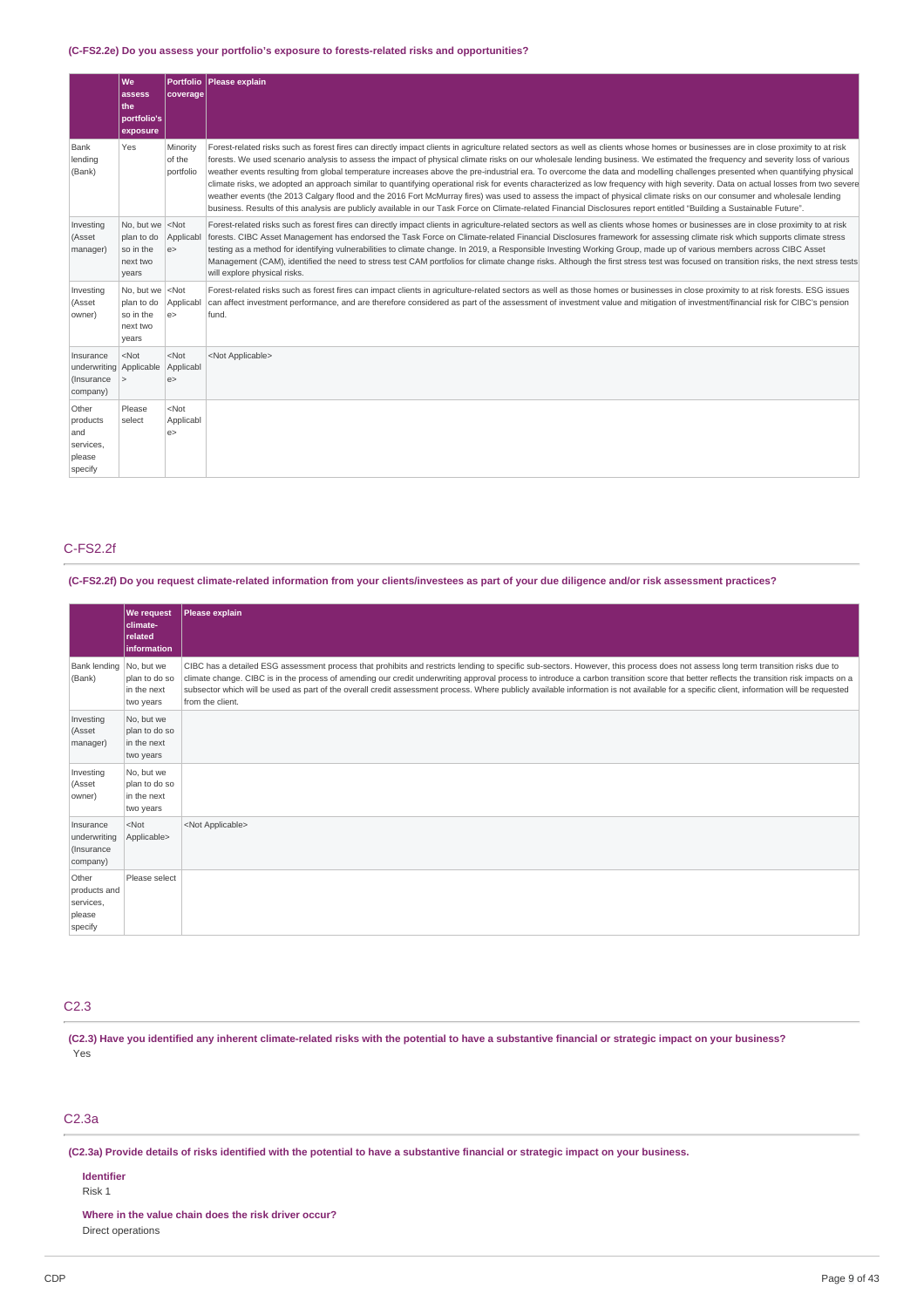| Acute physical | Increased likelihood and severity of wildfires |
|----------------|------------------------------------------------|
|----------------|------------------------------------------------|

#### **Primary potential financial impact**

Decreased revenues due to reduced demand for products and services

# **Climate risk type mapped to traditional financial services industry risk classification**

Operational risk

#### **Company-specific description**

Increased incidents of extreme weather such as floods, cyclones, wildfires and extreme temperatures have the potential to impact CIBCs operation through clients' inability to access our network of branches and offices, increased costs to repair branches and buildings after the weather event, and impacts on our employees and their ability to come to work. Physical climate change could also result in increased credit losses as building owners default on mortgages and loans as they recover from the aftermath of an extreme weather event. For example, CIBC has numerous retail branches located in the interior of British Columbia and Alberta, a region which is subject to everincreasing frequencies and severity of wildfires. CIBC has a retail banking centre in Fort McMurray Alberta, which in 2016, was the site of the largest wildfire evacuation in Alberta history, costing the community over \$9.9 billion in direct and indirect costs and displacing 88,000 people from their homes for more than a month.

**Time horizon**

Short-term

**Likelihood** Likely

#### **Magnitude of impact**

Low

#### **Are you able to provide a potential financial impact figure?** No, we do not have this figure

**Potential financial impact figure (currency)**

## <Not Applicable>

#### **Potential financial impact figure – minimum (currency)**

<Not Applicable>

**Potential financial impact figure – maximum (currency)** <Not Applicable>

#### **Explanation of financial impact figure**

In the event of an acute physical risk such as a forest fire, CIBC branches in the affected area could experience a loss of revenue while those branches are closed due to damage or forced evacuation. There would also be costs associated with activating business continuity plans such as moving operations to a temporary location. We do not have an exact figure for these costs.

**Cost of response to risk**

100000

#### **Description of response and explanation of cost calculation**

CIBC recently updated a study to assess the risk to banking operations, lending, and investment portfolios. The study was prepared as part of our on-going Carbon Risk Management Program. Contingency plans for climate change related risks (e.g., extreme weather events) - It is CIBC policy to provide for the continuity of business under conditions of unforeseen disaster arising from natural, accidental or engineered occurrences. All CIBC operating units must regularly assess their exposures to business interruption risk and take action to minimize and control the risk. The objective of the corporate Business Continuity Management Policy is the development, testing and maintenance of procedures to ensure, under conditions of unforeseen disaster, that (1) CIBC's critical business functions could continue, and (2) that normal operations could be restored in an effective and efficient manner. Further, an "Emergency Procedures for Employees" booklet provides employees with detailed instructions to follow in the event of many emergency situations, including flooding and weather-related emergencies. Cost of management includes the cost of employees/labour to manage and regularly assess our exposure to business interruptions and update policies as required. As the impact of acute physical risks on our operations was found to be minimal, there have been no further costs, nor do we expect to incur any in the short term, attributed to the mitigation of such climate-related risks.

#### **Comment**

Cost of management is and estimate only and includes the cost of employees/labour to manage and regularly assess our exposure to business interruptions and update policies as required.

## **Identifier**

Risk 2

## **Where in the value chain does the risk driver occur?**

Upstream

#### **Risk type & Primary climate-related risk driver**

Emerging regulation Carbon pricing mechanisms

# **Primary potential financial impact**

Increased credit risk

**Climate risk type mapped to traditional financial services industry risk classification**

Credit risk

#### **Company-specific description**

GHG emission regulations are expected to give rise to credit risk. For example, CIBC clients, such as those in the Oil and Gas sector, will face increasing GHG regulation compliance costs that are material to their business, which in turn could impact their creditworthiness. In Canada, the Federal Greenhouse Gas Pollution Pricing Act which came into force in January 2020, means provinces that do not have their own price on pollution that meets a federal standard get the federal carbon tax applied to them. The federal carbon tax that began in January 2020 at \$20 per tonne, increased to \$30 per tonne in April 2020 and will increase by \$10 a year, on April 1 of each year, until it hits \$50 a tonne in 2022. In addition, our commercial lending portfolio could be impacted by legislation, such as the Climate Leadership and Community Protection Act recently announced in New York City, which will require building owners to retrofit their buildings with more energy-efficient technologies. Unplanned capital expenditures to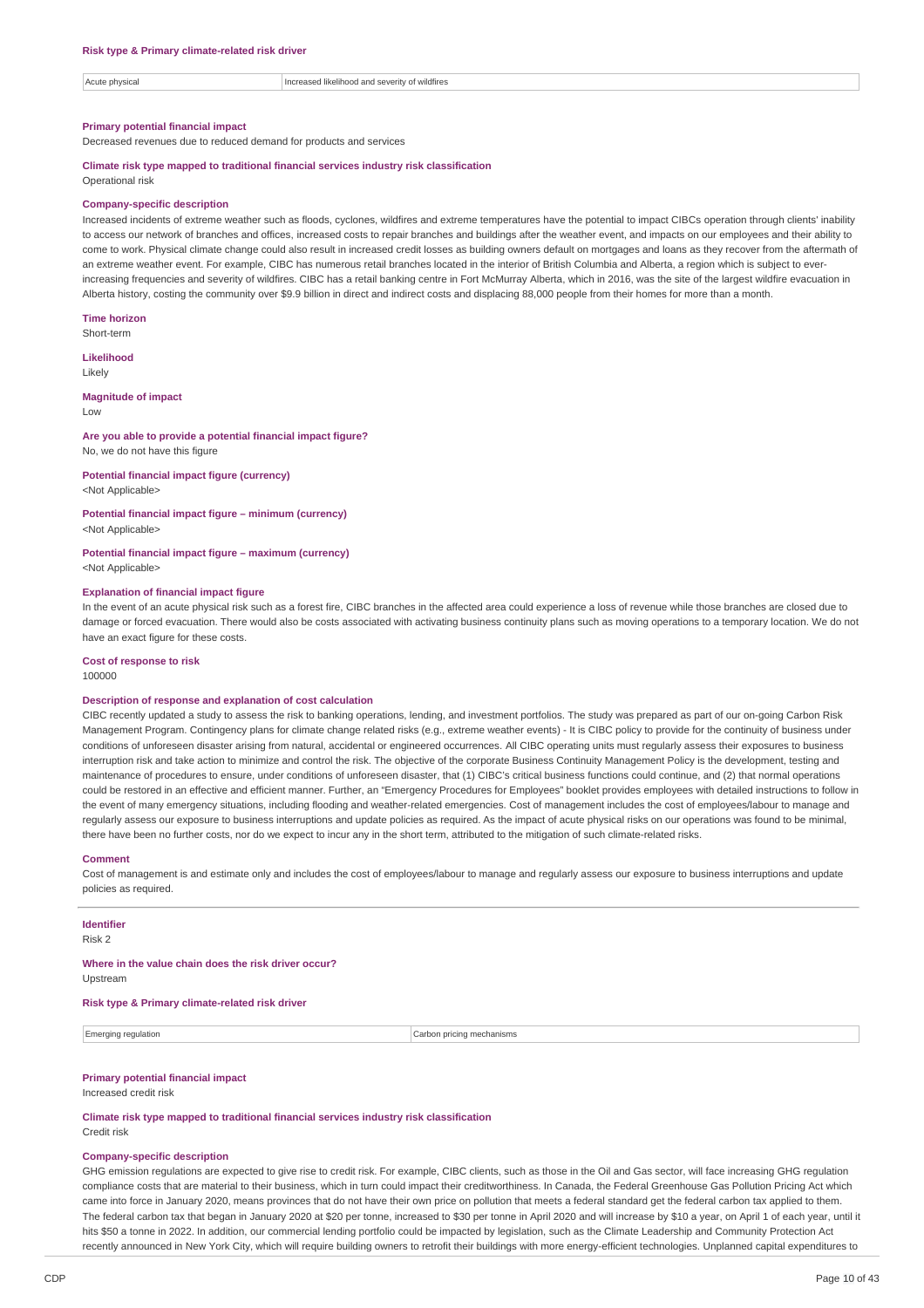retrofit non compliant buildings could result in increased credit risk (loan default) as the building owners could experience loan cost increases that exceed the reduced operating cost associated with the efficiency improvement.

#### **Time horizon** Short-term

**Likelihood**

More likely than not

#### **Magnitude of impact** Low

**Are you able to provide a potential financial impact figure?** No, we do not have this figure

**Potential financial impact figure (currency)** <Not Applicable>

**Potential financial impact figure – minimum (currency)** <Not Applicable>

**Potential financial impact figure – maximum (currency)** <Not Applicable>

# **Explanation of financial impact figure**

Our most recent quantitative assessment of the impacts indicated that the negative financial implications to CIBC will be quite small, under proposed Canadian regulatory frameworks. We have started to investigate the impact of transition risks, specifically regulatory risks, and the impact that increased energy efficiency requirements would have on our commercial lending portfolio. Buildings play a critical role in a country's greenhouse gas (GHG) reduction strategy since they are responsible for 12% of Canada's total GHG emissions. Globally, this percentage is even higher with nearly 40% of global energy-related GHG emissions coming from buildings and building construction. As we have recently seen in cities such as New York, regulations can be used to drive energy efficiency standards to minimize the environmental impact from the real estate sector. As an example of our assessment of transition risks, we specifically analyzed our multi-family residential portfolio in Vancouver, examining the impact of various factors including increased capital expenditure to upgrade a multi-family apartment building to higher energy efficiency standards, the reduced operating costs following these upgrades and the changes in rents associated with recognized environmental standards such as LEED (Leadership in Energy and Environmental Design). Our findings showed that for low capital expenditures and low rent increases/energy reductions, the risk rating remained the same or improved for both loan types. However, if the anticipated capital expenditure was very high, almost half of the loans saw risk rating downgrades of one to nine levels. If the assumed rent increase is on the high-end, even with a high capital expenditure, only 10% of the loans would see a one level downgrade. We plan to perform a more detailed assessment, including quantifying the impacts of policy risk on our portfolio.

**Cost of response to risk**

200000

## **Description of response and explanation of cost calculation**

Our Carbon Risk Management Program includes the assessment of impacts of climate change regulation on CIBC's credit portfolio. CIBC has developed requirements within its 'Environmental Credit Risk Management Standards and Procedures'. These include requirements in the Environmental Review Questionnaire to assess costs of climate change regulation to the bank's clients. This includes both mitigation and adaptation costs, where relevant. We are committed to improving our understanding the impact of future regulation on our lending portfolio and building the skills necessary to effectively assess and quantify the impacts through the use of enhanced scenario analysis. Cost of management includes and estimate of the employee/labour costs to implement of our Carbon Risk Management Program, maintain and update standards and procedures and enhance our skills in quantifying the impacts.

#### **Comment**

Cost of management includes and estimate of the employee/labour costs to implement of our Carbon Risk Management Program and maintain and update standards and procedures.

#### **Identifier**

Risk 3

**Where in the value chain does the risk driver occur?** Direct operations

#### **Risk type & Primary climate-related risk driver**

Emerging regulation Carbon pricing mechanisms

#### **Primary potential financial impact**

Increased indirect (operating) costs

**Climate risk type mapped to traditional financial services industry risk classification**

# Liquidity risk

## **Company-specific description**

CIBC faces impacts on its direct operations due to climate change. Increased costs for raw materials such as fuel/energy as a result of climate legislation or carbon taxes would result in higher operating costs for our buildings and data centers. Greenhouse Gas (GHG) emission regulations are expected to give rise to increased operational costs, as suppliers that face GHG regulation may pass through related compliance costs. In Canada, the Federal Greenhouse Gas Pollution Pricing Act which came into force in January 2020, means provinces that do not have their own price on pollution that meets a federal standard get the federal carbon tax applied to them. The federal carbon tax that began in January 2020 at \$20 per tonne, increased to \$30 per tonne in April 2020 and will increase by \$10 a year, on April 1 of each year, until it hits \$50 a tonne in 2022. For coal fired electricity generators in Alberta, this could cost them \$0.019/kWh. Although standard gas fired electricity generators would not be taxed as heavily, there is an expectation that the electricity rates would increase uniformly across the province. For example, some of our larger occupied real-estate buildings are located in the province of Alberta, which due to the high carbon-intensity of its electrical grid, would be more subject to increased operational costs from regulated carbonpricing. For CIBC, our Alberta operations consume 9.5% of our total energy and emit 58.1% of our GHG emissions.

**Time horizon** Short-term

# **Likelihood**

Likely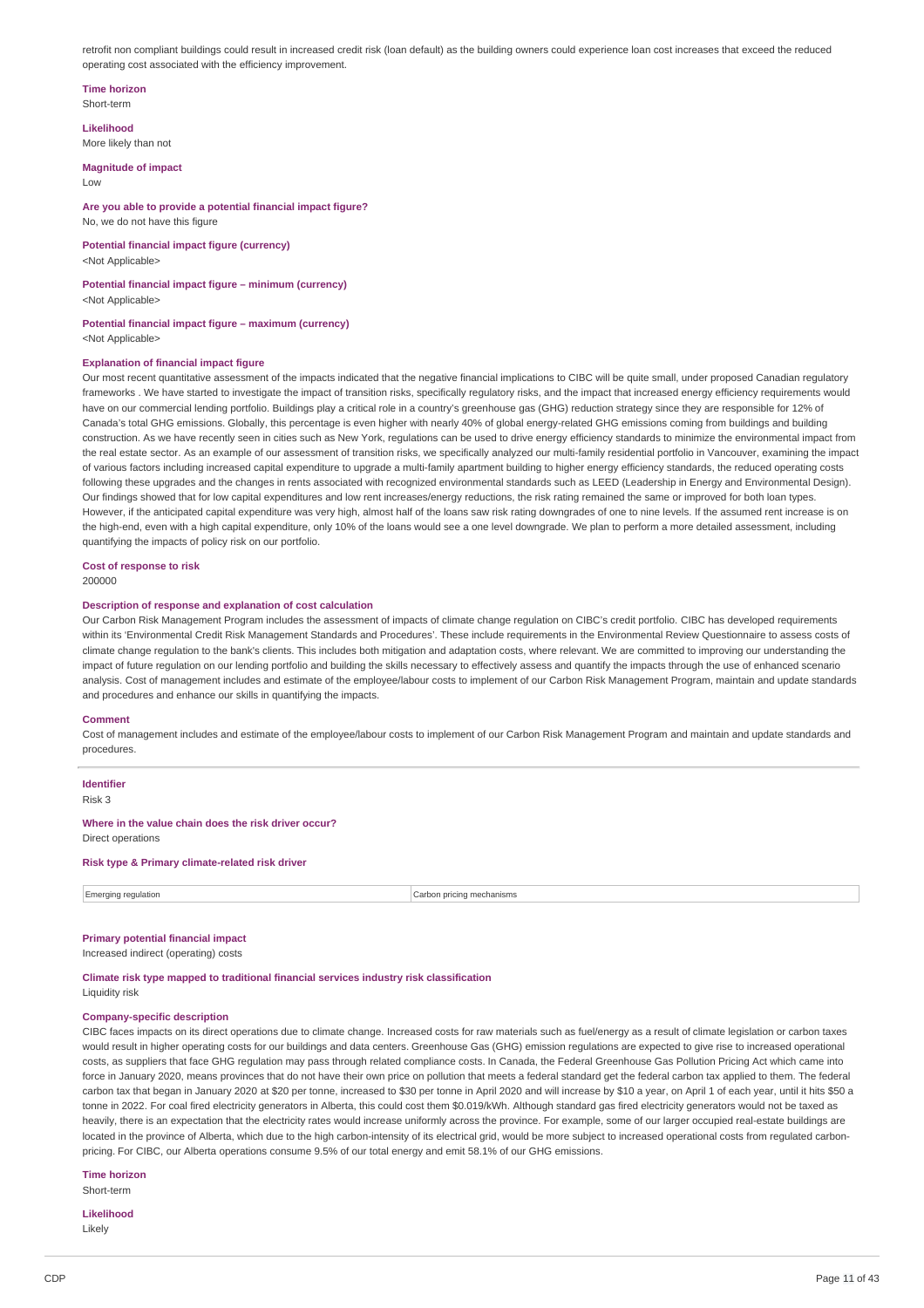#### **Magnitude of impact** Low

**Are you able to provide a potential financial impact figure?** Yes, an estimated range

**Potential financial impact figure (currency)**

<Not Applicable>

**Potential financial impact figure – minimum (currency)**

 $\Omega$ 

**Potential financial impact figure – maximum (currency)** 404577

#### **Explanation of financial impact figure**

As a result of emerging regulation related to carbon pricing and the energy sector, we anticipate higher costs for fuel and electricity to run our operations. In January 2020, the Alberta government introduced carbon pricing plan of \$30/tonne for large emitters. The exact way that this will impact electricity and fuel costs for our operations in Alberta is not known, However, as an estimate, if the total amount of the carbon tax for electricity generation in Alberta were passed on to the consumer, a cost of \$0.019 / KWh would be added to our electricity rates. In Alberta, we consumed 21,293,567 KWh of electricity in 2019. If the full amount of the tax were passed on to the consumer, this would result in an incremental cost of \$404,577 for electricity if we assume that our electricity consumption for 2020 remained relatively flat compared to 2019. The lower end of the rage is zero since it is not certain how carbon taxes will be passed on to the consumer.

#### **Cost of response to risk**

200000

#### **Description of response and explanation of cost calculation**

Our Carbon Risk Management Program includes the on-going management of GHG emissions through the reduction of energy in our operations. CIBC has an internal target on reducing the energy consumed as part of our operations. In 2019, we reduced our energy consumption by 1.18% through lighting upgrades, high efficiency HVAC systems and smart retail controls, saving almost 4.5 million KWh of electricity. Our efforts were featured in an article by Corporate Knights that highlighted retrofits in our banking centres and the resulting 30% savings in energy costs. In 2019, we achieved a 6% decrease in our GHG emissions intensity, helping us progress towards our 20% reduction target by 2026 (2018 baseline) and minimizing our risks related to future carbon pricing regulation. We also ensure that climate change considerations are embedded in our procurement processes. The energy efficiency of equipment that we use in our operations can also impact our overall energy consumption. The CIBC Environmentally Responsible Procurement Standard states that CIBC will give preference to the selection of suppliers who can demonstrate continuous improvement in their environmental performance, including in the area of GHG emissions and energy efficiency (among other criteria). Cost of management is an estimate and includes the labour/employee cost for energy managers responsible for energy efficiency projects. It also includes the cost of managing our carbon management program and updating related standards and procedures.

#### **Comment**

Cost of management is an estimate and includes the labour/employee cost for energy managers responsible for energy efficiency projects. It also includes the cost of managing our carbon management program and updating related standards and procedures.

# $C<sub>2</sub>$  4

(C2.4) Have you identified any climate-related opportunities with the potential to have a substantive financial or strategic impact on your business? Yes

#### C2.4a

(C2.4a) Provide details of opportunities identified with the potential to have a substantive financial or strategic impact on your business.

**Identifier**

Opp<sub>1</sub>

**Where in the value chain does the opportunity occur?** Direct operations

**Opportunity type**

Products and services

**Primary climate-related opportunity driver** Development and/or expansion of low emission goods and services

#### **Primary potential financial impact**

Increased revenues through access to new and emerging markets

#### **Company-specific description**

Our Capital Markets team is at the forefront of financing new and innovative projects that contribute to cleaner, alternative or renewable energy supplies, including biogass, biomass, district energy systems, hydroelectric, solar and wind. Using our expertise and resources, we are dedicated to supporting our clients, employees and communities in their efforts to mitigate and adapt to climate change. To increase our company focus on low emission goods and services, in 2019, CIBC committed \$150 billion to environmental and sustainable finance activities over 10 years (2018–2027). The target is part of our commitment to mobilize the necessary capital and develop innovative market-based solutions to support investments that address critical environmental challenges and promote sustainability. In 2018 and 2019 combined, CIBC contributed \$26.4 billion towards sustainable finance activities, achieving a cumulative 18% of our 10-year target. In 2019 alone, the contribution to our target was \$14.1 billion. Renewable and emissions-free energy represented the largest market sector at 68.5% (or \$9.9 billion) of the total in 2019.

**Time horizon**

Long-term

**Likelihood** Virtually certain

**Magnitude of impact**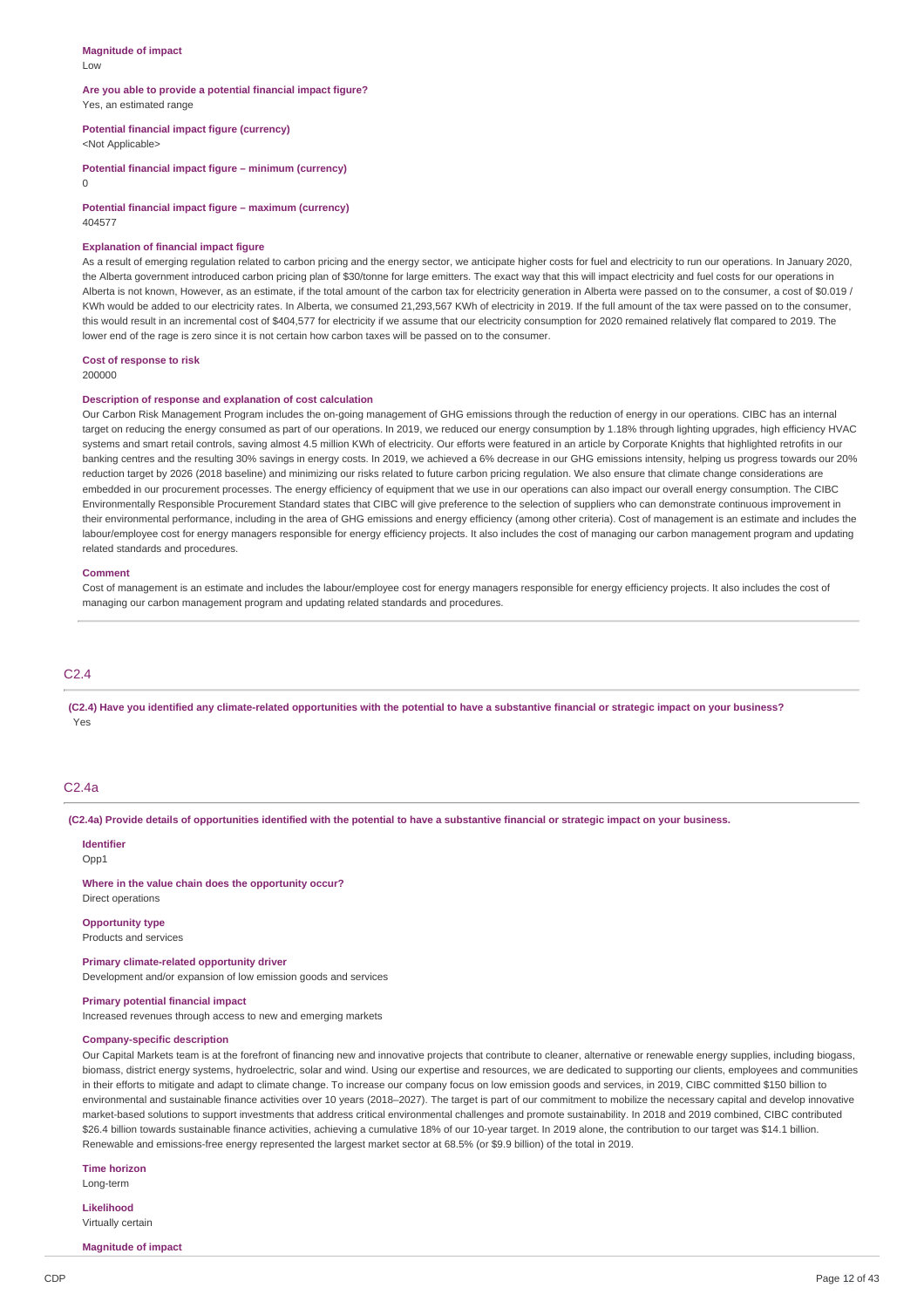#### Medium

#### **Are you able to provide a potential financial impact figure?**

Yes, a single figure estimate

**Potential financial impact figure (currency)**

9659000000

## **Potential financial impact figure – minimum (currency)**

<Not Applicable>

# **Potential financial impact figure – maximum (currency)**

<Not Applicable>

## **Explanation of financial impact figure**

In 2018 and 2019 combined, CIBC contributed \$26.4 billion towards sustainable finance activities, achieving a cumulative 18% of our 10-year target. In 2019 alone, the contribution to our target was \$14.1 billion. Renewable and emissions-free energy represented the largest market sector at 68.5% (\$9.7billion) of the total in 2019. This represents roughly 32% of our total wholesale and corporate lending. Through it's climate-related lending and advisory, CIBC enables the flow of capital to lower-carbon markets, and helps to facilitate the transition to a low-carbon economy.

#### **Cost to realize opportunity**

300000

## **Strategy to realize opportunity and explanation of cost calculation**

As part of our environmental strategy, CIBC is committed to providing innovative financial solutions with environmental attributes to our clients. CIBC's Environmental Management Committee, meets quarterly to provide input and help facilitate on environmental strategy and oversight of CIBC's environmental initiatives. In 2019, CIBC committed \$150 billion to environmental and sustainable finance activities over 10 years (2018–2027). The target is part of our commitment to mobilize the necessary capital and develop innovative market-based solutions to support investments that address critical environmental challenges and promote sustainability. We are at the forefront of financing new and innovative projects and businesses that contribute to renewable and emissions-free energy, energy efficiency as well as sustainable infrastructure and technology, sustainable real estate, and sustainable forestry and agriculture. We are also focused on increasing lending and capital markets activities to ESG-driven business leaders through a range of green and/or sustainability-linked financial products. Costs to realize this opportunity are employee costs to manage and implement and maintain these new products.

#### **Comment**

# **Identifier**

 $Onn2$ 

**Where in the value chain does the opportunity occur?** Direct operations

#### **Opportunity type**

Resource efficiency

**Primary climate-related opportunity driver** Move to more efficient buildings

#### **Primary potential financial impact**

Reduced indirect (operating) costs

#### **Company-specific description**

We continue to pursue opportunities to reduce both our direct and indirect carbon emissions throughout our network of branches and offices worldwide and proactively invest in energy reduction initiatives to achieve a measurable reduction in our energy use and associated carbon emissions. We are committed to being transparent with our progress on reducing our carbon footprint within our operations. In 2019, we increased our target to reduce intensity based GHG emissions from our operations to 20% by 2026, an improvement over our original target of 10% by 2023 (2018 baseline). In 2019, we achieved a 6% decrease in our GHG emissions intensity, helping us achieve 30% of our target in just one year. We reduced our energy consumption by 1.18% through lighting upgrades, high efficiency HVAC systems and smart retail controls, saving almost 4.5 million kWh of electricity. We also have a plan to improve the percentage of our buildings that are LEED certified. In 2017, CIBC announced it would relocate to a new global headquarters called CIBC Square. Located in Toronto's downtown core, our new buildings are being built with sustainable principles targeting LEED Platinum certification. Our green building design criteria, which includes energy efficiency techniques, are applied to new builds in our network of banking centres and offices. This is a significant milestone in our goal to incorporate high environmental standards in our building designs and operations. Currently, 7% of our occupied space is located in LEED-certified buildings.

**Time horizon** Medium-term

**Likelihood** Very likely

**Magnitude of impact** Low

**Are you able to provide a potential financial impact figure?** Yes, an estimated range

**Potential financial impact figure (currency)** <Not Applicable>

**Potential financial impact figure – minimum (currency)** 550000

**Potential financial impact figure – maximum (currency)** 650000

#### **Explanation of financial impact figure**

CIBC's focus on GHG reductions for our operations has resulted in direct operational cost savings through the reduction in energy use. In 2019, as part of our company wide program to upgrade to more efficient lighting, HVAC systems and Smart Retail Controls, we were able to save over 4.5 million kWh of electricity. Assuming an average cost of \$0.135/kWh (excludes territories), the cost savings for electricity do to energy reduction projects is approximately \$607,500.

**Cost to realize opportunity**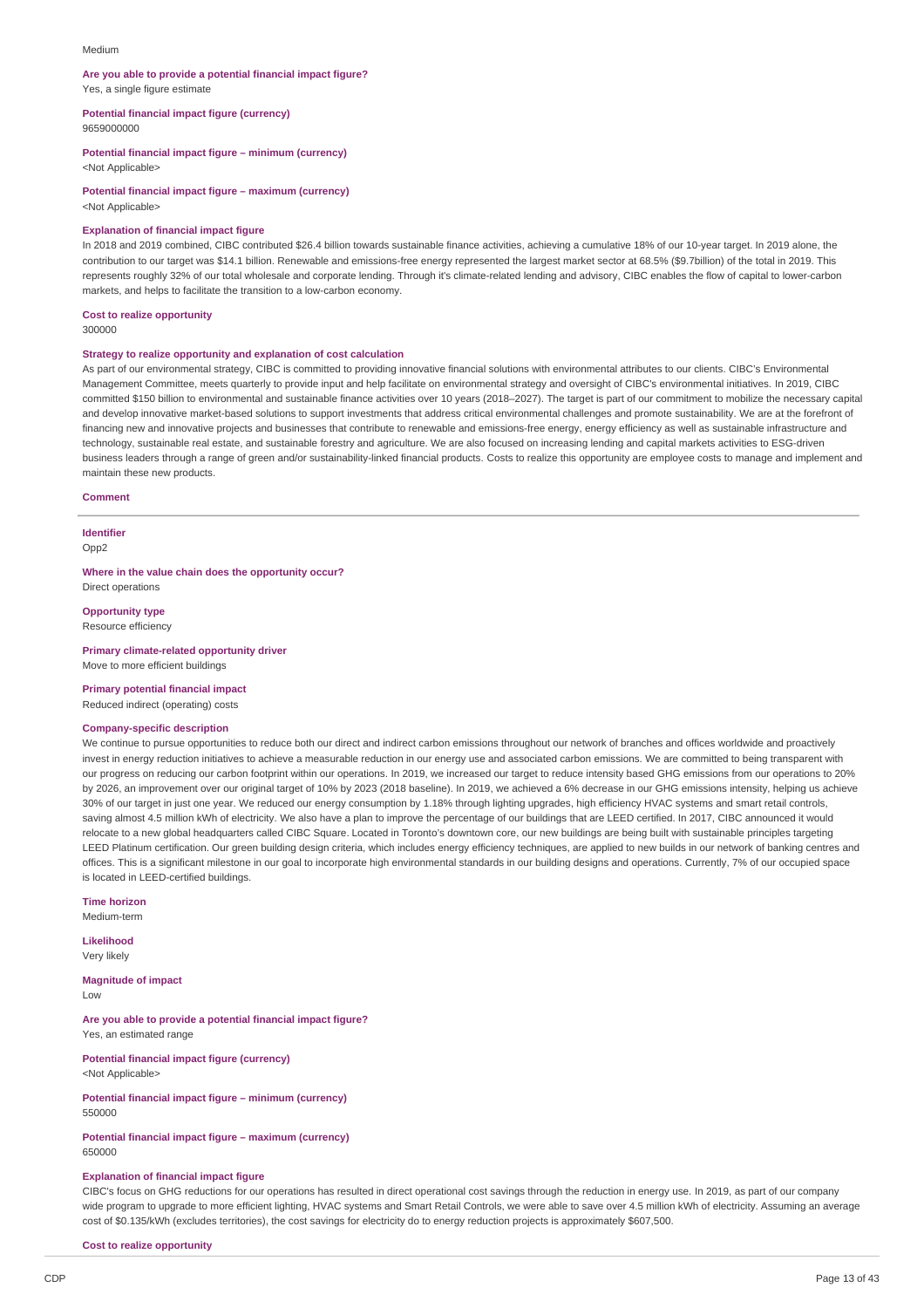#### 3000000

#### **Strategy to realize opportunity and explanation of cost calculation**

We have a strategy to continue reducing our GHG emissions and overall energy use for our network of branches and office building by focusing on high emission buildings. In 2019, as part of our company wide program to upgrade to more efficient lighting, HVAC systems and Smart Retail Controls, we were able to save over 4.5 million kWh of electricity. We have a target to reduce our emissions by 20% by 2026, which will result in energy efficiency savings to our operations. We also have a plan to consolidate much of our Toronto footprint of offices into a new LEED platinum certified building, further reducing our fuel and electricity costs . An environmental management committee, made of of representatives from Corporate Real Estate and Environmental Risk , meets quarterly to discuss progress towards our GHG emission reduction target and possible opportunities to accelerate our progress. The cost to realize this opportunity is the upfront capital required to implement to energy-saving initiatives.

#### **Comment**

**Identifier**

Opp3

**Where in the value chain does the opportunity occur?** Direct operations

**Opportunity type** Markets

**Primary climate-related opportunity driver**

Access to new markets

## **Primary potential financial impact**

Increased revenues through access to new and emerging markets

#### **Company-specific description**

Through our lending and investment decisions, and the actions we're taking on climate change, we're embracing our responsibility as a major North American bank to drive sustainable growth and support the transition to a low-carbon economy. In 2019, CIBC committed \$150 billion to environmental and sustainable finance activities over 10 years (2018–2027). The target is part of our commitment to mobilize the necessary capital and develop innovative market-based solutions to support investments that address critical environmental challenges and promote sustainability. One area of growth in sustainable finance is Green Bonds. In 2019, CIBC Capital Markets became part of a syndicate leading the sale of bonds under the new Sun Life Sustainability Bond offering. The bonds invest in both green and social assets. We were also a lead underwriter for Export Development Canada's latest green bond issuance of \$500 billion and participated in or led an additional nine green bond issuances. To allow us to take advantage of this growing Green Bond market, CIBC released a Green Bond framework aligned to the International Capital Markets Association (ICMA) Green Bond Principles. The bonds offered under this new framework will help finance new and sustainable projects, assets, and businesses that facilitate the transition to a low-carbon economy.

**Time horizon** Short-term

**Likelihood** Very likely

**Magnitude of impact** Medium-low

#### **Are you able to provide a potential financial impact figure?** No, we do not have this figure

**Potential financial impact figure (currency)** <Not Applicable>

**Potential financial impact figure – minimum (currency)** <Not Applicable>

**Potential financial impact figure – maximum (currency)** <Not Applicable>

# **Explanation of financial impact figure**

As we have yet to issue our first Green Bond aligned to our Green Bond Framework, we do not have a financial impact figure for this opportunity.

**Cost to realize opportunity** 100000

#### **Strategy to realize opportunity and explanation of cost calculation**

To realize this opportunity and take advantage of the growing Green Bond market, CIBC released a Green Bond framework aligned to the International Capital Markets Association (ICMA) Green Bond Principles. The bonds offered under this new framework will help finance new and sustainable projects, assets, and businesses that facilitate the transition to a low-carbon economy, including: climate change mitigation, climate change adaptation, natural resource conservation, biodiversity conservation, and pollution prevention and control. The new Green Bond Framework reflects the growing demand for environmentally responsible investments. In order to insure that our Green Bond framework and subsequent Green Bond issuance would be seen as credible by investors, we also obtained second party opinion from Sustainalytics, a leading independent global provider of ESG and corporate governance research and ratings to investors. The cost to realize this opportunity relates to the cost of developing the Green Bond framework and obtaining second party opinion.

**Comment**

#### C3. Business Strategy

# C3.1

**(C3.1) Have climate-related risks and opportunities influenced your organization's strategy and/or financial planning?** Yes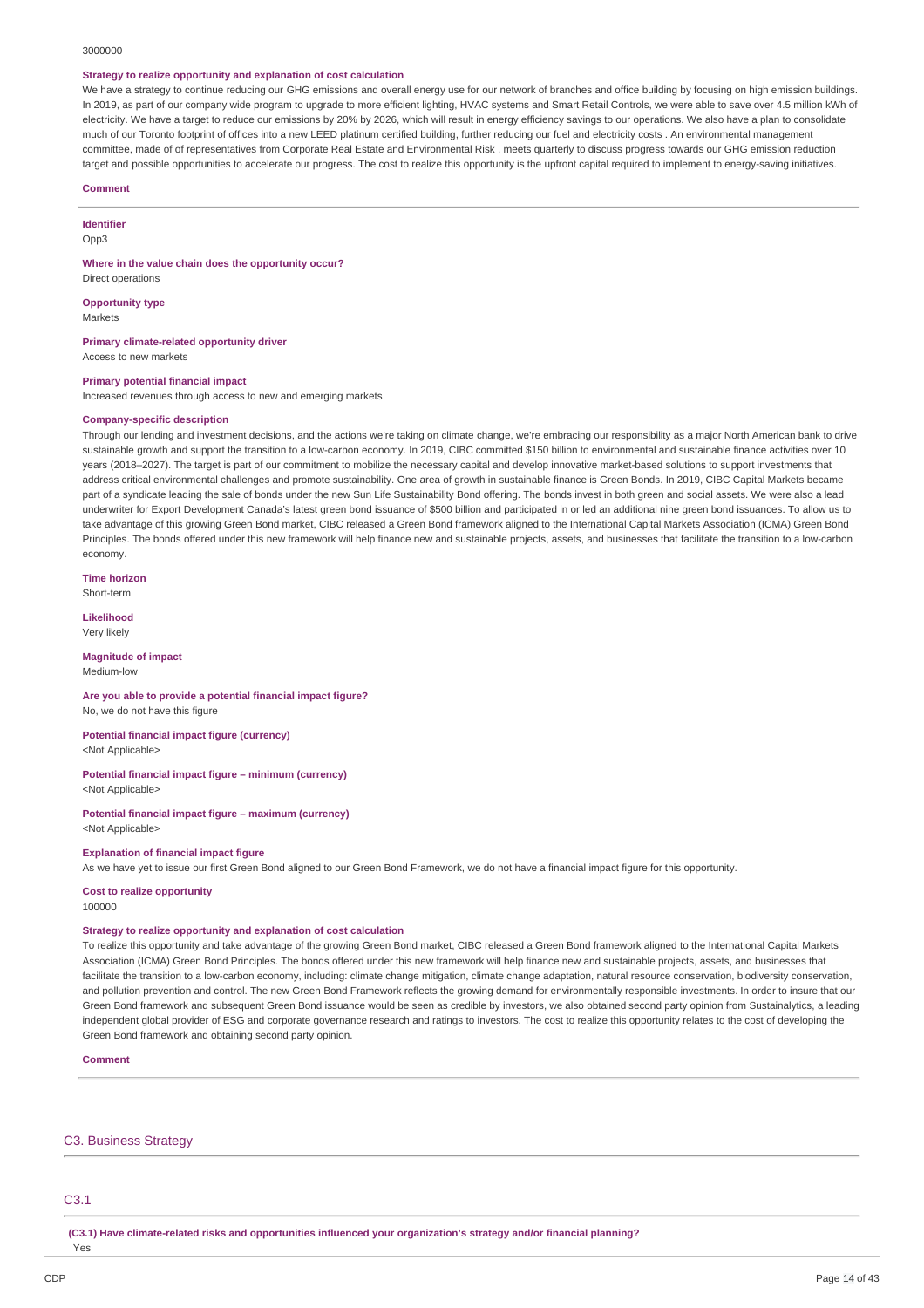**(C3.1a) Does your organization use climate-related scenario analysis to inform its strategy?**

Yes, qualitative, but we plan to add quantitative in the next two years

# C3.1b

# **(C3.1b) Provide details of your organization's use of climate-related scenario analysis.**

| Climate-<br>related<br>scenarios<br>and                           | <b>Details</b>                                                                                                                                                                                                                                                                                                                                                                                                                                                                                                                                                                                                                                                                                                                                                                                                                                                                                                                                                                                                                                                                                                                                                                                                                                                                                                                                                                                                                                                                                                                                                                                                                                                                                                                                                                                                                                                                                                                                                                                                                                                                                                                                                                                                                                                                                                                                                                                                                                                                                                                                                                                                                                                                                                                                                                                                                                                                                                                                                                                                                                                                                                                                                                                                                                                                                                                                                                                                                                                                                                                                                                                                                                                                                                                                                                                                                                                                                                                                                                                           |
|-------------------------------------------------------------------|----------------------------------------------------------------------------------------------------------------------------------------------------------------------------------------------------------------------------------------------------------------------------------------------------------------------------------------------------------------------------------------------------------------------------------------------------------------------------------------------------------------------------------------------------------------------------------------------------------------------------------------------------------------------------------------------------------------------------------------------------------------------------------------------------------------------------------------------------------------------------------------------------------------------------------------------------------------------------------------------------------------------------------------------------------------------------------------------------------------------------------------------------------------------------------------------------------------------------------------------------------------------------------------------------------------------------------------------------------------------------------------------------------------------------------------------------------------------------------------------------------------------------------------------------------------------------------------------------------------------------------------------------------------------------------------------------------------------------------------------------------------------------------------------------------------------------------------------------------------------------------------------------------------------------------------------------------------------------------------------------------------------------------------------------------------------------------------------------------------------------------------------------------------------------------------------------------------------------------------------------------------------------------------------------------------------------------------------------------------------------------------------------------------------------------------------------------------------------------------------------------------------------------------------------------------------------------------------------------------------------------------------------------------------------------------------------------------------------------------------------------------------------------------------------------------------------------------------------------------------------------------------------------------------------------------------------------------------------------------------------------------------------------------------------------------------------------------------------------------------------------------------------------------------------------------------------------------------------------------------------------------------------------------------------------------------------------------------------------------------------------------------------------------------------------------------------------------------------------------------------------------------------------------------------------------------------------------------------------------------------------------------------------------------------------------------------------------------------------------------------------------------------------------------------------------------------------------------------------------------------------------------------------------------------------------------------------------------------------------------------------|
| models<br>applied                                                 |                                                                                                                                                                                                                                                                                                                                                                                                                                                                                                                                                                                                                                                                                                                                                                                                                                                                                                                                                                                                                                                                                                                                                                                                                                                                                                                                                                                                                                                                                                                                                                                                                                                                                                                                                                                                                                                                                                                                                                                                                                                                                                                                                                                                                                                                                                                                                                                                                                                                                                                                                                                                                                                                                                                                                                                                                                                                                                                                                                                                                                                                                                                                                                                                                                                                                                                                                                                                                                                                                                                                                                                                                                                                                                                                                                                                                                                                                                                                                                                                          |
| Other,<br>please<br>specify<br>(Internally<br>developed<br>model) | We used climate scenario analysis to assess the impact of transition risks, specifically requlatory risks, and the impact that increased energy efficiency requirements would have on our commercial<br>lending portfolio. Buildings play a critical role in a country's greenhouse gas (GHG) reduction strategy since they are responsible for 12% of Canada's total GHG emissions. Globally, this percentage is<br>even higher with nearly 40% of global energy-related GHG emissions coming from buildings and building construction. As we have recently seen in cities such as New York, regulations can be used to<br>drive energy efficiency standards to streamline the impact from the real estate sector. As an example of our assessment of transition risks, we specifically analyzed our multi-family residential portfolio in<br>Vancouver, examining the impact of various factors including increased capital expenditure to upgrade a multi-family apartment building to higher energy efficiency standards, the reduced operating<br>costs following these upgrades and the changes in rents associated with recognized environmental standards such as LEED (Leadership in Energy and Environmental Design). We assumed a medium<br>time horizon or 3-5 years for when we expected to see this impact. Energy reductions from LEED certification retrofits are expected to be between 18-39% since the energy consumption starting point<br>varies for every building. As energy is typically 25% of a residential building's total operating expenses, energy savings from LEED certification are expected to be between 4.5-10% of the total<br>operating expenses. Rent premiums for LEED or green buildings can range from 5-15%. LEED is a signal to the market that the property operates in accordance with high sustainability and energy<br>principles, which is increasingly important to climate-conscious consumers. Capital expenditures needed to upgrade a multi-family residential property to LEED are dependent on building age, size,<br>condition, type of heating and cooling systems, and the type and number of appliances that need to be upgraded, so the overall costs can be quite significant. For our analysis, we evaluated both<br>interim/bridge and commercial mortgage loans. For both types of loans, we looked at the impact of high and low capital requirements needed to make the environmental retrofits. For the high capital<br>requirement scenario, we evaluated the impact of low, mid and high rent increases resulting from LEED certification and how this affected the overall risk rating for the mortgage. For these scenarios,<br>we assumed that the energy savings would be on the low end of the range for a conservative result. Our findings showed that for low capital expenditures and low rent increases/energy reductions, the<br>risk rating remained the same or improved for both loan types. However, if the anticipated capital expenditure was very high, almost half of the loans saw risk rating downgrades of one to nine levels. If<br>the assumed rent increase is on the high-end, even with a high capital expenditure, only 10% of the loans would see a one level downgrade. Since there is sensitivity to capital expenditure as well as<br>resulting rent increases, to improve the accuracy of this scenario analysis we will conduct a future analysis that has a more detailed assessment of each property and related costs and benefits of<br>LEED retrofits. This scenario analysis has impacted our strategy through the launch of our public commitment to support \$150 billion in environmental and sustainable finance by 2027, which includes<br>lending to energy efficient real estate. Through this target, we will be ensuring that we grow our lending, products and services that reduce our risks related to climate change and improve the overall<br>resilience of our portfolio. |

# C3.1d

# **(C3.1d) Describe where and how climate-related risks and opportunities have influenced your strategy.**

|                                             | related risks<br>and<br>opportunities<br>influenced<br>your strategy<br>in this area? | Have climate-Description of influence                                                                                                                                                                                                                                                                                                                                                                                                                                                                                                                                                                                                                                                                                                                                                                                                                                                                                                                                                                                                                                                                                                                                                                                                                                                                                                                                                                                                                                                                                                                                                                                                                                                                                                                                                                                                                                                                                                                                                                                                                                                                                                                                            |
|---------------------------------------------|---------------------------------------------------------------------------------------|----------------------------------------------------------------------------------------------------------------------------------------------------------------------------------------------------------------------------------------------------------------------------------------------------------------------------------------------------------------------------------------------------------------------------------------------------------------------------------------------------------------------------------------------------------------------------------------------------------------------------------------------------------------------------------------------------------------------------------------------------------------------------------------------------------------------------------------------------------------------------------------------------------------------------------------------------------------------------------------------------------------------------------------------------------------------------------------------------------------------------------------------------------------------------------------------------------------------------------------------------------------------------------------------------------------------------------------------------------------------------------------------------------------------------------------------------------------------------------------------------------------------------------------------------------------------------------------------------------------------------------------------------------------------------------------------------------------------------------------------------------------------------------------------------------------------------------------------------------------------------------------------------------------------------------------------------------------------------------------------------------------------------------------------------------------------------------------------------------------------------------------------------------------------------------|
| Products<br>and<br>services                 | Yes                                                                                   | We are committed to contributing to a sustainable future to help our clients, employees and communities grow and prosper. We recognize that the long-term success and viability of our<br>business is closely linked to the confidence and trust our clients and stakeholders have in our bank. We understand that our stakeholders are engaged and impacted by the critical<br>issues related to climate change. Thus, we are committed developing new products and services that meet the demands or our customers for products and services with environmental<br>attributes. Accordingly, our business strategy, as it relates to the climate change, focuses on three areas: 1. Responsible Financing and Investing: CIBC will ensure that environmental<br>issues and concerns, including climate change, are considered in all of our financing and investing activities; 2. Green Products and Services: CIBC will provide innovative financial<br>solutions with environmental attributes to our clients; and 3. Managing our Footprint: CIBC will maintain a focus on our environmental impact with the objective of reducing our carbon<br>footprint through continuous improvement. In September 2019, we committed \$150 billion to environmental and sustainable finance activities over 10 years (2018-2027). The target is<br>part of our commitment to mobilize the necessary capital and develop innovative market-based solutions to support investments that address critical climate change challenges and<br>promote sustainability. In support of this target, we are focused on increasing lending and capital markets activities to ESG-driven business leaders through a range of green and/or<br>sustainability-linked financial products. By the end of 2019, we contributed \$26.4 billion to support environmental and sustainable finance activities, achieving a cumulative 18% of our<br>10-year target. Renewable and emissions-free energy represented the largest market sector at 68.5% of the total in 2019, where our activities contributed to the further de- carbonization<br>of the electricity sector in North America and globally. |
| Supply<br>chain<br>and/or<br>value<br>chain | Evaluation in<br>progress                                                             | As a service based company, inputs to our business include products such as paper, computer equipment and software tools to support our banking operations. As part of our current<br>supplier selection process, CIBC's Environmentally Responsible Procurement Standard ensures that CIBC will give preference to the selection of suppliers who can demonstrate<br>continuous improvement in their environmental performance, including in the area of greenhouse gas (GHG) emissions and energy efficiency (among other criteria). However, with our<br>enhanced focus on reducing GHG emissions we have started to evaluate the idea of incorporating an internal price on carbon into our supplier selection process. We have joined the<br>Carbon Pricing Leadership Coalition to learn from others and develop the strategy and approach for CIBC in this area. We expect to incorporate carbon pricing into our supplier selection<br>process by 2021.                                                                                                                                                                                                                                                                                                                                                                                                                                                                                                                                                                                                                                                                                                                                                                                                                                                                                                                                                                                                                                                                                                                                                                                                                  |
| Investment No<br>in R&D                     |                                                                                       | Climate-related risks and opportunities have not yet influenced our R&D investment strategy, as we are initially focused on evaluating the risks and opportunities relating to our<br>operations and existing products and services, ensuring our business strategy is aligned in accordance with these. We expect to begin evaluating the impact of risks and opportunities<br>on our R&D expenditures in 2020.                                                                                                                                                                                                                                                                                                                                                                                                                                                                                                                                                                                                                                                                                                                                                                                                                                                                                                                                                                                                                                                                                                                                                                                                                                                                                                                                                                                                                                                                                                                                                                                                                                                                                                                                                                 |
| Operations Yes                              |                                                                                       | We are committed to contributing to a sustainable future to help our clients, employees and communities grow and prosper. We recognize that the long-term success and viability of<br>business is closely linked to the confidence and trust our clients and stakeholders have in our bank. The growing demand from stakeholders for transparency and enhanced focus on<br>minimizing our impacts related to climate change has influenced our corporate strategy related to our operations (as reported in C2.3a). Our environmental initiatives are interconnected<br>with our performance as a business and our ability to connect with, and be relevant to, our diverse stakeholders. Our strategy of optimizing our operational efficiency is directly linked to<br>climate change since transitional risks such as increased energy costs are a likely in the future as carbon tax schemes are implemented in an effort to reduce overall consumption.<br>Focusing on reducing our carbon/energy footprint will ensure that we minimize our impact to potential rising energy costs. The most substantial business decision made to improve<br>integration of climate-related issues into our operations was the development of our greenhouse gas (GHG) emissions intensity reduction target. Our eight year commitment to reduce<br>the GHG emissions intensity of our operations (2018 baseline), is an indicator of our commitment. Also, new for 2019, we publicly disclosed our five year commitment to become carbon<br>neutral and source 100% or our electricity from renewable sources by 2024. In 2019, we achieved a 6% decrease in our GHG emissions intensity, helping us progress towards our 20%<br>reduction target by 2026. This was in part due to energy efficiency initiatives including lighting upgrades and installation of high efficiency HVAC systems and smart retail controls.                                                                                                                                                                                                                                                                |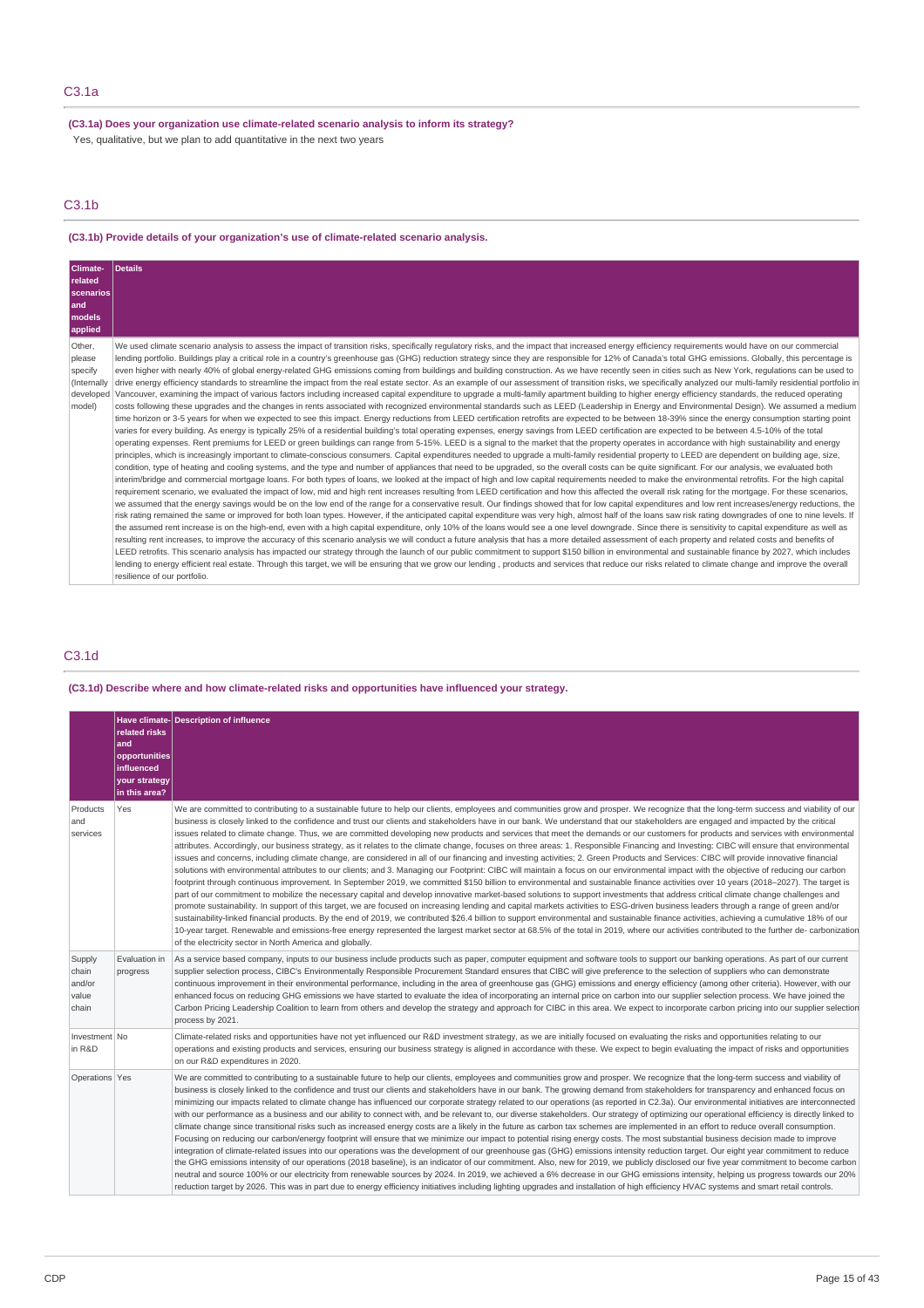**(C3.1e) Describe where and how climate-related risks and opportunities have influenced your financial planning.**

| Financial<br>  planning<br>lelements | <b>Description of influence</b>                                                                                                                                                                                                                                                                                                                                                   |
|--------------------------------------|-----------------------------------------------------------------------------------------------------------------------------------------------------------------------------------------------------------------------------------------------------------------------------------------------------------------------------------------------------------------------------------|
| <b>Ithat have</b>                    |                                                                                                                                                                                                                                                                                                                                                                                   |
| l been                               |                                                                                                                                                                                                                                                                                                                                                                                   |
| <b>linfluenced</b>                   |                                                                                                                                                                                                                                                                                                                                                                                   |
| Row Capital                          | In support of our target to achieve a 20% GHG emissions intensity reduction by 2026 within our own operations, our team in corporate real estate has developed a five year capital expenditure                                                                                                                                                                                    |
| expenditures                         | plan to support energy reduction projects throughout our network of banking centres and office buildings. In 2019, we achieved a 6% decrease in our GHG emissions intensity, helping us                                                                                                                                                                                           |
|                                      | progress towards our 20% reduction target by 2026. This was in part due to energy efficiency initiatives including lighting upgrades and installation of high efficiency HVAC systems and smart<br>retail controls. Our efforts were featured in an article by Corporate Knights that highlighted retrofits in our banking centres and the resulting 30% savings in energy costs. |

# C3.1f

(C3.1f) Provide any additional information on how climate-related risks and opportunities have influenced your strategy and financial planning (optional).

# C-FS3.2

**(C-FS3.2) Are climate-related issues considered in the policy framework of your organization?** Yes, both of the above

# C-FS3.2a

# **(C-FS3.2a) In which policies are climate-related issues integrated?**

|                                                            | <b>Type of policy</b>                                                                                                             | coverage<br>of policy     | Portfolio   Description                                                                                                                                                                                                                                                                                                                                                                                                                                                                                                                                                                                                                                                                                                                                                                                                                                                                                                                                                                                                                                                                                                                                                                                                                                                                                                                                                                                                                                                                                                                                                                                                                                                                                                                                                                                                                                                                                                                                                                                                                                                                                                                                                                                                                                                                                                                                                                                                                                                                                                                                                                                                                                                                                                                                                                                                                                                                                                                                                                                                                                                                                                                                                                                                                                                                                                                                                                                                                                                                                                                                                                                                                                                                                                                                                                                                                                                                                                                                                                                                                                                                                                                                                                                                                                                                                                                                                                             |
|------------------------------------------------------------|-----------------------------------------------------------------------------------------------------------------------------------|---------------------------|-----------------------------------------------------------------------------------------------------------------------------------------------------------------------------------------------------------------------------------------------------------------------------------------------------------------------------------------------------------------------------------------------------------------------------------------------------------------------------------------------------------------------------------------------------------------------------------------------------------------------------------------------------------------------------------------------------------------------------------------------------------------------------------------------------------------------------------------------------------------------------------------------------------------------------------------------------------------------------------------------------------------------------------------------------------------------------------------------------------------------------------------------------------------------------------------------------------------------------------------------------------------------------------------------------------------------------------------------------------------------------------------------------------------------------------------------------------------------------------------------------------------------------------------------------------------------------------------------------------------------------------------------------------------------------------------------------------------------------------------------------------------------------------------------------------------------------------------------------------------------------------------------------------------------------------------------------------------------------------------------------------------------------------------------------------------------------------------------------------------------------------------------------------------------------------------------------------------------------------------------------------------------------------------------------------------------------------------------------------------------------------------------------------------------------------------------------------------------------------------------------------------------------------------------------------------------------------------------------------------------------------------------------------------------------------------------------------------------------------------------------------------------------------------------------------------------------------------------------------------------------------------------------------------------------------------------------------------------------------------------------------------------------------------------------------------------------------------------------------------------------------------------------------------------------------------------------------------------------------------------------------------------------------------------------------------------------------------------------------------------------------------------------------------------------------------------------------------------------------------------------------------------------------------------------------------------------------------------------------------------------------------------------------------------------------------------------------------------------------------------------------------------------------------------------------------------------------------------------------------------------------------------------------------------------------------------------------------------------------------------------------------------------------------------------------------------------------------------------------------------------------------------------------------------------------------------------------------------------------------------------------------------------------------------------------------------------------------------------------------------------------------------------|
| Bank<br>lending<br>(Bank)                                  | Credit policy<br>Risk policy<br>Other, please specify<br>(Sustainable Financing<br>Guidelines, Corporate<br>Environmental Policy) | All of the<br>portfolio   | Our environmental credit risk management team developed and proactively manages CIBC's 'Environmental and Social Credit Risk Management Standards and<br>Procedures', which help employees identify environmental and social risks pertaining to credit evaluation and financing. The Standards require graduated levels of<br>environmental and related social due diligence depending on the level of identified risk. 'All of the portfolio' was selected because all of CIBC's capital markets<br>transactions are assessed for environmental and social risks and subject to the requirements of our Environmental and Social Credit Risk Management<br>Standards and Procedures. CIBC's Environmental and Social Credit Risk Management Standards and Procedures are not publicly available. CIBC's 'Global<br>Reputation and Legal Risk Policy' requires that all credit transactions be examined for potential reputation and/or legal risks, including those of an environmental<br>or a social nature. Transactions that may pose significant risk are escalated to the Reputation and Legal Risk Committee for senior executive review. For<br>transactions flagged as having unacceptable material Environmental, Social, and Governance (ESG) risks, we engage with the company and require that they<br>mitigate the risks as a condition of financing. The policy outlines prohibited and restricted transactions and the process for managing these transactions. 'All of<br>the portfolio' was selected because all of CIBC's capital markets transactions are assessed according to CIBC's 'Global Reputation and Legal Risk Policy'. This<br>policy is not available publicly; however, a list of CIBC's prohibited and restricted transactions are available in our 2019 Sustainability Report<br>(https://www.cibc.com/content/dam/about cibc/corporate responsibility/pdfs/cibc-esq-2019-en.pdf#paqe=43) CIBC's 'Guidelines on Sustainable Financing'<br>highlight specific areas of financing, namely environmental, social, weapons and other areas that require further enhanced due diligence during the review<br>process. As per the Guidelines, CIBC will restrict entering into any relationship with companies in situations where in CIBC's view, the client does not have<br>sustainable practices related to environmental and social risk issues. The Guidelines detail the areas of financing activities prohibited by CIBC due to<br>unacceptable environmental and social risks. It also lists areas of financing activities restricted by CIBC where mandatory enhanced due diligence is required. 'All<br>of the portfolio' was selected because these Guidelines are applicable to all business/corporate interactions. The Guidelines are not available publicly; however, a<br>list of CIBC's prohibited and restricted transactions are available in our 2019 Sustainability Report<br>(https://www.cibc.com/content/dam/about cibc/corporate responsibility/pdfs/cibc-esq-2019-en.pdf#paqe=43) CIBC's 'Corporate Environmental Policy' describes<br>our approach to prudent environmental management, including climate-related issues, and assigns responsibilities for managing our environmental impacts. As<br>per the policy, CIBC is committed to responsible conduct in all of our activities to: (i) protect and conserve the environment; (ii) safequard the interests of all<br>CIBC's stakeholders from unacceptable levels of environmental risk; and to (iii) support the principles of sustainable development. The Policy states that CIBC will<br>develop, implement, and maintain standards and procedures to review, assess, and manage the environmental risks inherent in lending and investment activities<br>and seek through such activities to promote sound environmental management practices among those with whom business is conducted. Furthermore, we will<br>safequard CIBC's reputation by not participating in transactions where, in the judgment of CIBC, the counterparty does not address environmental issues in an<br>appropriate and responsible manner. 'All of the portfolio' was selected because this policy is applicable enterprise wide. This policy is available publicly<br>(https://www.cibc.com/content/dam/about_cibc/corporate_responsibility/pdfs/corporate-environment-policy-external-en.pdf) |
| Investing<br>(Asset<br>manager)                            | Sustainable/Responsible All of the<br><b>Investment Policy</b>                                                                    | portfolio                 | CIBC Asset Management's 'Responsible Investing Policy' formalizes and documents our commitment to incorporate responsible investing (RI) factors in our<br>methodology for investment and sub-advisor selection. As per the policy, CIBC Asset Management integrates Environmental, Social, and Governance (ESG)<br>analysis into our investment decision-making process on a routine basis. When selecting sub-advisors for our investment funds and investment strategies, the<br>sub-advisor's RI commitment and policies are reviewed and included for consideration alongside other non-ESG factors. 'All of the portfolio' was selected<br>because the scope of this policy extends throughout CIBC Asset Management. This policy is available publicly (https://www.cibc.com/content/dam/cam-public-<br>assets/documents/cibc-cam-our-approach-responsible-investment-en.pdf)                                                                                                                                                                                                                                                                                                                                                                                                                                                                                                                                                                                                                                                                                                                                                                                                                                                                                                                                                                                                                                                                                                                                                                                                                                                                                                                                                                                                                                                                                                                                                                                                                                                                                                                                                                                                                                                                                                                                                                                                                                                                                                                                                                                                                                                                                                                                                                                                                                                                                                                                                                                                                                                                                                                                                                                                                                                                                                                                                                                                                                                                                                                                                                                                                                                                                                                                                                                                                                                                                                                |
| Investing<br>(Asset<br>owner)                              | Investment<br>policy/strategy                                                                                                     | All of the<br>portfolio   | CIBC's Pension Plan Investment Policy has incorporated Environmental, Social, and Governance (ESG) factors into the investment process. ESG issues can<br>affect investment performance, and are therefore considered as part of the assessment of investment value and mitigation of investment/financial risk. ESG<br>integration in the investment process is considered alongside other factors to assess an investment manager's ability to deliver an appropriate risk adjusted return<br>consistent with the Fund's strategy and constraints. 'All of the portfolio' was selected because this policy is applicable enterprise wide. This policy is not publicly<br>available.                                                                                                                                                                                                                                                                                                                                                                                                                                                                                                                                                                                                                                                                                                                                                                                                                                                                                                                                                                                                                                                                                                                                                                                                                                                                                                                                                                                                                                                                                                                                                                                                                                                                                                                                                                                                                                                                                                                                                                                                                                                                                                                                                                                                                                                                                                                                                                                                                                                                                                                                                                                                                                                                                                                                                                                                                                                                                                                                                                                                                                                                                                                                                                                                                                                                                                                                                                                                                                                                                                                                                                                                                                                                                                               |
| Insurance<br>underwriting<br>(Insurance<br>company)        | <not applicable=""></not>                                                                                                         | $<$ Not<br>Applicabl<br>e | <not applicable=""></not>                                                                                                                                                                                                                                                                                                                                                                                                                                                                                                                                                                                                                                                                                                                                                                                                                                                                                                                                                                                                                                                                                                                                                                                                                                                                                                                                                                                                                                                                                                                                                                                                                                                                                                                                                                                                                                                                                                                                                                                                                                                                                                                                                                                                                                                                                                                                                                                                                                                                                                                                                                                                                                                                                                                                                                                                                                                                                                                                                                                                                                                                                                                                                                                                                                                                                                                                                                                                                                                                                                                                                                                                                                                                                                                                                                                                                                                                                                                                                                                                                                                                                                                                                                                                                                                                                                                                                                           |
| Other<br>products<br>and<br>services,<br>please<br>specify | Please select                                                                                                                     | Please<br>select          |                                                                                                                                                                                                                                                                                                                                                                                                                                                                                                                                                                                                                                                                                                                                                                                                                                                                                                                                                                                                                                                                                                                                                                                                                                                                                                                                                                                                                                                                                                                                                                                                                                                                                                                                                                                                                                                                                                                                                                                                                                                                                                                                                                                                                                                                                                                                                                                                                                                                                                                                                                                                                                                                                                                                                                                                                                                                                                                                                                                                                                                                                                                                                                                                                                                                                                                                                                                                                                                                                                                                                                                                                                                                                                                                                                                                                                                                                                                                                                                                                                                                                                                                                                                                                                                                                                                                                                                                     |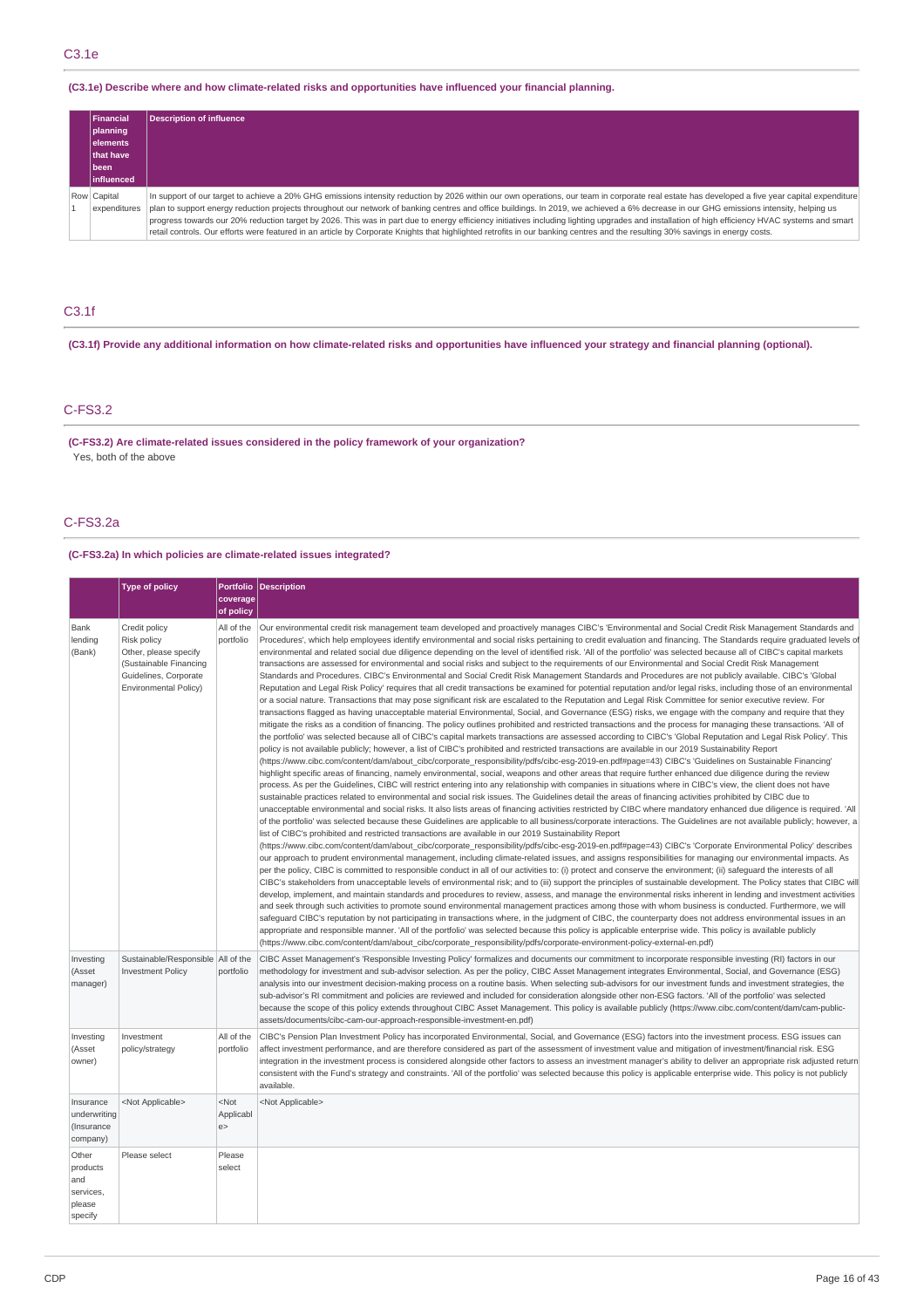# (C-FS3.2b) Describe your exclusion policies related to industries and/or activities exposed or contributing to climate-related risks.

| Type of<br>exclusion<br>policy. |         | <b>Portfolio Application</b> | <b>Description</b>                                                                                                                                                                       |
|---------------------------------|---------|------------------------------|------------------------------------------------------------------------------------------------------------------------------------------------------------------------------------------|
| Coal                            | Bank    | <b>New</b>                   | CIBC will limit support for practices including the construction of new coal-fired power plants and involvement in mountaintop removal mining of thermal coal, such as                   |
|                                 | lendina | for new projects             | business/investment has been practiced in the Allegheny region of the United States. This impacts our lending to the mining sector, which in 2019 represented 0.5% of our total lending. |

## C-FS3.3

**(C-FS3.3) Are climate-related issues factored into your external asset manager selection process?** No, for none of our externally managed assets

# C-FS3.3b

# **(C-FS3.3b) Why are climate-related issues not factored into your external asset manager selection process?**

CIBC does not currently explicitly factor climate-related issues into our external asset manager selection process, as it is factored into our analysis of the manager's approach to sustainability and ESG integration.

However, we are continually evaluating our approach to manager selection and the materiality of climate-related issues, and we are committed to better understanding the importance of explicit climate analysis in our evolving process.

# C4. Targets and performance

# C4.1

**(C4.1) Did you have an emissions target that was active in the reporting year?** Intensity target

# C4.1b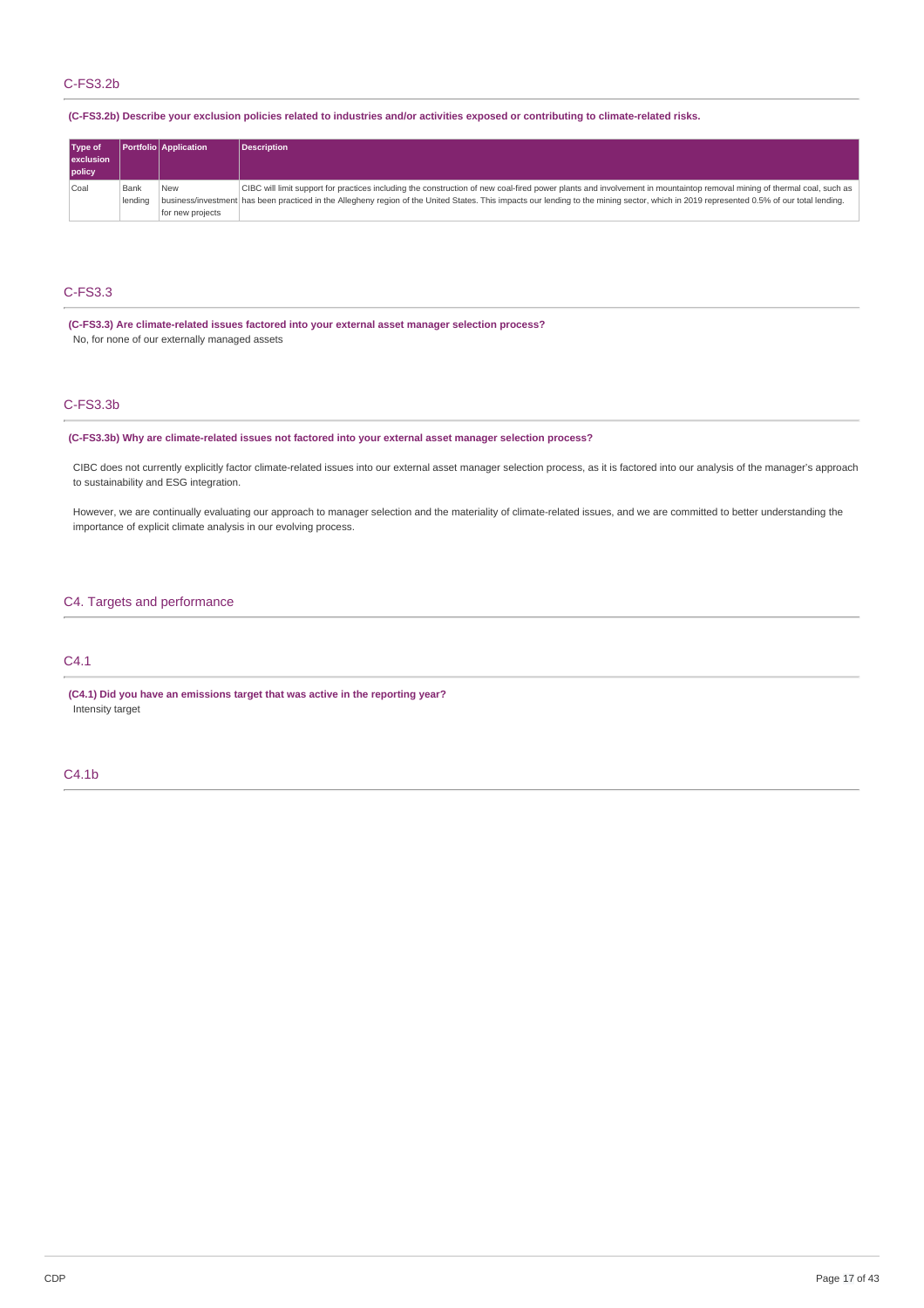**(C4.1b) Provide details of your emissions intensity target(s) and progress made against those target(s).**

**Target reference number** Int 1

**Year target was set** 2018

**Target coverage** Company-wide

**Scope(s) (or Scope 3 category)** Scope 1+2 (location-based)

**Intensity metric** Metric tons CO2e per square meter

**Base year** 2018

**Intensity figure in base year (metric tons CO2e per unit of activity)** 0.0527

% of total base year emissions in selected Scope(s) (or Scope 3 category) covered by this intensity figure 99

**Target year** 2026

**Targeted reduction from base year (%)**

 $20$ 

**Intensity figure in target year (metric tons CO2e per unit of activity) [auto-calculated]** 0.04216

**% change anticipated in absolute Scope 1+2 emissions** -12.3

**% change anticipated in absolute Scope 3 emissions**

 $\Omega$ 

**Intensity figure in reporting year (metric tons CO2e per unit of activity)** 0.0494

**% of target achieved [auto-calculated]** 31.3092979127134

**Target status in reporting year** Revised

**Is this a science-based target?** No, and we do not anticipate setting one in the next 2 years

#### **Please explain (including target coverage)**

In January 2020, CIBC revised our GHG intensity target from a five-year target ending in 2023 to an eight-year target ending in 2026. We also increased our target from 10% over five years to 20% over eight years. The base year of our GHG intensity target is CIBC's 2018 fiscal year (November 1, 2017 through October 31, 2018). The start year of our GHG intensity target is CIBC's 2018 fiscal year (November 1, 2017 through October 31, 2018). The target year of our GHG intensity target is CIBC's 2026 fiscal year (November 1, 2025 through October 31, 2026). CIBC's Scope 1 and Scope 2 emissions values for FY2018 have been restated. CIBC's property management firm identified a systematic error related to the calculation method for consumption values that are estimated, where measured data is not available. This resulted in our emissions being understated. Data reported in our 2019 Sustainability report has been corrected. Our FY2018 Scope 1 emissions have been restated as 22,587 tonnes CO2e and our Scope 2 emissions as 40,341 tonnes CO2e. Scope 1 emissions consist of emissions from the combustion of natural gas and fuel (oil and propane). Scope 2 emissions stem from the purchase of electricity, district steam, and district chilled water. Scope 1 and 2 emissions data pertains to all CIBC leased and owned real estate facilities located within Canada and the U.S., which covers approximately 99% of our global footprint. Our GHG intensity target excludes emissions from our operations in the United Kingdom (UK) and the Asia-Pacific region (APAC). CIBC's operational presence within the UK and APAC totals <0.65% of our total operational footprint (defined as occupied floor space of real estate). We assume a proportionate percentage of CIBC's global GHG emissions would stem from these operations.

# C4.2

**(C4.2) Did you have any other climate-related targets that were active in the reporting year?** Other climate-related target(s)

# $C_4$ .2b

**(C4.2b) Provide details of any other climate-related targets, including methane reduction targets.**

**Target reference number** Oth 1 **Year target was set** 2019

**Target coverage** Company-wide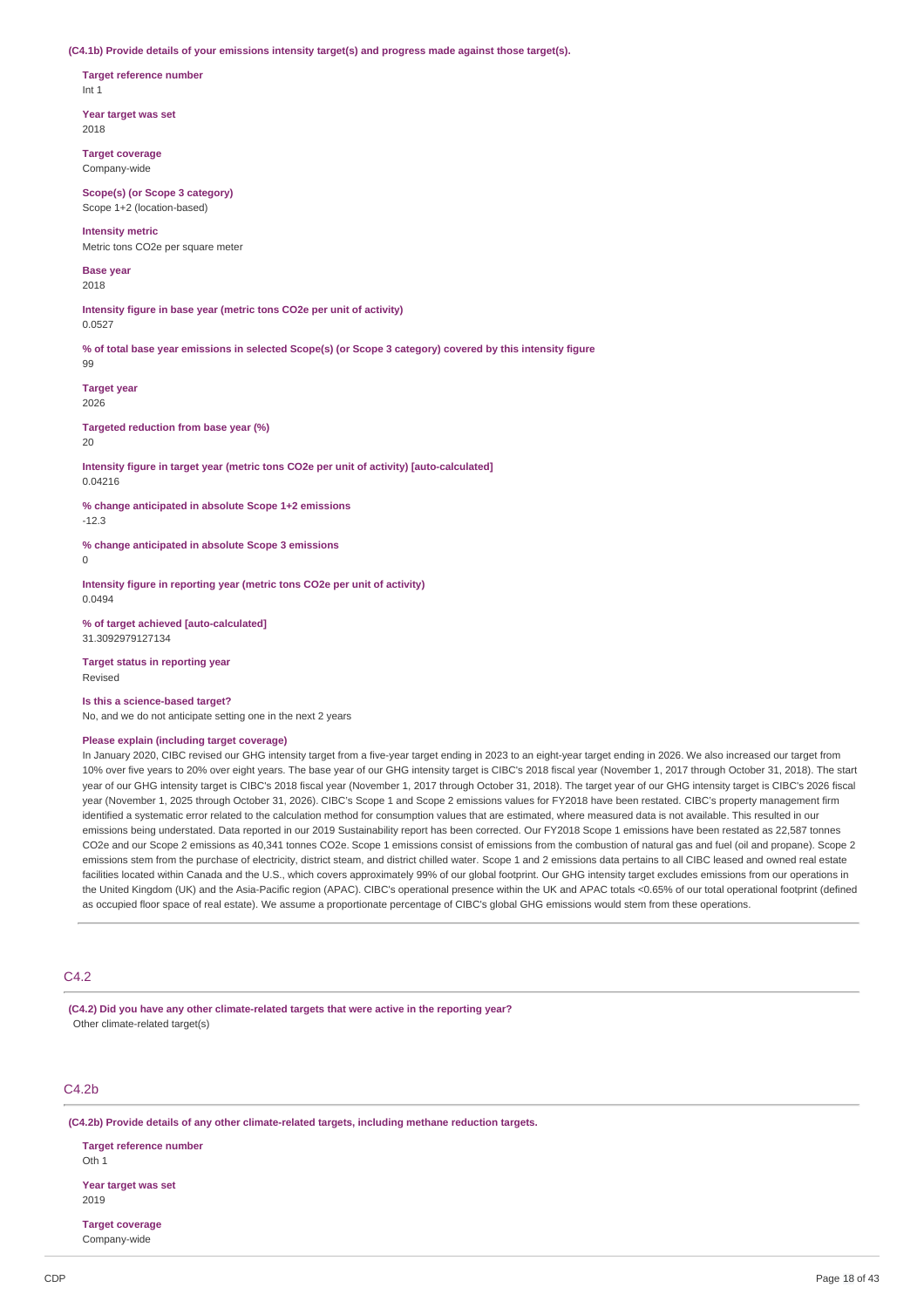#### **Target type: category & Metric (target numerator if reporting an intensity target)**

Renewable fuel consumption  $\qquad$  Other, please specify (Percentage of total electricity use that is generated from renewable sources)

# **Target denominator (intensity targets only)**

<Not Applicable>

**Base year** 2019

**Figure or percentage in base year**

**Target year**

2024

 $\Omega$ 

**Figure or percentage in target year** 100

**Figure or percentage in reporting year** 0

**% of target achieved [auto-calculated]**  $\overline{0}$ 

**Target status in reporting year** New

#### **Is this target part of an emissions target?**

CIBC's target to source 100% of our electricity from renewable sources (Oth 1) is part of our Scope 1 and Scope 2 GHG emissions intensity reduction target (Int 1). By sourcing our electricity from emissions free sources, we will reduce our overall Scope 2 emissions, which will lower our GHG emissions intensity.

# **Is this target part of an overarching initiative?**

No, it's not part of an overarching initiative

# **Please explain (including target coverage)**

In 2019, CIBC committed to sourcing 100% of the electricity that we use from renewable sources by 2024. This is part of CIBC's broader target to be carbon neutral with respect to our Scope 1 and Scope 2 emissions by 2024.

**Target reference number** Oth 2

**Year target was set** 2018

**Target coverage** Company-wide

**Target type: absolute or intensity** Intensity

**Target type: category & Metric (target numerator if reporting an intensity target)**

| . <b>. .</b>                                       |                                                            |
|----------------------------------------------------|------------------------------------------------------------|
| Waste management                                   | Other, please specify (Kilograms of paper used internally) |
|                                                    |                                                            |
| <b>Target denominator (intensity targets only)</b> |                                                            |
| unit FTE employee                                  |                                                            |
| <b>Base year</b>                                   |                                                            |
| 2018                                               |                                                            |
| Figure or percentage in base year                  |                                                            |
| 26                                                 |                                                            |
| <b>Target year</b>                                 |                                                            |
| 2023                                               |                                                            |
| Figure or percentage in target year                |                                                            |
| 18.2                                               |                                                            |
| Figure or percentage in reporting year             |                                                            |
| 22.7                                               |                                                            |
| % of target achieved [auto-calculated]             |                                                            |
| 42.3076923076923                                   |                                                            |
| Target status in reporting year                    |                                                            |
| Underway                                           |                                                            |

**Is this target part of an emissions target?** No

**Is this target part of an overarching initiative?** Remove deforestation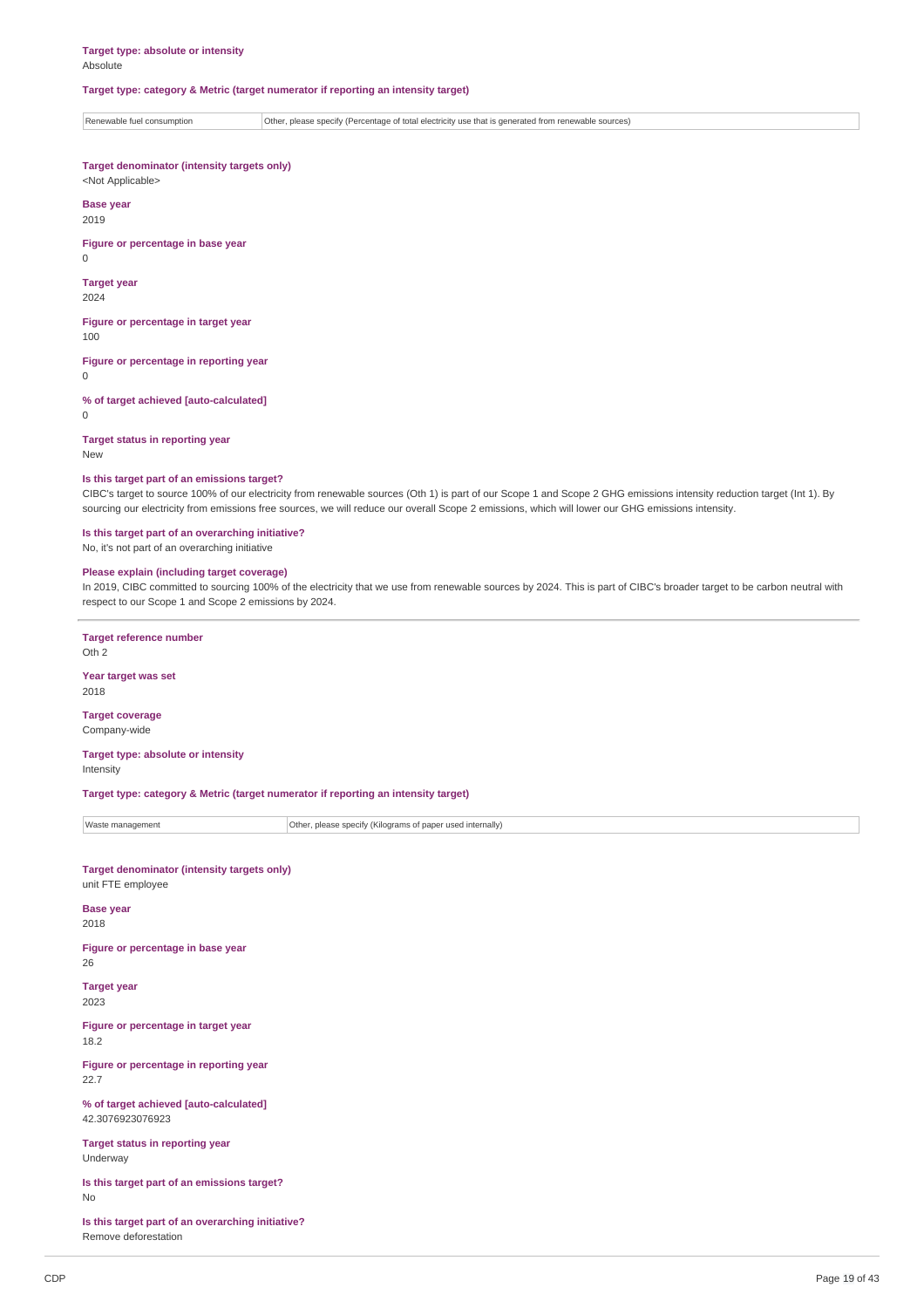#### **Please explain (including target coverage)**

In 2018, CIBC set a five-year target to reduce our internal paper use by 30% per employee (kg/FTE) as compared to our 2018 baseline. This includes all office paper purchases from our Canadian and U.S. operations, which covers approximately 99% of our global operations. The base year of our internal paper use intensity target is CIBC's 2018 fiscal year (November 1, 2017 through October 31, 2018). The start year of our internal paper use intensity target is CIBC's 2018 fiscal year (November 1, 2017 through October 31, 2018). The target year of our internal paper use intensity target is CIBC's 2023 fiscal year (November 1, 2022 through October 31, 2023). We are excluding internal paper use from our operations in the United Kingdom (UK) and Asia-Pacific (APAC) in this intensity target. CIBC's operational presence within the UK and APAC totals <0.65% of our operational footprint (defined as occupied floor space of real estate). We assume a proportionate percentage of CIBC's global internal paper use would stem from these operations. Our 2026 GHG emissions intensity target includes our Scope 1 and Scope 2 GHG emissions. Our 2023 internal paper use intensity target applies to our Scope 3 emissions and therefore is not part of our overall corporate emissions reduction target.

## C4.3

(C4.3) Did you have emissions reduction initiatives that were active within the reporting year? Note that this can include those in the planning and/or **implementation phases.**

Yes

# C4.3a

## (C4.3a) Identify the total number of initiatives at each stage of development, and for those in the implementation stages, the estimated CO2e savings.

|                           | Number of initiatives | Total estimated annual CO2e savings in metric tonnes CO2e (only for rows marked *) |
|---------------------------|-----------------------|------------------------------------------------------------------------------------|
| Under investigation       |                       |                                                                                    |
| To be implemented*        |                       |                                                                                    |
| Implementation commenced* |                       |                                                                                    |
| Implemented*              | 93                    | 237                                                                                |
| Not to be implemented     |                       |                                                                                    |

## C4.3b

**(C4.3b) Provide details on the initiatives implemented in the reporting year in the table below.**

#### **Initiative category & Initiative type**

Energy efficiency in buildings and the contract of the contract of the contract of the contract of the contract of the contract of the contract of the contract of the contract of the contract of the contract of the contrac

#### **Estimated annual CO2e savings (metric tonnes CO2e)**

19.66

## **Scope(s)**

Scope 2 (location-based)

# **Voluntary/Mandatory**

Voluntary

**Annual monetary savings (unit currency – as specified in C0.4)** 228958

**Investment required (unit currency – as specified in C0.4)** 337985

**Payback period**

1-3 years

**Estimated lifetime of the initiative** 11-15 years

#### **Comment**

Replaced internal fluorescent lighting T8s with energy efficient LEDs in one large corporate office building. This is part of an ongoing program to upgrade to more energy efficient lighting across our real estate portfolio.

| Initiative category & Initiative type |                                                                     |  |  |
|---------------------------------------|---------------------------------------------------------------------|--|--|
| Energy efficiency in buildings        | Other, please specify (Lighting, HVAC, and Smart Building Controls) |  |  |

# **Estimated annual CO2e savings (metric tonnes CO2e)**

164.2

**Scope(s)** Scope 1 Scope 2 (location-based)

**Voluntary/Mandatory**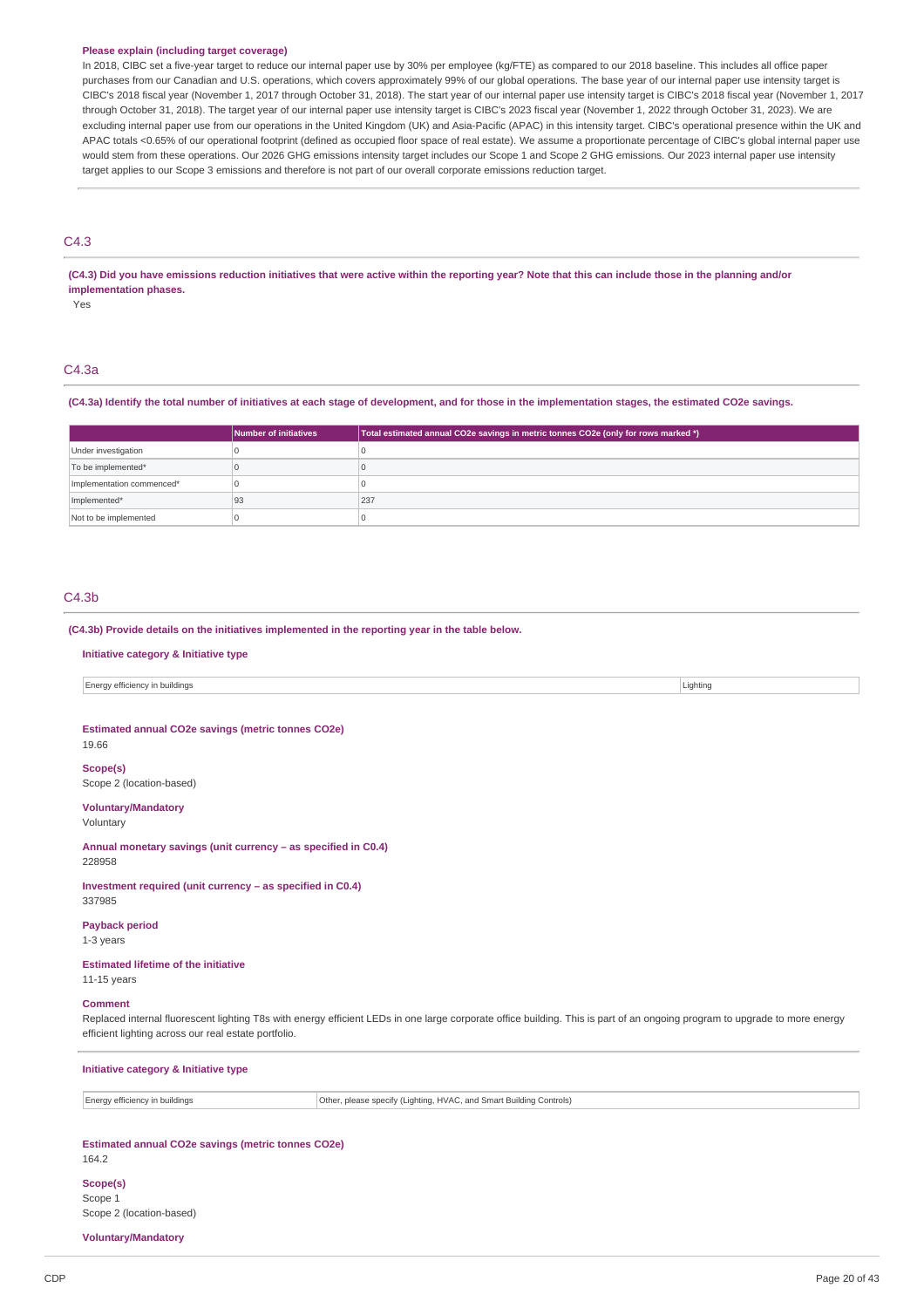#### Voluntary

#### **Annual monetary savings (unit currency – as specified in C0.4)** 177383

**Investment required (unit currency – as specified in C0.4)**

696030

**Payback period** 1-3 years

# **Estimated lifetime of the initiative**

11-15 years

## **Comment**

Completed the following energy efficiency upgrades in 30 retail locations: - Replaced internal fluorescent lighting T8s with energy efficient LEDs; - Installed high efficiency HVAC systems; and - Installed smart building control systems. This is part of an ongoing program to upgrade to more energy efficient lighting and equipment infrastructure across our real estate portfolio.

# **Initiative category & Initiative type**

| -<br>Energy efficiency<br>≅ in buildinαs<br>◡ | ∟ighting |
|-----------------------------------------------|----------|

# **Estimated annual CO2e savings (metric tonnes CO2e)**

35.85 **Scope(s)**

Scope 2 (location-based)

# **Voluntary/Mandatory**

Voluntary

**Annual monetary savings (unit currency – as specified in C0.4)** 347948

**Investment required (unit currency – as specified in C0.4)** 600600

# **Payback period**

1-3 years

# **Estimated lifetime of the initiative**

11-15 years

# **Comment**

Replaced internal fluorescent lighting T8s and metal halide high bays with energy efficient LEDs in one large Intria facility. This is part of an ongoing program to upgrade to more energy efficient lighting across our real estate portfolio.

# **Initiative category & Initiative type**

Other, please specify Other, please specify (Virtualization of physical data servers)

# **Estimated annual CO2e savings (metric tonnes CO2e)**

17.38

#### **Scope(s)** Scope 2 (location-based)

**Voluntary/Mandatory**

#### Voluntary

**Annual monetary savings (unit currency – as specified in C0.4)** 143629

**Investment required (unit currency – as specified in C0.4)**

# $\Omega$

**Payback period**

No payback

# **Estimated lifetime of the initiative**

**Ongoing** 

# **Comment**

In 2019, CIBC virtualized 2277 physical data servers representing 11.8% of our total global server fleet. There was no investment required in 2019 as no net new hardware was procured; we continued to use our existing platform. This is an ongoing program across our global operations as we continue to virtualize physical data servers where feasible.

# C4.3c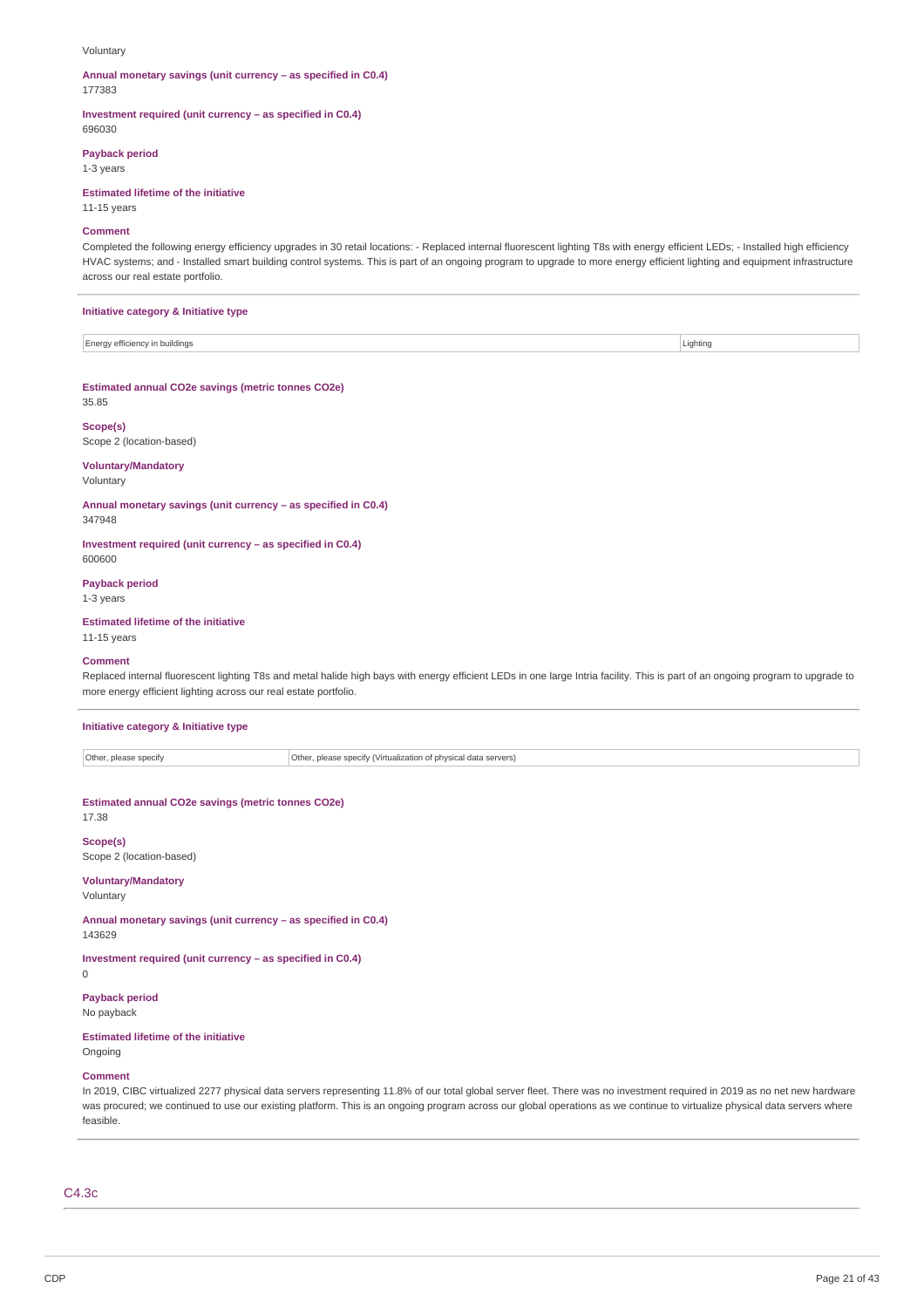# **(C4.3c) What methods do you use to drive investment in emissions reduction activities?**

| l Method                                                        | <b>Comment</b>                                                                                                                                                                                                                                                                                                                                                 |
|-----------------------------------------------------------------|----------------------------------------------------------------------------------------------------------------------------------------------------------------------------------------------------------------------------------------------------------------------------------------------------------------------------------------------------------------|
| efficiency                                                      | Dedicated budget for energy CIBC and our service providers have committed to proactively invest in energy reduction initiatives to achieve a measurable reduction in energy use. We focus on investments that<br>have a reasonable return on investment.                                                                                                       |
| Marginal abatement cost<br>curve                                | CIBC and our service providers have committed to proactively invest in energy reduction initiatives to achieve a measurable reduction in energy use. We focus on investments that<br>have a reasonable return on investment.                                                                                                                                   |
| Employee engagement                                             | Employee engagement continues to be a key element in our overall strategy to reduce emissions across the organization. Our employees participate in energy reduction initiatives that<br>encourage behavioural change. CIBC invests in internal communications that support employee engagement efforts (intranet, screensavers, website, social media, etc.). |
| Dedicated budget for other<br>emissions reduction<br>activities | CIBC is proactively investing in renewable energy to offset 100% of our electricity use by 2024. This is a phased approach with dedicated budget in each fiscal year.                                                                                                                                                                                          |

# C4.5

(C4.5) Do you classify any of your existing goods and/or services as low-carbon products or do they enable a third party to avoid GHG emissions? Yes

# C4.5a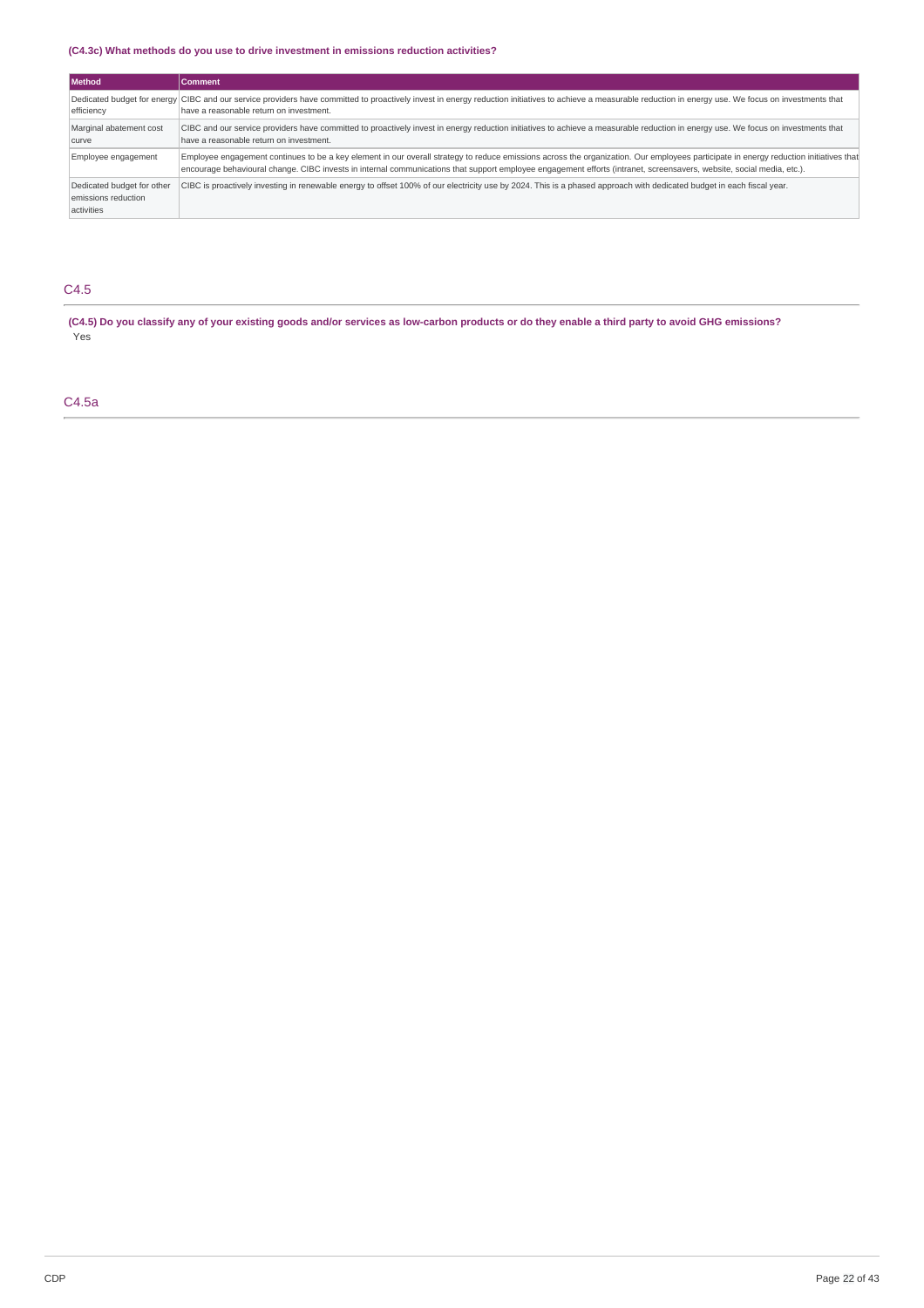#### (C4.5a) Provide details of your products and/or services that you classify as low-carbon products or that enable a third party to avoid GHG emissions.

# **Level of aggregation**

Group of products

# **Description of product/Group of products**

Sustainable Finance: CIBC is committed to providing innovative financial solutions with environmental attributes to our clients. In 2019, CIBC committed \$150 billion to environmental and sustainable finance activities over 10 years (2018–2027). The target is part of our commitment to support clients and initiatives in transitioning to a lower carbon economy. CIBC's Capital Markets team is at the forefront of financing new and innovative projects and businesses that contribute to renewable and emissions-free energy, energy efficiency as well as sustainable infrastructure and technology, sustainable real estate, and sustainable forestry and agriculture. We are also focused on increasing lending and capital markets activities to ESG-driven business leaders through a range of green and/or sustainability-linked financial products. In 2018 and 2019, CIBC contributed \$26.4 billion to support environmental and sustainable finance achieving a cumulative 18% of our 10-year target. Renewable and emissions-free energy represented the largest market sector at 68.5% of the total in 2019.

#### **Are these low-carbon product(s) or do they enable avoided emissions?**

Avoided emissions

**Taxonomy, project or methodology used to classify product(s) as low-carbon or to calculate avoided emissions** Other, please specify (Difference in carbon intensity (CO2e emissions per unit of produced energy) compared to an assumed base-case scenario.)

**% revenue from low carbon product(s) in the reporting year**

 $\Omega$ 

**% of total portfolio value**

 $\Omega$ 

#### **Asset classes/ product types**

Bank lending **Other, please specify (Sustainable financing includes Corporate Loans, Corporate Real Estate, Asset Financing and Project Financing.)** 

#### **Comment**

The value of '0' has been reported for disclosure. We do not publicly report percent revenue from low carbon products as this information is confidential.

# **Level of aggregation**

Group of products

#### **Description of product/Group of products**

Responsible Investing: As a large investor and asset manager, CIBC is committed to responsible investing and integrating ESG factors into our investment and ownership decisions. In the past few years, ESG has become a more substantial part of our investment processes. Through our investment arm – CIBC Asset Management (CIBC AM) – we consider ESG implications that can affect the performance of investments we own or steward on behalf of our clients. As outlined in our Responsible Investing Policy, we analyze both ESG and non-ESG factors. We have developed our own internal proprietary model for assessing ESG factors that integrates into the overall evaluation of investment opportunities. Integrating both financial and ESG risk analysis produces a deeper understanding of our investments and the potential to enhance the long-term sustainable performance of our portfolios. Our Portfolio Management and Research team identifies risks and opportunities, both physical and transitional, related to the escalation of climate change, and the impact on our portfolios. We attempt to identify issuers with material operations at risk of climate-related issues such as rising sea levels and coastal storm surges. CIBC's Equity Research team has developed a Carbon Portfolio Tracker to help third-party money managers understand and manage carbon risk across portfolios. Most importantly, a money manager or investor can easily determine how their portfolios are weighted in terms of GHG emissions, relative to traditional benchmarks. The tool applies to the S&P/TSX Composite Index, the Dow Jones Industrial Average and the S&P 500. CIBC AM is a signatory of the United Nations-supported Principles for Responsible Investment (PRI). As a signatory, we reinforce and further our dedication to responsible investing by applying the PRI's ESG principles across all our investment classes. We also publish a UN PRI Transparency Report on our responsible investment activities annually. We are also a member of the Canadian Coalition for Good Governance, the Responsible Investment Association of Canada, the Canadian Bond Investors Association, and the United Nations Environmental Programme – Finance Initiative. In 2019, CIBC advised our clients on environmental and sustainable finance investments and acquisitions of approximately \$4.4 billion.

#### **Are these low-carbon product(s) or do they enable avoided emissions?**

Avoided emissions

## **Taxonomy, project or methodology used to classify product(s) as low-carbon or to calculate avoided emissions** Other, please specify (Carbon as part of ESG performance.)

| % revenue from low carbon product(s) in the reporting year |  |  |  |
|------------------------------------------------------------|--|--|--|
| $\cap$                                                     |  |  |  |

# **% of total portfolio value**

 $\Omega$ 

#### **Asset classes/ product types**

Investing **Other, please specify (Separately Managed List Equity Accounts)** 

#### **Comment**

The value of '0' has been reported for disclosure. We do not publicly report percent revenue from low carbon products as this information is confidential.

#### C5. Emissions methodology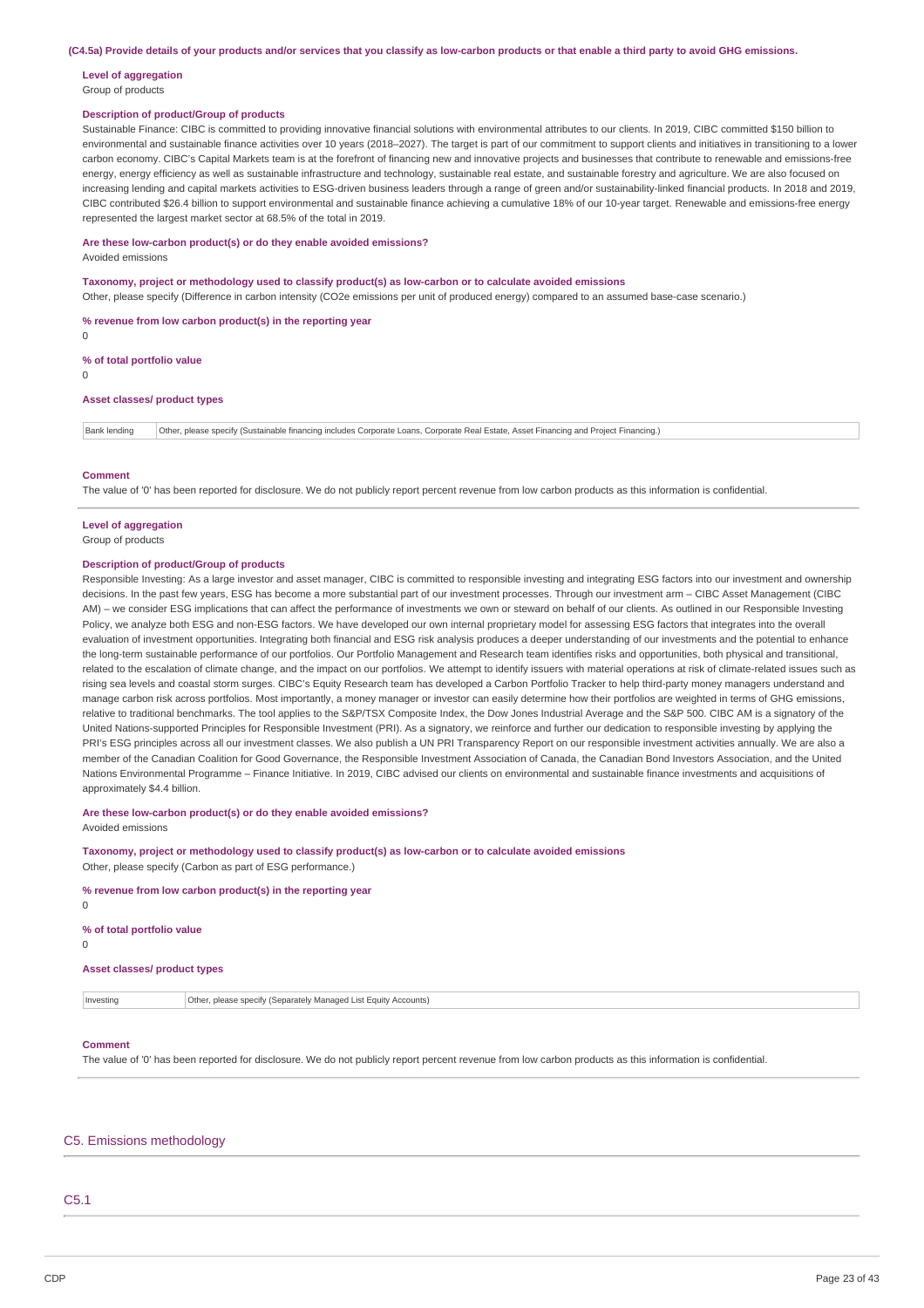#### **(C5.1) Provide your base year and base year emissions (Scopes 1 and 2).**

**Scope 1**

**Base year start**

November 1 2017

**Base year end** October 31 2018

**Base year emissions (metric tons CO2e)** 22587

#### **Comment**

Scope 1 emissions include direct emissions from the combustion of natural gas and fuel oil from both Canadian and U.S.-based operations as well as emissions from downstream leased assets in those regions. GHG emissions from propane are also included from Canadian-based operations only. CIBC's Scope 1 and Scope 2 emissions values for FY2018 have been restated. CIBC's property management firm identified a systematic error related to the calculation method for consumption values that are estimated, where measured data is not available. This resulted in our emissions being understated. Data reported in our 2019 Sustainability report has been corrected. Our FY2018 Scope 1 emissions have been restated as 22,587 tonnes CO2e.

#### **Scope 2 (location-based)**

**Base year start** November 1 2017

**Base year end** October 31 2018

**Base year emissions (metric tons CO2e)** 40341

#### **Comment**

Scope 2 emissions consist of indirect GHG emissions from the purchase of electricity, district steam and district chilled water from both Canadian and U.S.-based operations as well as emissions from downstream leased assets in those regions. CIBC's Scope 1 and Scope 2 emissions values for FY2018 have been restated. CIBC's property management firm identified a systematic error related to the calculation method for consumption values that are estimated, where measured data is not available. This resulted in our emissions being understated. Data reported in our 2019 Sustainability report has been corrected. Our FY2018 Scope 2 emissions have been restated as 40,341 tonnes CO2e.

#### **Scope 2 (market-based)**

**Base year start** November 1 2017

# **Base year end**

October 31 2018

**Base year emissions (metric tons CO2e)** 40341

#### **Comment**

Note that the location-based result has been used as a proxy since a market-based figure cannot be calculated. Scope 2 emissions consist of indirect GHG emissions from the purchase of electricity, district steam and district chilled water from both Canadian and U.S.-based operations as well as emissions from downstream leased assets in those regions. CIBC's Scope 1 and Scope 2 emissions values for FY2018 have been restated. CIBC's property management firm identified a systematic error related to the calculation method for consumption values that are estimated, where measured data is not available. This resulted in our emissions being understated. Data reported in our 2019 Sustainability report has been corrected. Our FY2018 Scope 2 emissions have been restated as 40,341 tonnes CO2e.

# C5.2

(C5.2) Select the name of the standard, protocol, or methodology you have used to collect activity data and calculate emissions. The Greenhouse Gas Protocol: A Corporate Accounting and Reporting Standard (Revised Edition)

# C6. Emissions data

C6.1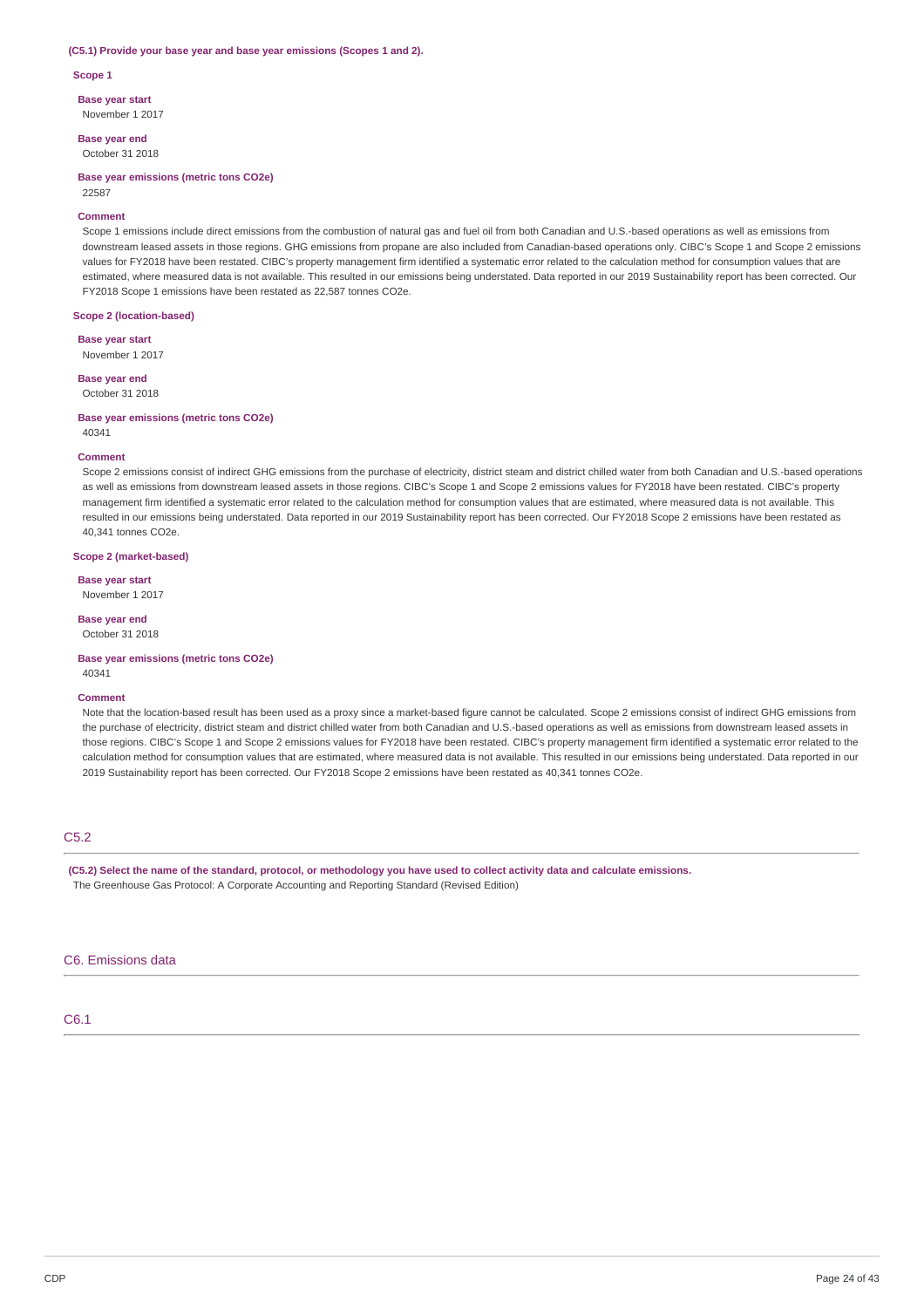#### **(C6.1) What were your organization's gross global Scope 1 emissions in metric tons CO2e?**

#### **Reporting year**

**Gross global Scope 1 emissions (metric tons CO2e)**

# 23172

**Start date** November 1 2018

**End date**

October 31 2019

#### **Comment**

Scope 1 emissions include direct emissions from the combustion of natural gas and fuel oil from both Canadian and U.S.-based operations as well as emissions from downstream leased assets in those regions. GHG emissions from propane are also included from Canadian-based operations only.

#### **Past year 1**

**Gross global Scope 1 emissions (metric tons CO2e)**

# 22587

**Start date** November 1 2017

**End date**

October 31 2018

#### **Comment**

CIBC's Scope 1 emissions for our FY2018 have been restated. CIBC's property management firm identified a systematic error related to the calculation method for consumption values that are estimated, where measured data is not available. This resulted in our emissions being understated in the previous report. Data reported in our 2019 Sustainability Report has been corrected. Our FY2018 Scope 1 emissions have been restated as 22,587 tonnes CO2e. Scope 1 emissions include direct emissions from the combustion of natural gas and fuel oil from both Canadian and U.S.-based operations as well as emissions from downstream leased assets in those regions. GHG emissions from propane are also included from Canadian-based operations only.

# C6.2

# **(C6.2) Describe your organization's approach to reporting Scope 2 emissions.**

#### **Row 1**

#### **Scope 2, location-based**

We are reporting a Scope 2, location-based figure

#### **Scope 2, market-based**

We have no operations where we are able to access electricity supplier emission factors or residual emissions factors and are unable to report a Scope 2, market-based figure

#### **Comment**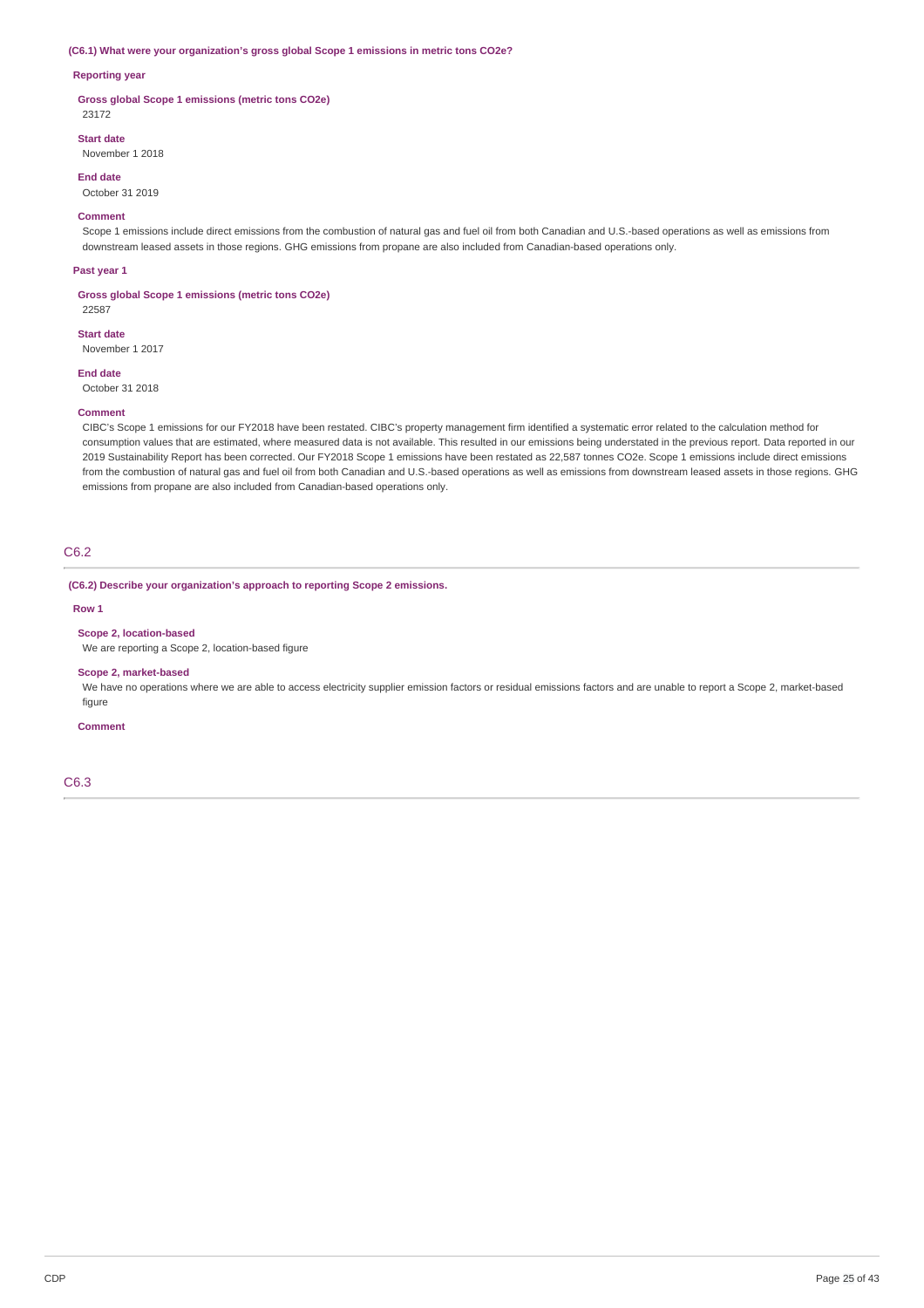#### **(C6.3) What were your organization's gross global Scope 2 emissions in metric tons CO2e?**

#### **Reporting year**

**Scope 2, location-based** 37110

**Scope 2, market-based (if applicable)** <Not Applicable>

**Start date**

November 1 2018

**End date** October 31 2019

# **Comment**

Scope 2 emissions consist of indirect GHG emissions from the purchase of electricity, district steam and district chilled water from both Canadian and U.S.-based operations as well as emissions from downstream leased assets in those regions.

#### **Past year 1**

**Scope 2, location-based** 40341

#### **Scope 2, market-based (if applicable)**

<Not Applicable>

**Start date**

November 1 2017

**End date**

October 31 2018

#### **Comment**

CIBC's Scope 2 emissions for our FY2018 have been restated. CIBC's property management firm identified a systematic error related to the calculation method for consumption values that are estimated, where measured data is not available. This resulted in our emissions being understated in the previous report. Data reported in our 2019 Sustainability Report has been corrected. Our FY2018 Scope 2 emissions have been restated as 40,341 tonnes CO2e. Scope 2 emissions consist of indirect GHG emissions from the purchase of electricity, district steam and district chilled water from both Canadian and U.S.-based operations as well as emissions from downstream leased assets in those regions.

## C6.4

(C6.4) Are there any sources (e.g. facilities, specific GHGs, activities, geographies, etc.) of Scope 1 and Scope 2 emissions that are within your selected reporting **boundary which are not included in your disclosure?** Yes

# C6.4a

(C6.4a) Provide details of the sources of Scope 1 and Scope 2 emissions that are within your selected reporting boundary which are not included in your **disclosure.**

#### **Source**

We are excluding emissions from our operations in the United Kingdom (UK) and Asia-Pacific (APAC) region.

**Relevance of Scope 1 emissions from this source**

Emissions are not relevant

**Relevance of location-based Scope 2 emissions from this source** Emissions are not relevant

**Relevance of market-based Scope 2 emissions from this source (if applicable)**

Emissions are not relevant

# **Explain why this source is excluded**

CIBC's operational presence within the United Kingdom (UK) and Asia-Pacific (APAC) region totals <0.65% of our total operational footprint (defined as occupied floor space of real estate).

#### **Source**

We are excluding emissions from fugitive refrigerants.

**Relevance of Scope 1 emissions from this source**

Emissions are not relevant

**Relevance of location-based Scope 2 emissions from this source** Emissions are not relevant

**Relevance of market-based Scope 2 emissions from this source (if applicable)**

Emissions are not relevant

#### **Explain why this source is excluded**

Fugitive emissions from our operations account for <1% of our total FY2019 Scope 1 emissions.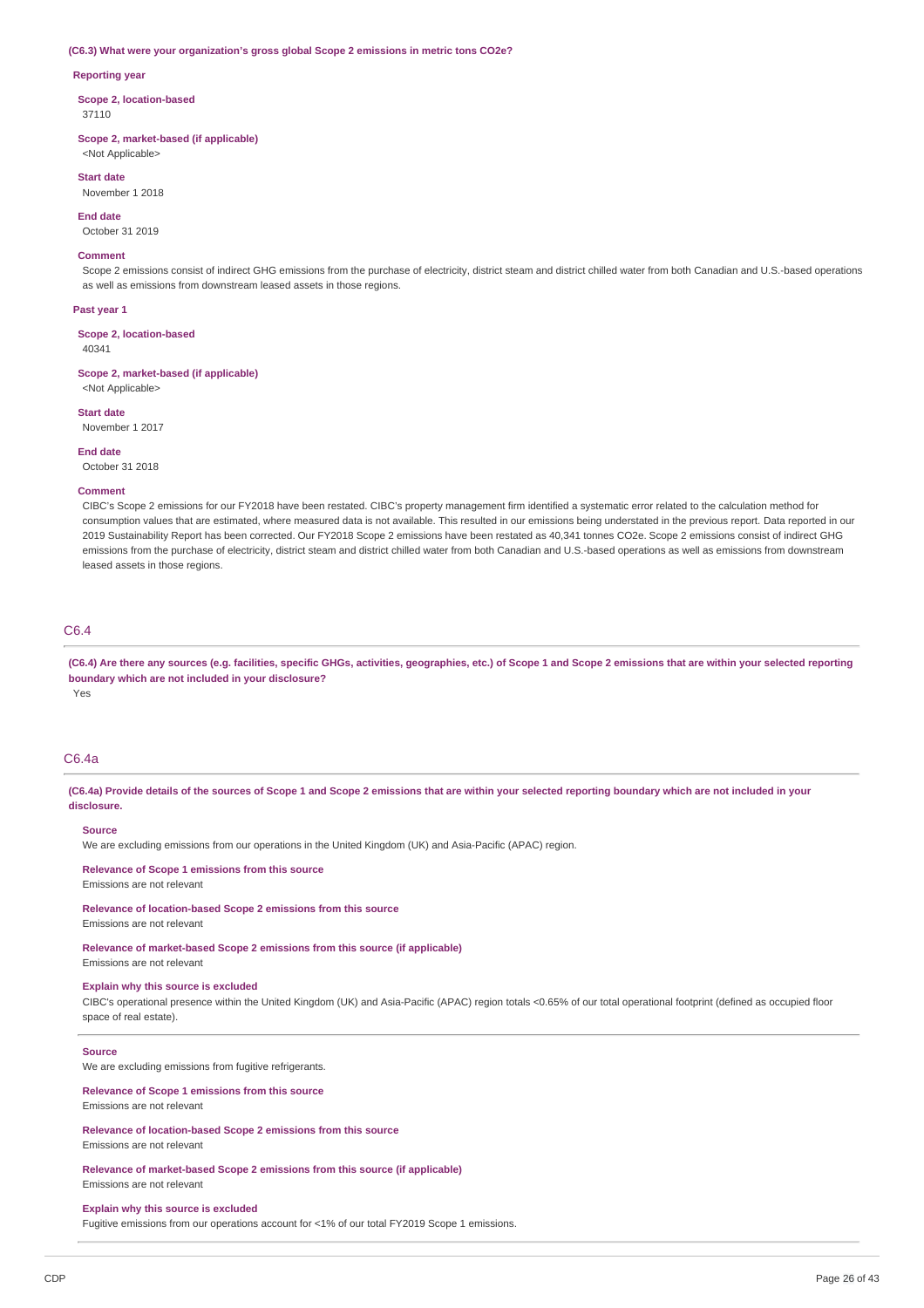# C6.5

**(C6.5) Account for your organization's gross global Scope 3 emissions, disclosing and explaining any exclusions.**

#### **Purchased goods and services**

**Evaluation status**

Relevant, calculated

**Metric tonnes CO2e**

9208

#### **Emissions calculation methodology**

Scope 3 emissions estimate related to CIBC's internal (office-based) paper consumption for our Canadian and U.S.-based operations (99% of our global operations defined as occupied floor space of real estate). Scope 3 emissions were estimated using the Environmental Paper Network, Paper Calculator v4.0 web-based tool. This tool allows users to calculate and compare the estimated environmental impacts of different paper choices using a science-based methodology grounded in life cycle assessment (LCA) (https://c.environmentalpaper.org/).

**Percentage of emissions calculated using data obtained from suppliers or value chain partners**

100

## **Please explain**

100% of CIBC's paper consumption data for our Canadian and U.S.-based operations was obtained from our suppliers.

## **Capital goods**

**Evaluation status**

Not relevant, explanation provided

## **Metric tonnes CO2e**

<Not Applicable>

#### **Emissions calculation methodology**

<Not Applicable>

**Percentage of emissions calculated using data obtained from suppliers or value chain partners**

# <Not Applicable>

#### **Please explain**

CIBC is a service-based company. Our capital assets include our owned real estate (office buildings and banking centres). Our Scope 1 and Scope 2 emissions stem from our facilities.

#### **Fuel-and-energy-related activities (not included in Scope 1 or 2)**

**Evaluation status**

Not relevant, explanation provided

# **Metric tonnes CO2e**

<Not Applicable>

# **Emissions calculation methodology**

<Not Applicable>

**Percentage of emissions calculated using data obtained from suppliers or value chain partners**

<Not Applicable>

#### **Please explain**

CIBC is a service-based company. All of our fuel and energy-related activities pertain to the operation of our real estate (office buildings and banking centres).

#### **Upstream transportation and distribution**

#### **Evaluation status**

Not relevant, explanation provided

#### **Metric tonnes CO2e** <Not Applicable>

## **Emissions calculation methodology** <Not Applicable>

## **Percentage of emissions calculated using data obtained from suppliers or value chain partners**

<Not Applicable>

## **Please explain**

CIBC has minimal upstream transportation and distribution in our operations; therefore, we believe that Scope 3 emissions in this category would be immaterial.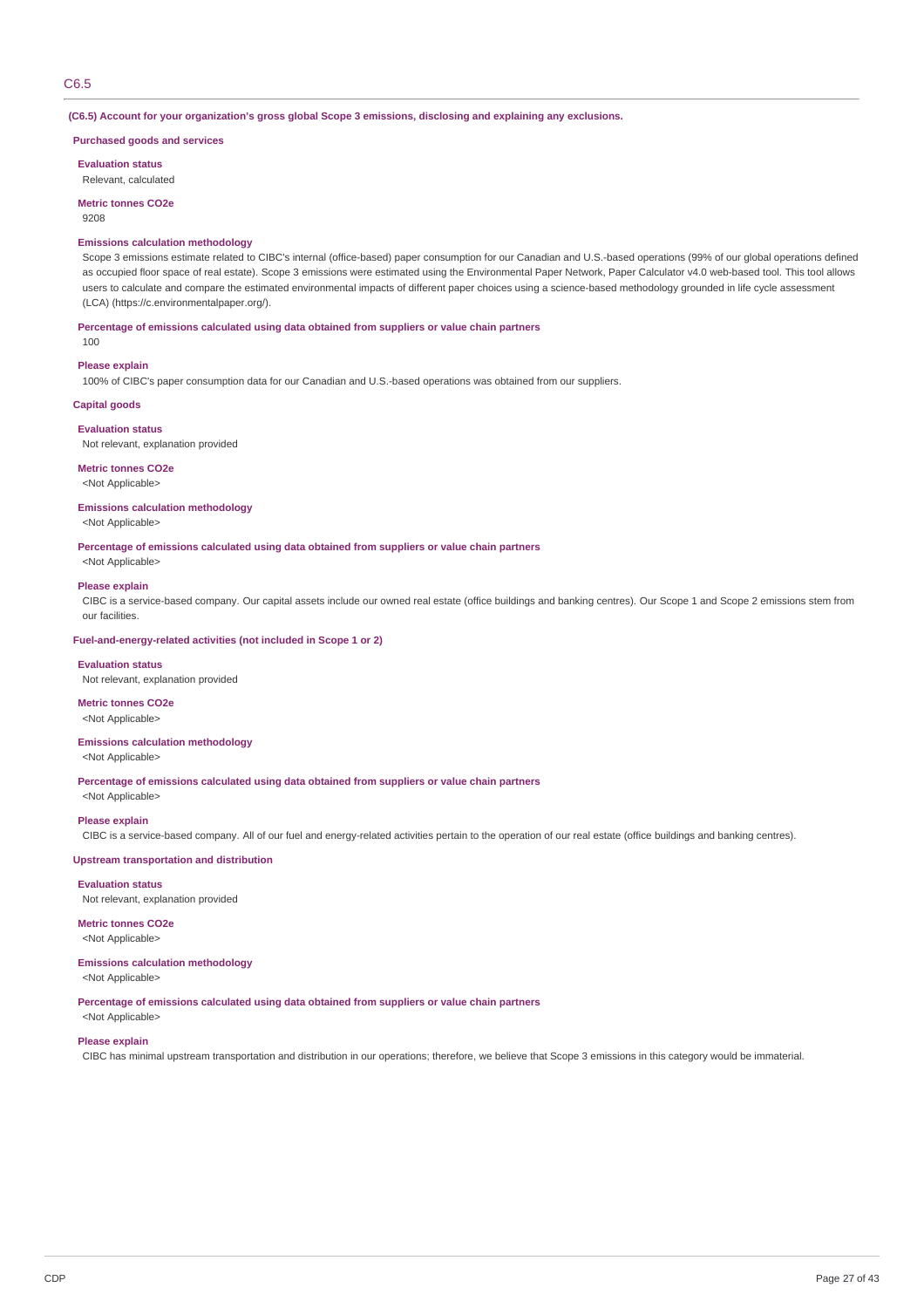#### **Waste generated in operations**

**Evaluation status** Not relevant, explanation provided

**Metric tonnes CO2e** <Not Applicable>

# **Emissions calculation methodology**

<Not Applicable>

#### **Percentage of emissions calculated using data obtained from suppliers or value chain partners**

<Not Applicable>

## **Please explain**

As a service-based company, the Scope 3 emissions from the disposal of waste generated from specific locations can vary greatly depending on the varying landfill gas collection systems in place at the receiving landfills. Although CIBC does not report on the Scope 3 emissions from our waste generated, we are committed to reducing our waste through waste diversion programs in our office buildings and banking centres. This includes programs to recycle aluminum cans, glass, plastics, organics, cardboard, toner cartridges and batteries where available in our office buildings and banking centres. Other waste reduction initiatives include recycling of 100% of CIBC's paper materials, zero electronic waste to landfill, furniture reuse programs, and construction waste diversion programs. Overall, CIBC does not have any significant sources of waste; therefore, we believe that Scope 3 emissions in this category would be immaterial.

#### **Business travel**

**Evaluation status** Relevant, calculated

# **Metric tonnes CO2e**

10958

#### **Emissions calculation methodology**

Scope 3 emissions from business travel includes air travel, train travel, car rental, and personal vehicle use for business purposes. CO2e emissions from air travel, rail travel, car rental, and personal vehicle use were calculated using the emissions factors provided in the US Environmental Protection Agency (EPA) Climate Leader's 'Greenhouse Gas Inventory Protocol Module Guidance' document "Optional Emissions from Commuting, Business Travel and Product Transport", May 2008, EPA 430-R-08-006. These Scope 3 emissions were independently verified by CIBC's auditors (Morrison Hershfield) in accordance with the reporting methodologies of the GHG Protocol and the International Standards Organization.

**Percentage of emissions calculated using data obtained from suppliers or value chain partners**

# **Please explain**

99.4

For 2019, Scope 3 emissions from business travel includes all relevant operations within Canada, the United Kingdom, and the U.S., which represents 99.4% of CIBC's total headcount.

#### **Employee commuting**

**Evaluation status** Relevant, not yet calculated

# **Metric tonnes CO2e**

<Not Applicable>

# **Emissions calculation methodology**

<Not Applicable>

**Percentage of emissions calculated using data obtained from suppliers or value chain partners**

<Not Applicable>

#### **Please explain**

CIBC has a large number of employees that commute to work; however, we have not yet collected the employee specific information that would allow us to calculate the emissions associated with employee commuting.

#### **Upstream leased assets**

#### **Evaluation status**

Not relevant, explanation provided

# **Metric tonnes CO2e**

<Not Applicable>

# **Emissions calculation methodology**

<Not Applicable>

**Percentage of emissions calculated using data obtained from suppliers or value chain partners** <Not Applicable>

#### **Please explain**

Scope 3 emissions from our upstream leased assets are included in our Scope 1 and Scope 2 emissions in accordance with the Greenhouse Gas Protocol operational control approach.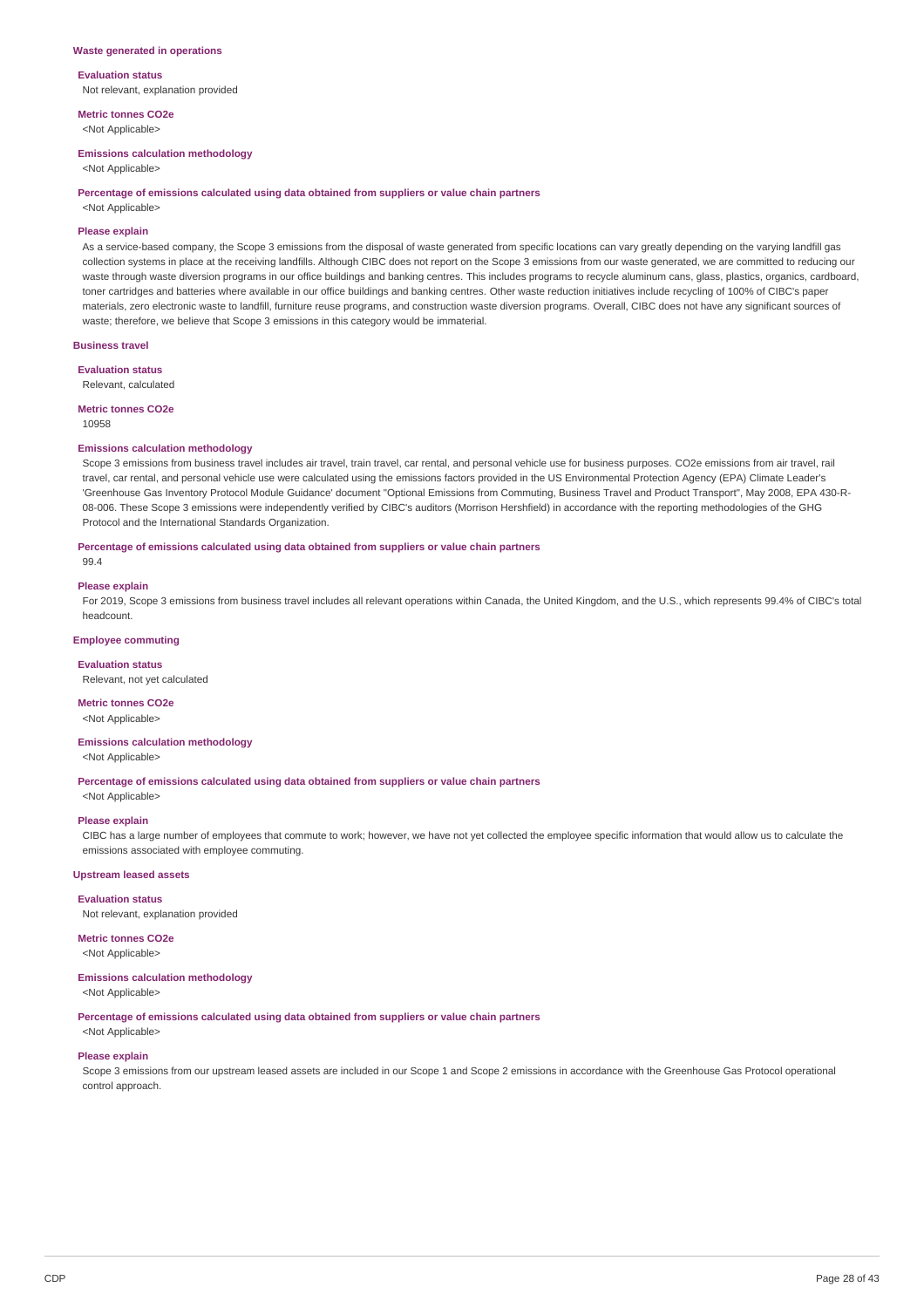#### **Downstream transportation and distribution**

# **Evaluation status**

Not relevant, explanation provided

**Metric tonnes CO2e** <Not Applicable>

#### **Emissions calculation methodology**

<Not Applicable>

**Percentage of emissions calculated using data obtained from suppliers or value chain partners**

# <Not Applicable>

**Please explain** CIBC is a service-based company that does not distribute products and services by a transport related distribution system; therefore, we believe that Scope 3 emissions in this category would be immaterial.

#### **Processing of sold products**

#### **Evaluation status**

Not relevant, explanation provided

## **Metric tonnes CO2e**

<Not Applicable>

## **Emissions calculation methodology**

<Not Applicable>

**Percentage of emissions calculated using data obtained from suppliers or value chain partners**

<Not Applicable>

## **Please explain**

CIBC is a service-based company that does not sell products that require downstream processing; therefore, we believe that Scope 3 emissions in this category would be immaterial.

## **Use of sold products**

#### **Evaluation status**

Not relevant, explanation provided

# **Metric tonnes CO2e**

<Not Applicable>

## **Emissions calculation methodology**

<Not Applicable>

#### **Percentage of emissions calculated using data obtained from suppliers or value chain partners**

# <Not Applicable>

# **Please explain**

CIBC is a service-based company providing financial services to our clients; thus, there are negligible emissions associated with clients using our products. Therefore, we believe that Scope 3 emissions in this category would be immaterial.

## **End of life treatment of sold products**

# **Evaluation status**

Not relevant, explanation provided

# **Metric tonnes CO2e**

<Not Applicable>

# **Emissions calculation methodology**

<Not Applicable>

**Percentage of emissions calculated using data obtained from suppliers or value chain partners**

<Not Applicable>

# **Please explain**

CIBC is a service-based company providing financial services to our clients; thus, there are negligible emissions associated with the end of life treatment of our sold products. Therefore, we believe that Scope 3 emissions in this category would be immaterial.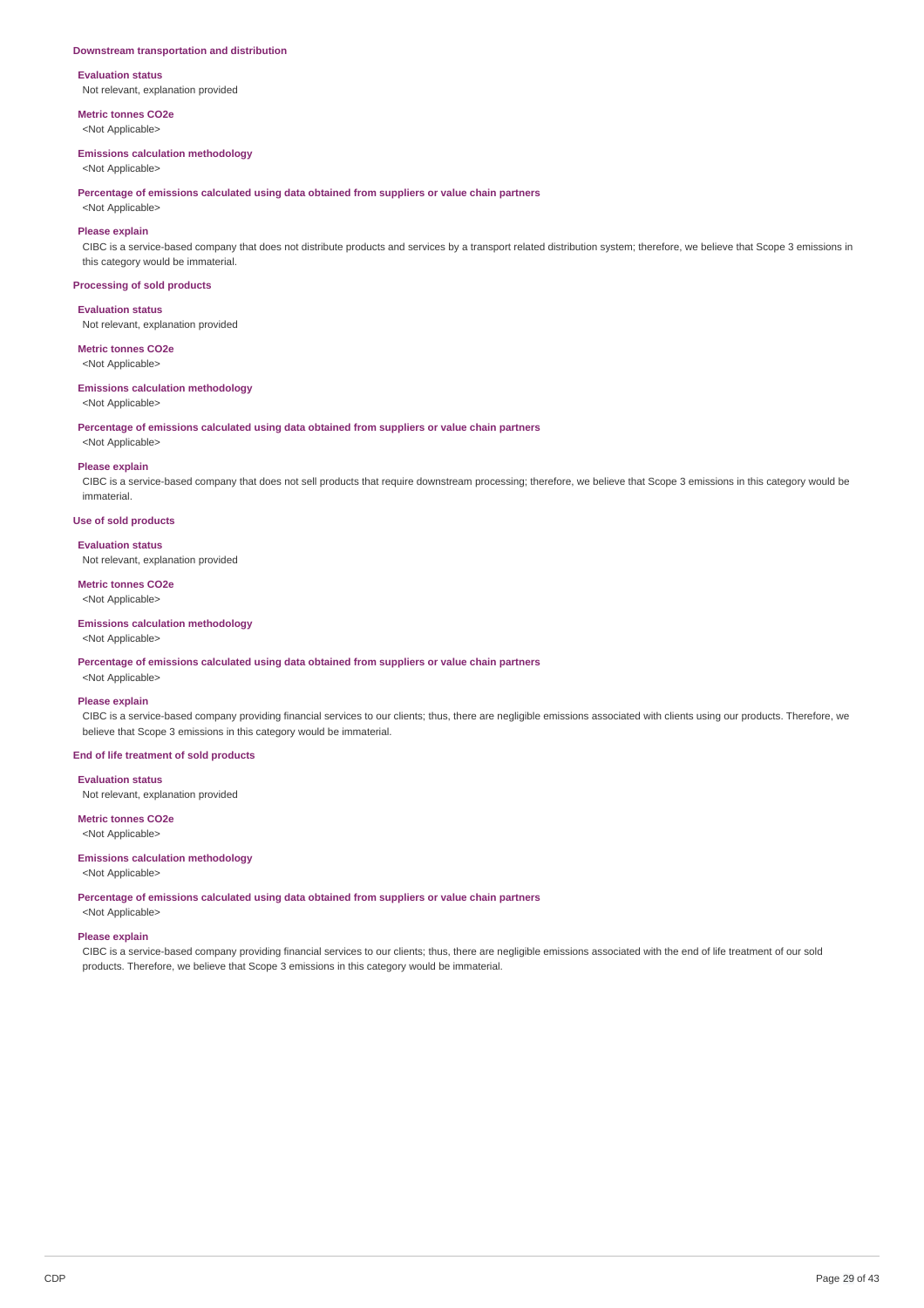**Evaluation status** Relevant, calculated

**Metric tonnes CO2e**

9038

## **Emissions calculation methodology**

For CIBC's downstream leased assets, Scope 3 emissions consist of on-site combustion of natural gas and fuel oil as well as emissions stemming from the purchase of electricity, district steam, and district chilled water for both Canadian and U.S.-based operations. Energy consumption for leased facilities/floor area within the in-scope temporal range was determined as per the "GHG Protocols' Technical Guidance for Calculating Scope 3 Emissions - Category 8: Upstream Leased Assets". Depending on the data available, energy consumption for leased facilities was determined using the different methods as outlined in the Technical Guidance document: - Asset-specific method (Calculation Formula 8.2) - Average-data method (Calculation Formula 8.4) CIBC attempted to obtain data that would satisfy Calculation Formula 8.2. If such data did not exist, the energy consumption was determined using the Average-data method.

#### **Percentage of emissions calculated using data obtained from suppliers or value chain partners**

100

#### **Please explain**

For 2019, CIBC did not have any downstream leased assets within the United Kingdom (UK) and the Asia-Pacific (APAC) region.

#### **Franchises**

**Evaluation status** Not relevant, explanation provided

# **Metric tonnes CO2e**

<Not Applicable>

# **Emissions calculation methodology**

<Not Applicable>

**Percentage of emissions calculated using data obtained from suppliers or value chain partners**

<Not Applicable>

**Please explain** CIBC does not have any franchises.

#### **Other (upstream)**

**Evaluation status** Not relevant, explanation provided

# **Metric tonnes CO2e**

<Not Applicable>

# **Emissions calculation methodology**

<Not Applicable>

**Percentage of emissions calculated using data obtained from suppliers or value chain partners** <Not Applicable>

#### **Please explain**

CIBC does not have Scope 3 emissions from any other relevant upstream source.

#### **Other (downstream)**

**Evaluation status** Not relevant, explanation provided

# **Metric tonnes CO2e**

<Not Applicable>

# **Emissions calculation methodology**

<Not Applicable>

**Percentage of emissions calculated using data obtained from suppliers or value chain partners**

# <Not Applicable>

# **Please explain**

CIBC does not have Scope 3 emissions from any other relevant downstream source.

# C6.10

(C6.10) Describe your gross global combined Scope 1 and 2 emissions for the reporting year in metric tons CO2e per unit currency total revenue and provide any **additional intensity metrics that are appropriate to your business operations.**

**Intensity figure** 0.000003239

**Metric numerator (Gross global combined Scope 1 and 2 emissions, metric tons CO2e)** 60282

**Metric denominator**

unit total revenue

**Metric denominator: Unit total**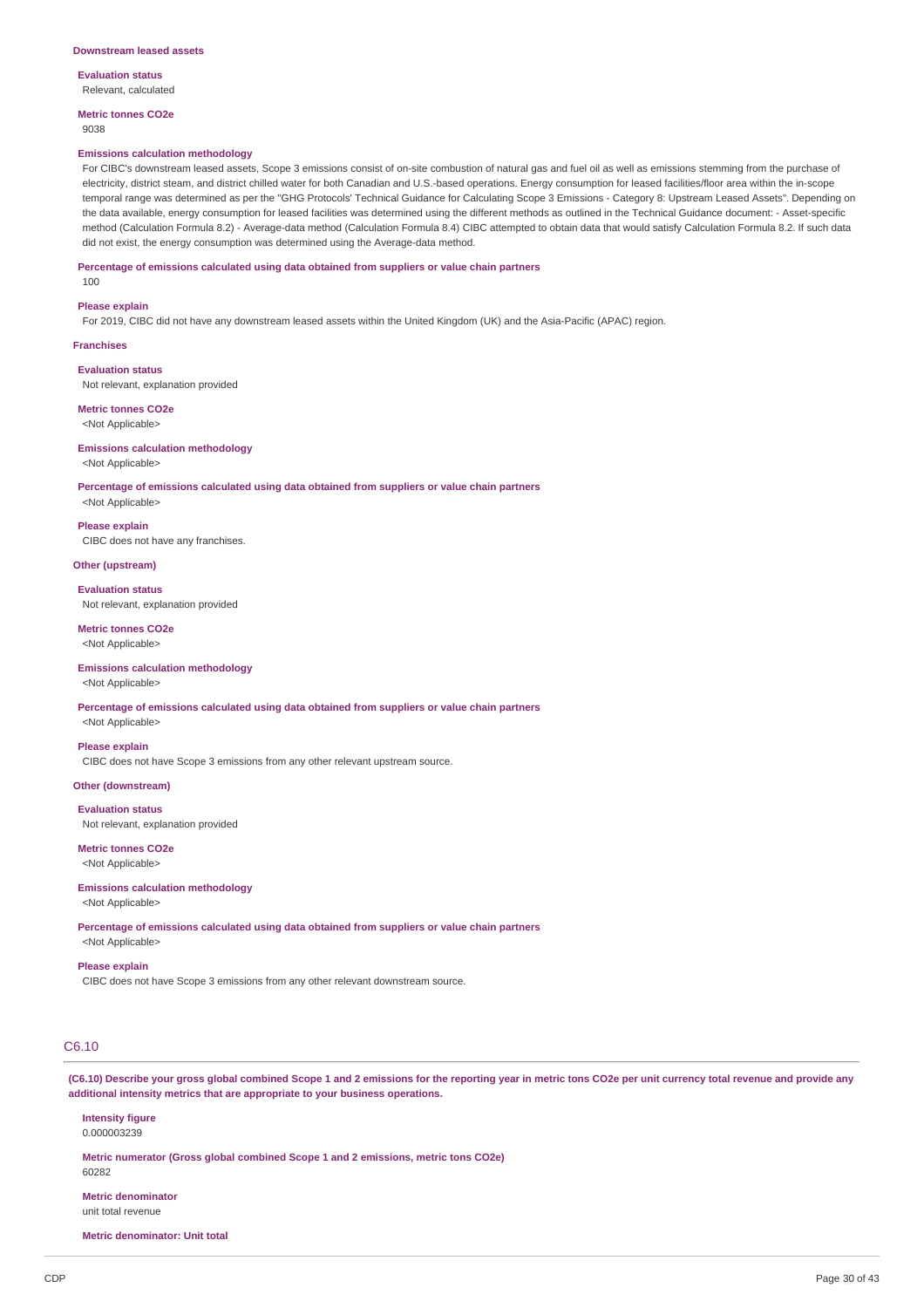#### **Scope 2 figure used** Location-based

**% change from previous year**

8.2

#### **Direction of change**

Decreased

#### **Reason for change**

The reason for the change is in part the emission reduction initiatives reported in C4.3b, which contributed to an overall reduction in the numerator (total Scope 1 and Scope 2 emissions) by 4.2%. Also, the denominator (total revenue) increased by 4.4%. The percentage change from the previous year has been calculated using the revised intensity figures for FY2018. CIBC's Scope 1 and Scope 2 emissions values for FY2018 have been restated. CIBC's property management firm identified a systematic error related to the calculation method for consumption values that are estimated, where measured data is not available. This resulted in our emissions being understated in 2018. Data reported in our 2019 Sustainability Report has been corrected. Our FY2018 Scope 1 emissions have been restated as 22,587 tonnes CO2e and our Scope 2 emissions as 40,341 tonnes of CO2e. Our 2018 intensity figure is 0.00000353.

#### **Intensity figure**

0.0494

**Metric numerator (Gross global combined Scope 1 and 2 emissions, metric tons CO2e)** 60282

**Metric denominator**

square meter

**Metric denominator: Unit total** 1219125

**Scope 2 figure used** Location-based

**% change from previous year** 6.2

**Direction of change** Decreased

#### **Reason for change**

The reason for the change is in part the emission reduction initiatives reported in C4.3b, which contributed to an overall reduction in the numerator (total Scope 1 and Scope 2 emissions) by 4.2%. Also, the denominator (total occupied floor space – Canada and U.S.) increased by 2.1%. The percentage change from the previous year has been calculated using the revised intensity figures for FY2018. CIBC's Scope 1 and Scope 2 emissions values for FY2018 have been restated. CIBC's property management firm identified a systematic error related to the calculation method for consumption values that are estimated, where measured data is not available. This resulted in our emissions being understated. Data reported in our 2019 Sustainability Report has been corrected. Our FY2018 Scope 1 emissions have been restated as 22,587 tonnes CO2e and our Scope 2 emissions as 40,341 tonnes of CO2e. Our 2018 intensity figure is 0.05272.

**Intensity figure** 1.427

**Metric numerator (Gross global combined Scope 1 and 2 emissions, metric tons CO2e)** 60282

**Metric denominator** full time equivalent (FTE) employee

**Metric denominator: Unit total** 42244

**Scope 2 figure used** Location-based

**% change from previous year** 6.49

**Direction of change** Decreased

# **Reason for change**

The reason for the change is in part the emission reduction initiatives reported in C4.3b, which contributed to an overall reduction in the numerator (total Scope 1 and Scope 2 emissions) by 4.2%. Also, the denominator (total headcount – Canada and U.S.) increased by 2.45%. The percentage change from the previous year has been calculated using the revised intensity figures for FY2018. CIBC's Scope 1 and Scope 2 emissions values for FY2018 have been restated. CIBC's property management firm identified a systematic error related to the calculation method for consumption values that are estimated, where measured data is not available. This resulted in our emissions being understated. Data reported in our 2019 Sustainability Report has been corrected. Our FY2018 Scope 1 emissions have been restated as 22,587 tonnes CO2e and our Scope 2 emissions as 40,341 tonnes of CO2e. Our 2018 intensity figure is 1.526.

## C7. Emissions breakdowns

# C7.9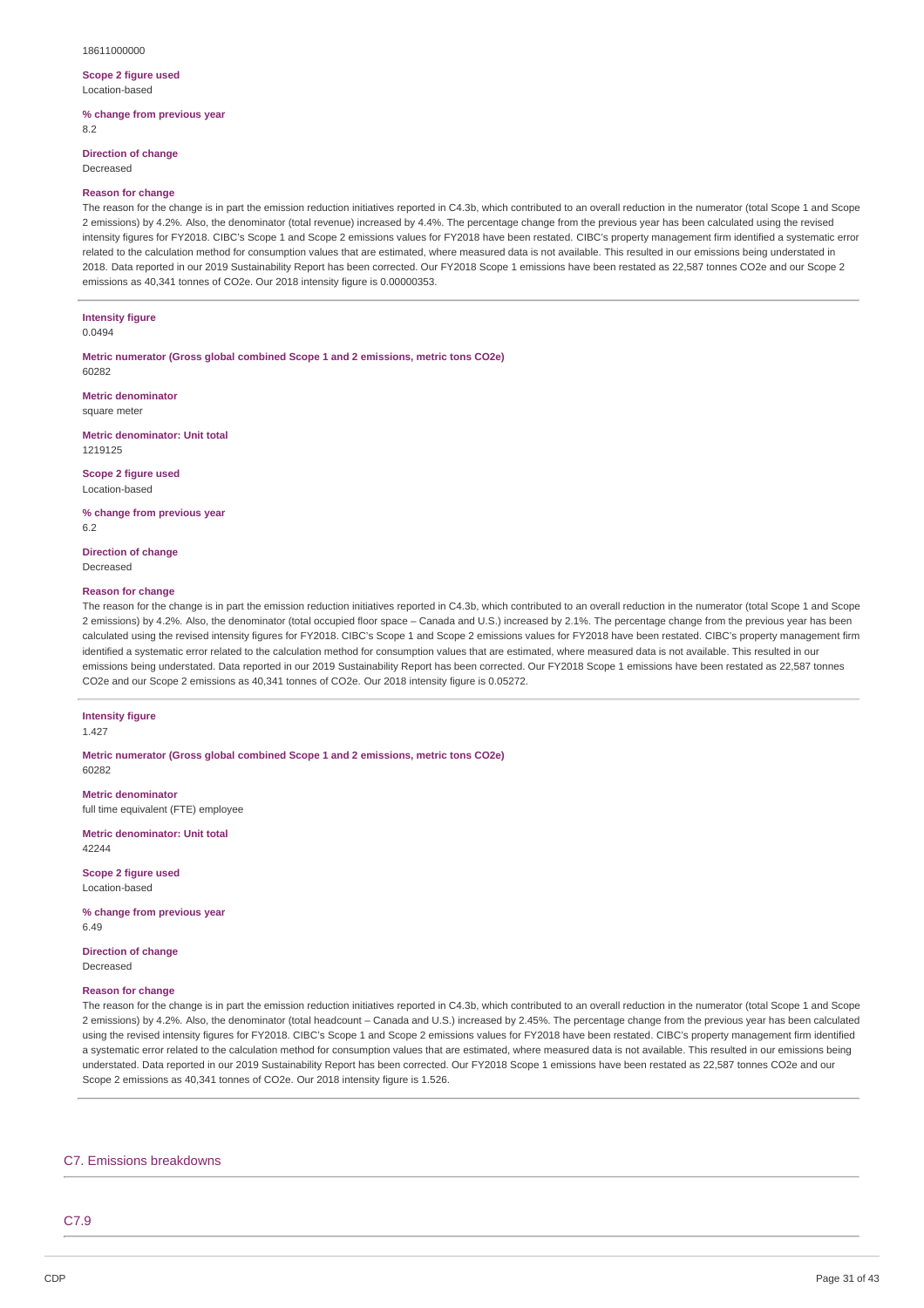(C7.9) How do your gross global emissions (Scope 1 and 2 combined) for the reporting year compare to those of the previous reporting year? Decreased

# C7.9a

**Change in emissions (metric tons CO2e) Direction of change Emiss value** (perce **Please explain calculation** Change in renewable energy consumption  $|0 \rangle$  No change  $|0 \rangle$  CIBC does not proactively determine the amount of energy we consumed which may be considered renewable, nor do we determine the associated GHG emissions. Other emissions reduction activities 2646 Decreased 4.2 CIBC's total Scope 1 and Scope 2 emissions (Canada and U.S.) decreased by 4.2%. This result is attributed to energy reduction initiatives including LED lighting installations, smart controls, installation of energy efficient HVAC systems, and virtualization of our physical data servers. CIBC's total Scope 1 and Scope 2 emissions in 2018 and 2019 were 62,928 and 60,282 respectively. Therefore the change in emissions was 2,646 tonnes of CO2e. (2,646/62,928 = 4.2%). CIBC's Scope 1 and Scope 2 emissions values for FY2018 have been restated. CIBC's property management firm identified a systematic error related to the calculation method for consumption values that are estimated, where measured data is not available. This resulted in our emissions being understated in 2018. Data reported in our 2019 Sustainability Report has been corrected. Our FY2018 Scope 1 emissions have been restated as 22,587 tonnes CO2e and our Scope 2 emissions as 40,341 tonnes of CO2e. Divestment <Not Applicable > Acquisitions  $\vert$  <Not Applicable > Mergers | <Not Applicable > Change in output <Not Applicable > Change in methodology <Not Applicable > Change in boundary <Not Applicable > Change in physical operating conditions <Not Applic > Unidentified <Not Applicable > Other <Not Applicable

(C7.9a) Identify the reasons for any change in your gross global emissions (Scope 1 and 2 combined), and for each of them specify how your emissions compare **to the previous year.**

# C7.9b

(C7.9b) Are your emissions performance calculations in C7.9 and C7.9a based on a location-based Scope 2 emissions figure or a market-based Scope 2 **emissions figure?**

Location-based

>

# C8. Energy

# C8.1

**(C8.1) What percentage of your total operational spend in the reporting year was on energy?** More than 0% but less than or equal to 5%

# C8.2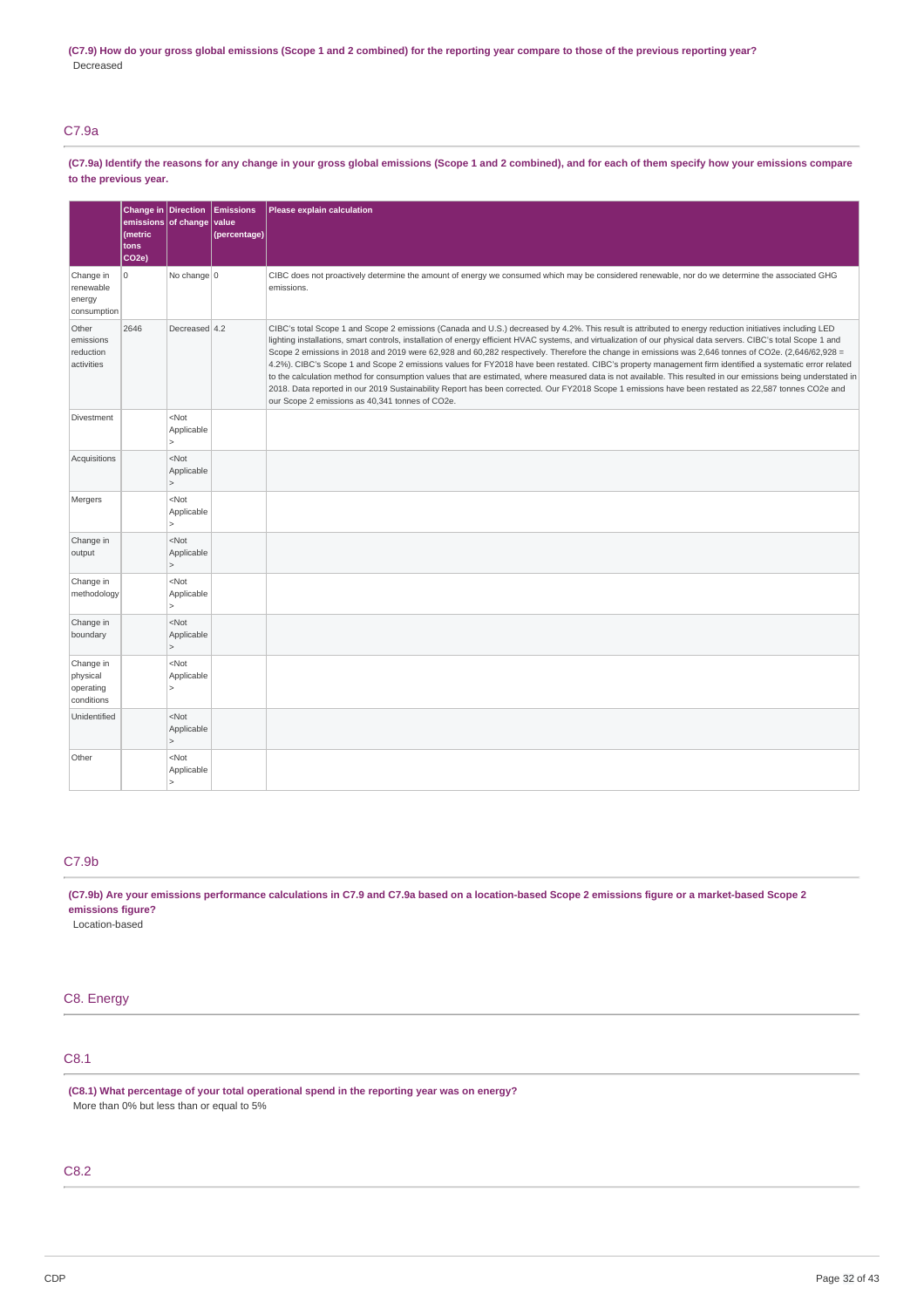# **(C8.2) Select which energy-related activities your organization has undertaken.**

|                                                    | Indicate whether your organization undertook this energy-related activity in the reporting year |
|----------------------------------------------------|-------------------------------------------------------------------------------------------------|
| Consumption of fuel (excluding feedstocks)         | Yes                                                                                             |
| Consumption of purchased or acquired electricity   | Yes                                                                                             |
| Consumption of purchased or acquired heat          | N <sub>o</sub>                                                                                  |
| Consumption of purchased or acquired steam         | Yes                                                                                             |
| Consumption of purchased or acquired cooling       | Yes                                                                                             |
| Generation of electricity, heat, steam, or cooling | N <sub>o</sub>                                                                                  |

# C8.2a

# **(C8.2a) Report your organization's energy consumption totals (excluding feedstocks) in MWh.**

|                                                         | <b>Heating value</b>                   |                           | MWh from renewable sources MWh from non-renewable sources | Total (renewable and non-renewable) MWh |
|---------------------------------------------------------|----------------------------------------|---------------------------|-----------------------------------------------------------|-----------------------------------------|
| Consumption of fuel (excluding feedstock)               | HHV (higher heating value) $ 0\rangle$ |                           | 124848                                                    | 124848                                  |
| Consumption of purchased or acquired electricity        | <not applicable=""></not>              |                           | 243411                                                    | 243411                                  |
| Consumption of purchased or acquired heat               | <not applicable=""></not>              | <not applicable=""></not> | <not applicable=""></not>                                 | <not applicable=""></not>               |
| Consumption of purchased or acquired steam              | <not applicable=""></not>              |                           | 9948                                                      | 9948                                    |
| Consumption of purchased or acquired cooling            | <not applicable=""></not>              |                           | 5621                                                      | 5621                                    |
| Consumption of self-generated non-fuel renewable energy | <not applicable=""></not>              | <not applicable=""></not> | <not applicable=""></not>                                 | <not applicable=""></not>               |
| Total energy consumption                                | <not applicable=""></not>              |                           | 383828                                                    | 383828                                  |

# C9. Additional metrics

# C9.1

# **(C9.1) Provide any additional climate-related metrics relevant to your business.**

| <b>Description</b><br>Please select              |
|--------------------------------------------------|
| Metric value                                     |
| <b>Metric numerator</b>                          |
| Metric denominator (intensity metric only)       |
| % change from previous year                      |
| Direction of change<br><not applicable=""></not> |

**Please explain**

# C10. Verification

# C10.1

# **(C10.1) Indicate the verification/assurance status that applies to your reported emissions.**

|                                          | Verification/assurance status                          |
|------------------------------------------|--------------------------------------------------------|
| Scope 1                                  | Third-party verification or assurance process in place |
| Scope 2 (location-based or market-based) | Third-party verification or assurance process in place |
| Scope 3                                  | Third-party verification or assurance process in place |

# C10.1a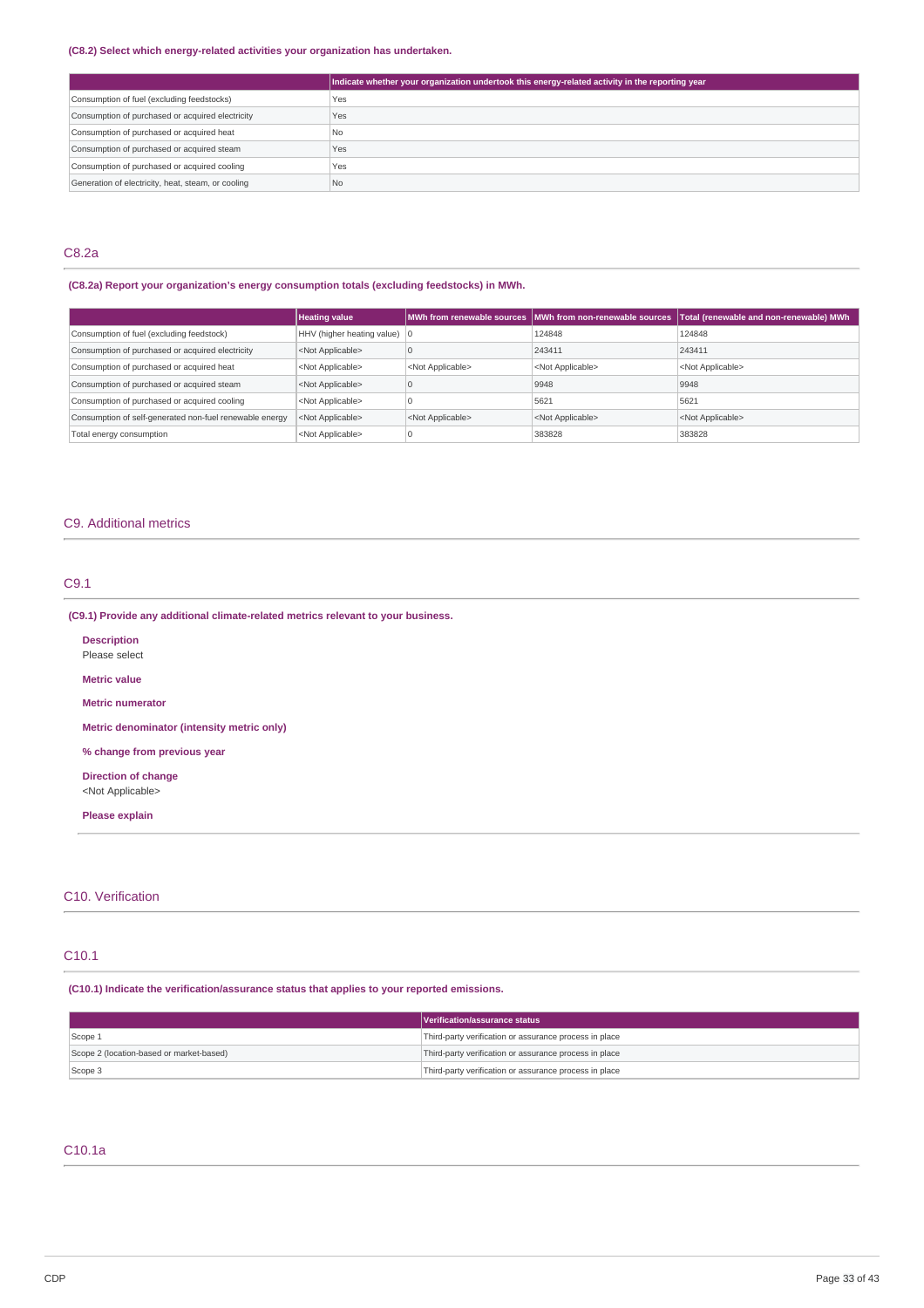(C10.1a) Provide further details of the verification/assurance undertaken for your Scope 1 emissions, and attach the relevant statements.

**Verification or assurance cycle in place** Annual process

**Status in the current reporting year** Complete

**Type of verification or assurance** Limited assurance

**Attach the statement** verification-statement-2019-greenhouse-gas-inventory-en.pdf

**Page/ section reference** Page 2; "Total Entity-Wide Emissions Verified" section

**Relevant standard** ISO14064-3

**Proportion of reported emissions verified (%)** 100

# C10.1b

(C10.1b) Provide further details of the verification/assurance undertaken for your Scope 2 emissions and attach the relevant statements.

**Scope 2 approach** Scope 2 location-based

**Verification or assurance cycle in place** Annual process

**Status in the current reporting year** Complete

**Type of verification or assurance** Limited assurance

**Attach the statement** verification-statement-2019-greenhouse-gas-inventory-en.pdf

**Page/ section reference** Page 2; "Total Entity-Wide Emissions Verified" section

**Relevant standard** ISO14064-3

**Proportion of reported emissions verified (%)** 100

C10.1c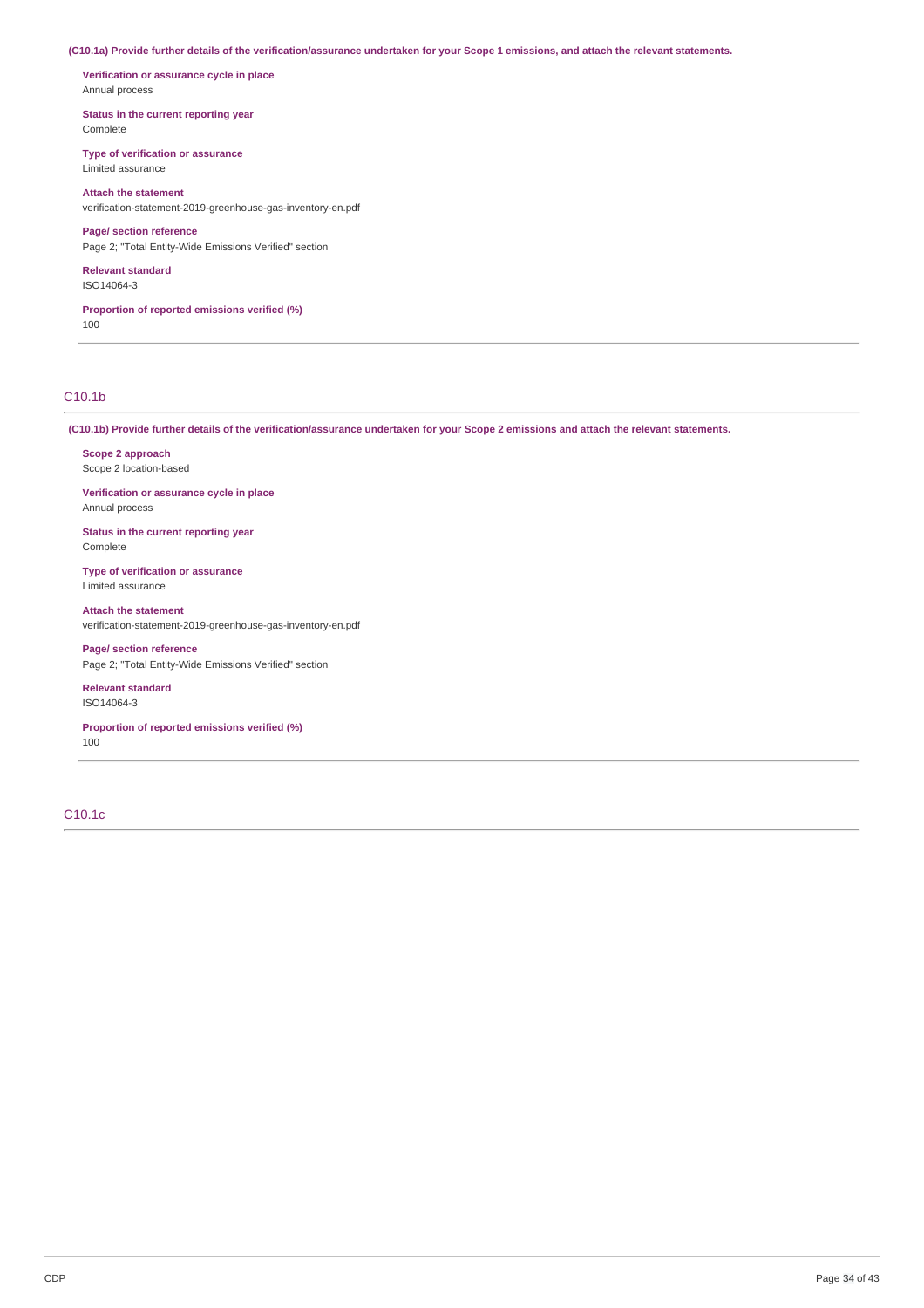#### (C10.1c) Provide further details of the verification/assurance undertaken for your Scope 3 emissions and attach the relevant statements.

**Scope 3 category** Scope 3: Purchased goods and services

**Verification or assurance cycle in place** Annual process

**Status in the current reporting year** Complete

**Type of verification or assurance** Limited assurance

**Attach the statement** verification-statement-2019-greenhouse-gas-inventory-en.pdf

**Page/section reference** Page 2; "Total Entity-Wide Emissions Verified" section

**Relevant standard** ISO14064-3

**Proportion of reported emissions verified (%)** 100

**Scope 3 category** Scope 3: Business travel

**Verification or assurance cycle in place** Annual process

**Status in the current reporting year** Complete

**Type of verification or assurance** Limited assurance

**Attach the statement** verification-statement-2019-greenhouse-gas-inventory-en.pdf

**Page/section reference** Page 2; "Total Entity-Wide Emissions Verified" section

**Relevant standard** ISO14064-3

**Proportion of reported emissions verified (%)** 100

**Scope 3 category** Scope 3: Upstream leased assets

**Verification or assurance cycle in place** Annual process

**Status in the current reporting year** Complete

**Type of verification or assurance** Limited assurance

**Attach the statement** verification-statement-2019-greenhouse-gas-inventory-en.pdf

**Page/section reference** Page 2; "Total Entity-Wide Emissions Verified" section

**Relevant standard** ISO14064-3

**Proportion of reported emissions verified (%)** 100

# C10.2

(C10.2) Do you verify any climate-related information reported in your CDP disclosure other than the emissions figures reported in C6.1, C6.3, and C6.5? No, but we are actively considering verifying within the next two years

#### C11. Carbon pricing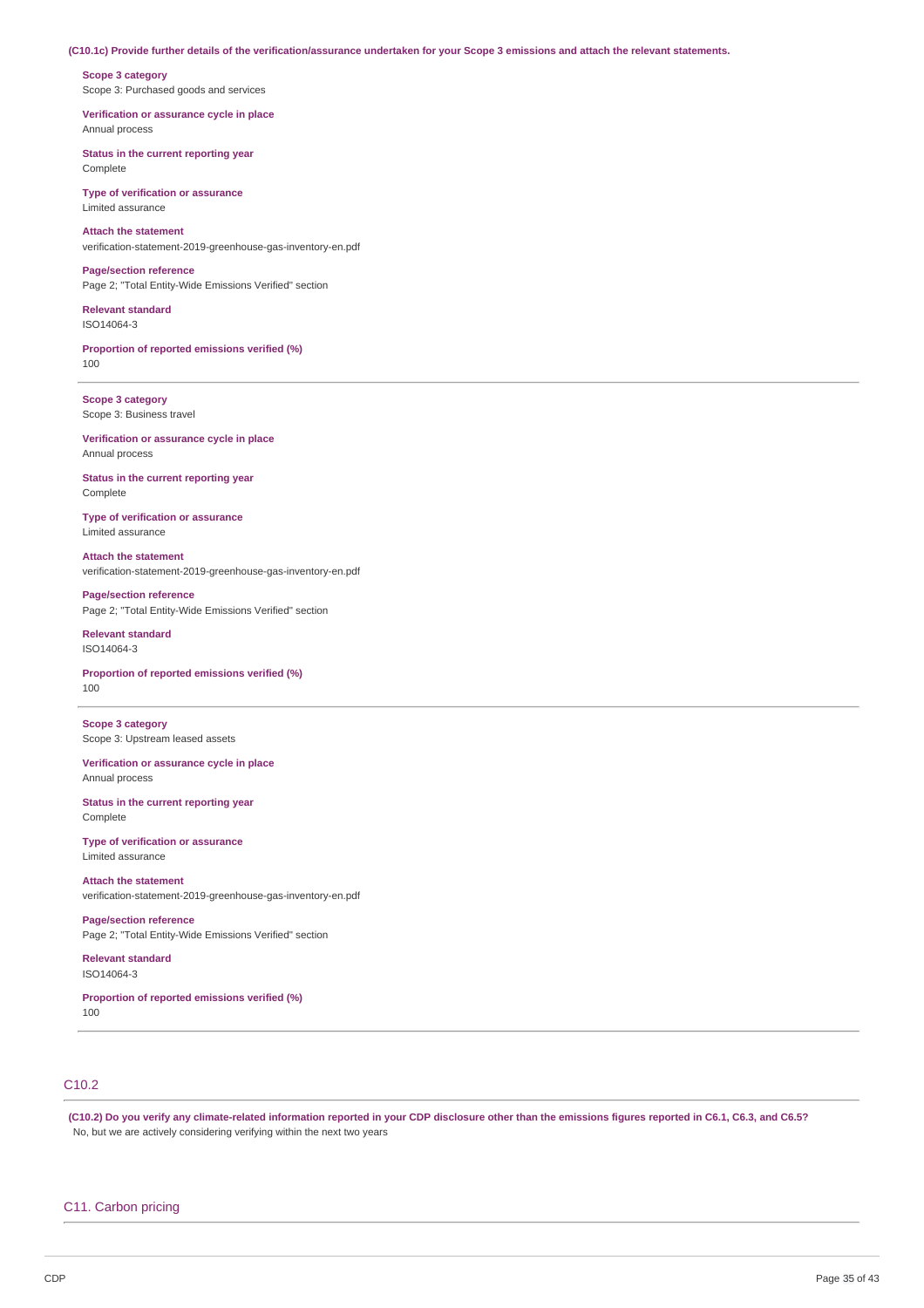# C<sub>11.2</sub>

**(C11.2) Has your organization originated or purchased any project-based carbon credits within the reporting period?** No

# C<sub>11.3</sub>

**(C11.3) Does your organization use an internal price on carbon?** No, but we anticipate doing so in the next two years

#### C12. Engagement

# C<sub>12</sub>.1

**(C12.1) Do you engage with your value chain on climate-related issues?** Yes, our suppliers

## C12.1a

**(C12.1a) Provide details of your climate-related supplier engagement strategy.**

**Type of engagement** Compliance & onboarding

#### **Details of engagement**

Included climate change in supplier selection / management mechanism Climate change is integrated into supplier evaluation processes

#### **% of suppliers by number**

 $\Omega$ 

#### **% total procurement spend (direct and indirect)**

 $\Omega$ 

#### **% of supplier-related Scope 3 emissions as reported in C6.5**

0

### **Rationale for the coverage of your engagement**

As supported by our CIBC Supplier Code of Conduct and our Environmentally Responsible Procurement Standard, CIBC is committed to working with our suppliers to responsibly manage potential environmental risks associated with the goods and services we procure. CIBC screens all current and potential suppliers to which the Standard applies, as CIBC aims to ensure that the suppliers we engage with are aligned with our corporate values, and do not pose a reputational risk to CIBC. This also reduces the risk that CIBC becomes involved with suppliers that may be exposed to potential litigation, that could result in a disruption to the continued upstream supply of necessary goods and services to CIBC. CIBC's Environmentally Responsible Procurement Standard describes the requirements for the procurement of goods and services that may be associated with significant adverse environmental impacts, including climate-related impacts, such as: - Energy Efficiency (efficiency in products/services Energy Star); - Efficient Resource Utilization (efficient use of natural resources in product design/operation); and - Leases (alignment with CIBC's climate objectives, e.g., efficient energy management) Furthermore, CIBC's Environmentally Responsible Procurement Standard identifies spend categories that are considered "high risk" for an environmental-risk perspective. All companies that provide goods and services to CIBC that fall within the "high risk" categories are required to complete a supplier questionnaire that supports our supplier selection process. High risk spend categories include, for example, facilities, computer and office equipment, paper products, print services, real estate services, data centres, etc. Post-selection of suppliers, CIBC continues to monitor suppliers' environmental performance as part of our overall supplier management process. Every two years, CIBC reviews our list of current suppliers and requires that all "high risk" suppliers with annual spend greater than \$250K update their response to CIBC's Environmentally Responsible Procurement Standard, supplier questionnaire.

# **Impact of engagement, including measures of success**

Success is measured by the number of suppliers that CIBC engages with on climate-related issues that successfully meet all of the criteria in our Environmentally Responsible Procurement Standard. These are suppliers who have been identified as providing goods and services to CIBC that may associated with significant adverse environmental impacts. As part of the criteria detailed in our Environmentally Responsible Procurement Standard, these suppliers are required to complete a supplier questionnaire. Their response to the questionnaire is individually evaluated based on a scorecard where meeting environment-related criteria allows the supplier to achieve a weighted score. Areas we evaluate through the questionnaire include: - Environmental management systems; - Environmental initiatives and performance pertaining to their environmental aspects; - Environmental violations; - Product stewardship; - Support of responsible forestry practices; and - Third party certifications. The impact of this engagement is that the supplier's final score is incorporated into the decision making process through which we select our suppliers. Also, environment-related language is included in our contract with the supplier. Furthermore, it is through our evaluation process that we identify suppliers to engage with and support as they strive to improve their environmental performance. Post-selection of suppliers, CIBC continues to monitor suppliers' environmental performance as part of our overall supplier management process, including completion and subsequent re-scoring of the supplier questionnaire at a minimum of once every two years.

#### **Comment**

A value of zero was reported in "% total procurement spend (direct and indirect)" and "% Scope 3 emissions as reported in C6.5" as this is confidential information, and zero was added as a disclosure placeholder.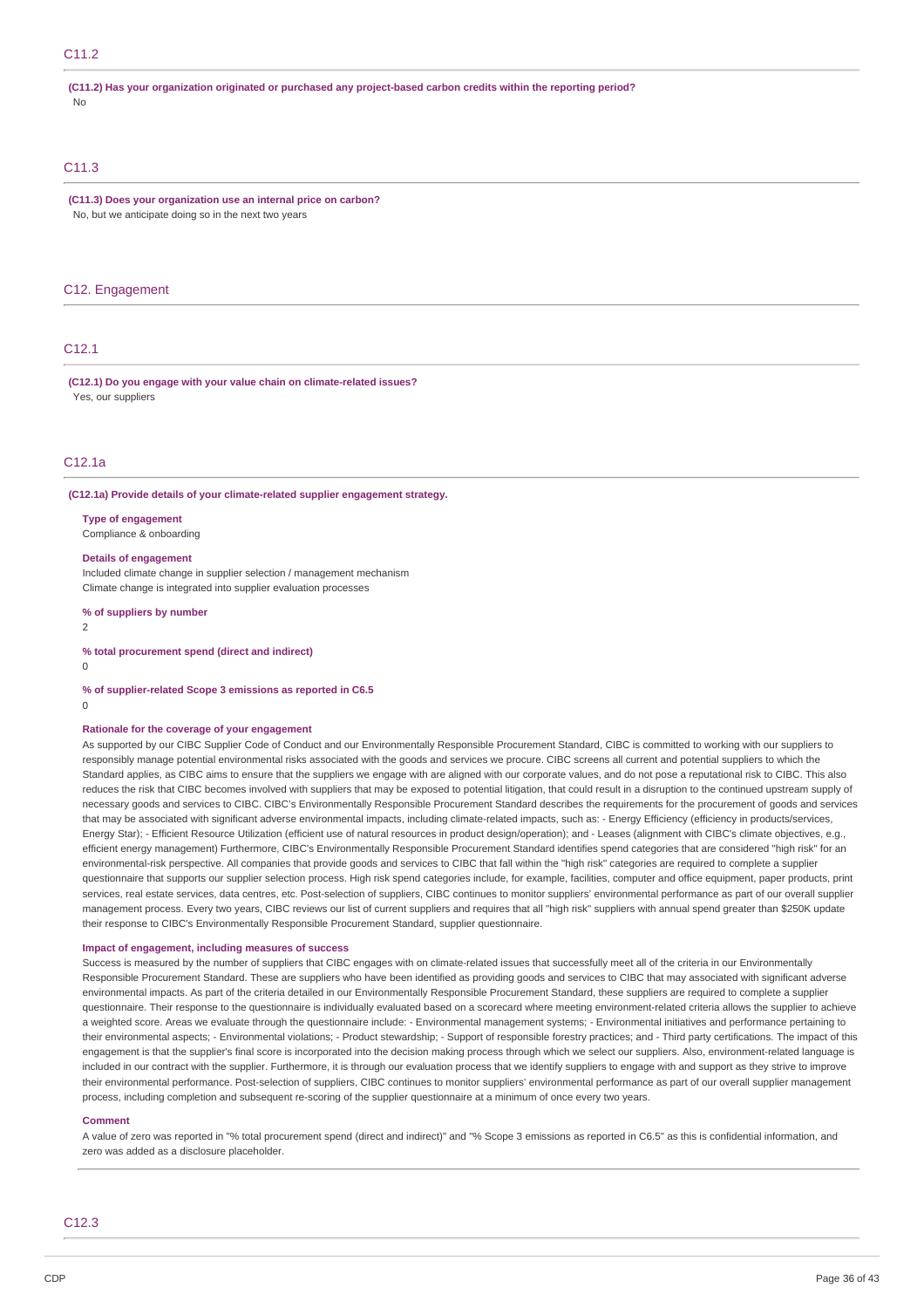(C12.3) Do you engage in activities that could either directly or indirectly influence public policy on climate-related issues through any of the following? Direct engagement with policy makers

Trade associations **Other** 

# C12.3a

#### **(C12.3a) On what issues have you been engaging directly with policy makers?**

| <b>Focus of legislation</b>                    | <b>Corporate</b><br>position | Details of engagement                  | <b>Proposed legislative solution</b>                                                                     |
|------------------------------------------------|------------------------------|----------------------------------------|----------------------------------------------------------------------------------------------------------|
| Other, please specify (Support a price Support |                              | CIBC is a member of the Carbon Pricing | We support advancing the carbon pricing agenda towards the long-term objective of a carbon price applied |
| on carbon)                                     |                              | Leadership Coalition                   | through the global economy.                                                                              |

# C12.3b

**(C12.3b) Are you on the board of any trade associations or do you provide funding beyond membership?** Yes

# C12.3c

(C12.3c) Enter the details of those trade associations that are likely to take a position on climate change legislation.

#### **Trade association**

CIBC is a sustaining member of the Responsible Investment Association (RIA), Canada's industry association for responsible investing. CIBC's Head of Sustainability, Global Investment Banking is on the board of the Responsible Investment Association.

#### **Is your position on climate change consistent with theirs?**

Consistent

#### **Please explain the trade association's position**

The Responsible Investment Association believes that responsible investing, which incorporates environmental, social and governance factors, leads to better risk-adjusted returns, while at the same time contributing to important societal issues including climate change. The Responsible Investment Association recognizes that the world needs to transition to a low-carbon economy to maintain a safe and stable climate, and that responsible investors need to understand how companies are managing their exposure to climate-related risks and opportunities. Primarily, responsible investing is important for the following reasons: 1) to improve risk management, 2) to enhance long-term performance, and 3) to contribute to positive societal change.

#### **How have you influenced, or are you attempting to influence their position?**

CIBC has not influenced nor are we attempting to influence the Responsible Investment Association's position. Our position is consistent with that of the Responsible Investment Association.

# C12.3e

## **(C12.3e) Provide details of the other engagement activities that you undertake.**

CIBC's Environment Risk Management (ERM) group participates in the Canadian Bankers Association – Task Force on Climate-related Financial Disclosures (TCFD) Working Group, a forum for industry peers to develop, share and disseminate best practices for climate-related disclosures, particularly the TCFD recommendations. The intent is to share information on disclosure practices of the CBA membership to facilitate the development of a consistent Canadian banking industry approach to climaterelated disclosure.

The ERM group is also part of Phase II of the UN Environment Programme Finance Initiative (UNEP FI) – Pilot Project for Implementing the TCFD Recommendations for Banks. As part of the second phase of the project, banks are working together to develop consistent and comparable tools, approaches and methodologies to assess vulnerabilities to climate change across all sectors. CIBC is participating in the Oil & Gas and Real Estate working groups that are applying the scenario-based assessment models for transition-related risks and opportunities.

The ERM group is also working with the Canadian Standards Association and various external stakeholders to develop a Canadian Transition Finance Taxonomy that will adequately recognize Canada's natural resource intensive economy and how we can contribute to the transition to a low-carbon economy. The Taxonomy will offer a classification system for economic activities across seven sectors that have the potential to meaningfully reduce GHG emissions. CIBC is participating in the Technical Sub Committee for the Oil & Gas industry.

Lastly, the ERM group is participating in two working groups established to support the implementation of the Principles for Responsible Banking (PRB). The PRB is a bankled initiative supported by UNEP FI, which acts as a framework to help banks align their strategies with societal goals. CIBC is a member of UNEP FI; however, we are not currently a signatory to the PRB. Through our participation in the 'Peer Learning' and 'Progress Monitoring and Evaluation' working groups, we stay connected to the PRB developments as we further evaluate becoming a signatory.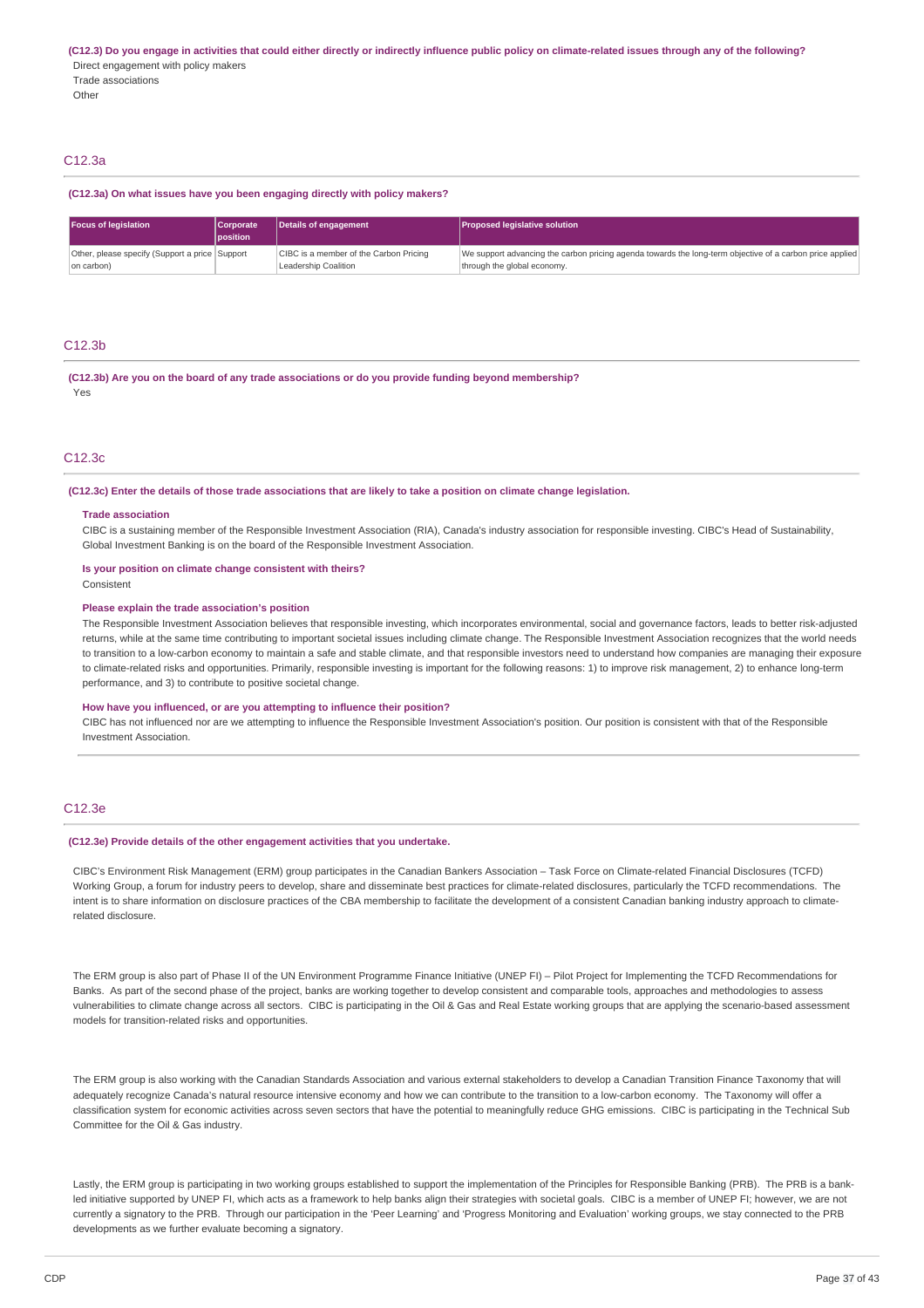## C12.3f

## (C12.3f) What processes do you have in place to ensure that all of your direct and indirect activities that influence policy are consistent with your overall climate **change strategy?**

CIBC has processes in place, including the following, to ensure alignment with our overall climate change strategy.

A. **Corporate Policy** - CIBC's Corporate Environmental Policy sets out the key environmental principles that support CIBC's approach to environmental management, including the efficient use of resources (energy efficiency) and pollution prevention, environmental compliance, continuous improvement, active management of environmental risks inherent in lending and investment activities, responsible procurement and green products and services. All CIBC team members must be familiar with the policy and are responsible for taking reasonable care to ensure that the Bank's activities are conducted in an environmentally prudent manner that contributes over the long term to CIBC shareholder value.

B. **Carbon Management Program** - Climate related issues are integrated into our core business through our Carbon Management Program and supporting policies and standards including our Corporate Environmental Policy, our Responsible Investing Policy, our Environmentally Responsible Procurement Standard, and our Environmental Credit Risk Management Standards and Procedures. Our Carbon Management Program is used to manage the impacts of climate change on our business operations and those of our clients. The on-going Carbon Risk Management Program consists of the following five elements:

1. Managing greenhouse gas emissions from CIBC's operations;

2. Assessing impacts of climate change regulation on CIBC's Credit Portfolio;

3. Tracking and assessing opportunities in emerging North American carbon markets;

4. Developing screening tools for climate change risk in credit risk assessment; and

5. Assessing the physical and transition impacts of climate change to CIBC's operations and to our lending and investment portfolios.

C. **Environmental Risk Management Group** - CIBC's Environmental Risk Management group oversees the implementation of the Corporate Environmental Policy, Environmental Strategy, and supporting programs and provides subject matter expertise across the bank. The Senior Director of Environmental Risk reports to the Senior Vice-President (SVP), Enterprise Risk Management. The SVP, Enterprise Risk Management has executive oversight and advises the Environmental Management Committee and the CRO as required.

D. **Board Oversight** – At the highest governance level, two committees of the Board of Directors – the Risk Management Committee and the Corporate Governance Committee – are charged with overseeing ESG matters, including climate change. The Risk Management Committee assists the Board in fulfilling its responsibilities for defining CIBC's risk appetite and overseeing the bank's risk profile and performance against that criteria. This includes supervising key frameworks, policies and limits related to identifying, measuring, monitoring and controlling CIBC's principal business risks including climate-sensitive risk exposures. The Corporate Governance Committee reviews disclosures on CIBC's approach to conducting its business in an ethical, socially responsible and environmentally conscious manner. CIBC's climate change program is reviewed by the committee on a quarterly basis.

E. **Environmental Management Committee** – The committee, comprised of senior-level executives from across the bank, meets quarterly to provide input on CIBC's environmental strategy and oversight of CIBC's environmental initiatives. The committee is also responsible for helping to facilitate the co-ordination and implementation of environmental performance priorities across the bank.

F. **Corporate Environmental Strategy** – CIBC's strategy includes the following areas of focus:

1. Environmental Performance: CIBC will maintain strong environmental standards as we believe that a healthy and sustainable environment fosters sustainable economic growth.

2. Stakeholder Engagement: CIBC will engage all of our stakeholders to focus our efforts on initiatives where we can have a positive impact, and which are consistent with our client-focused strategy.

3. Responsible Financing and Investing: CIBC will ensure that environmental issues and concerns are considered in all of our financing and investing activities.

4. Green Products and Services: CIBC will provide innovative financial solutions with environmental attributes to our clients.

5. Manage our Footprint: CIBC will maintain a focus on our environmental impact with the objective of reducing our footprint through continuous improvement.

# C12.4

(C12.4) Have you published information about your organization's response to climate change and GHG emissions performance for this reporting year in places **other than in your CDP response? If so, please attach the publication(s).**

#### **Publication**

In mainstream reports, incorporating the TCFD recommendations

# **Status**

**Complete** 

# **Attach the document**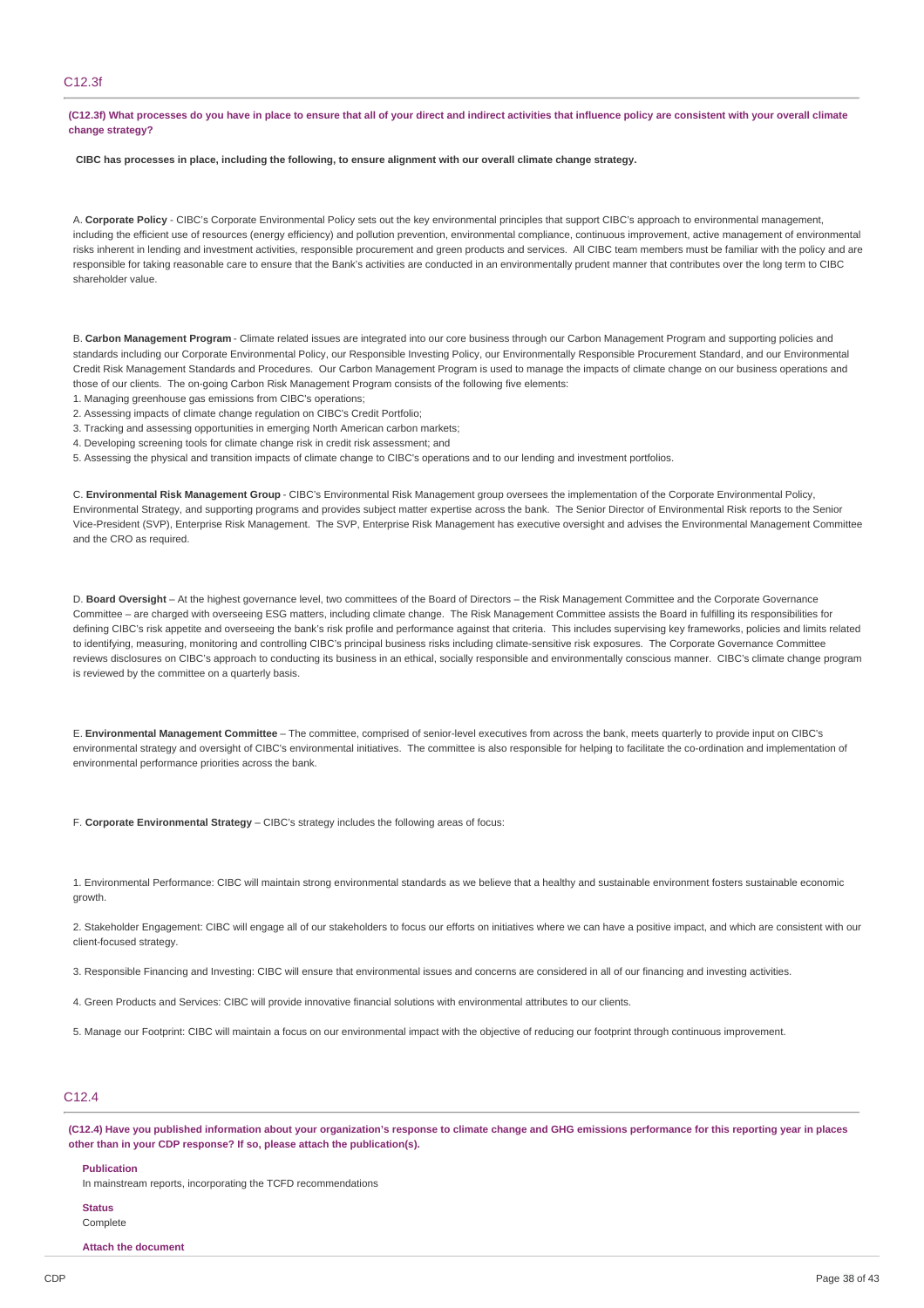building-a-sustainable-future-report-en.pdf

#### **Page/Section reference**

Entire document relates to CIBC's response to climate change

### **Content elements**

Governance Strategy Risks & opportunities Emissions figures Emission targets Other metrics

## **Comment**

"Building a Sustainable Future. CIBC's TCFD Report – September 2019"

#### **Publication**

In voluntary sustainability report

**Status** Complete

**Attach the document** cibc-esg-2019-en.pdf

#### **Page/Section reference**

Section 3.0 – Responsible Banking (pages 33-46) focuses on climate change, including climate change metrics

#### **Content elements**

Governance Emissions figures Emission targets Other metrics

## **Comment**

"CIBC's 2019 Sustainability Report and Public Accountability Statement"

# **Publication**

In voluntary communications

#### **Status** Complete

**Attach the document** cibc-2019-esg-data-tables-en.xlsx

# **Page/Section reference**

"Environment" worksheet of the attached excel file

# **Content elements**

Governance Emissions figures Emission targets Other metrics

**Comment** "ESG Data Tables"

**Publication** In mainstream reports

#### **Status** Complete

**Attach the document** ar-19-en.pdf

**Page/Section reference** Page 77 discusses environmental and related social risk

## **Content elements**

Governance Strategy Risks & opportunities

**Comment** "CIBC's 2019 Annual Report"

**Publication** In voluntary communications

**Status** Complete

## **Attach the document**

cibc-climate-change-disclosure-statement-mar2019-en.pdf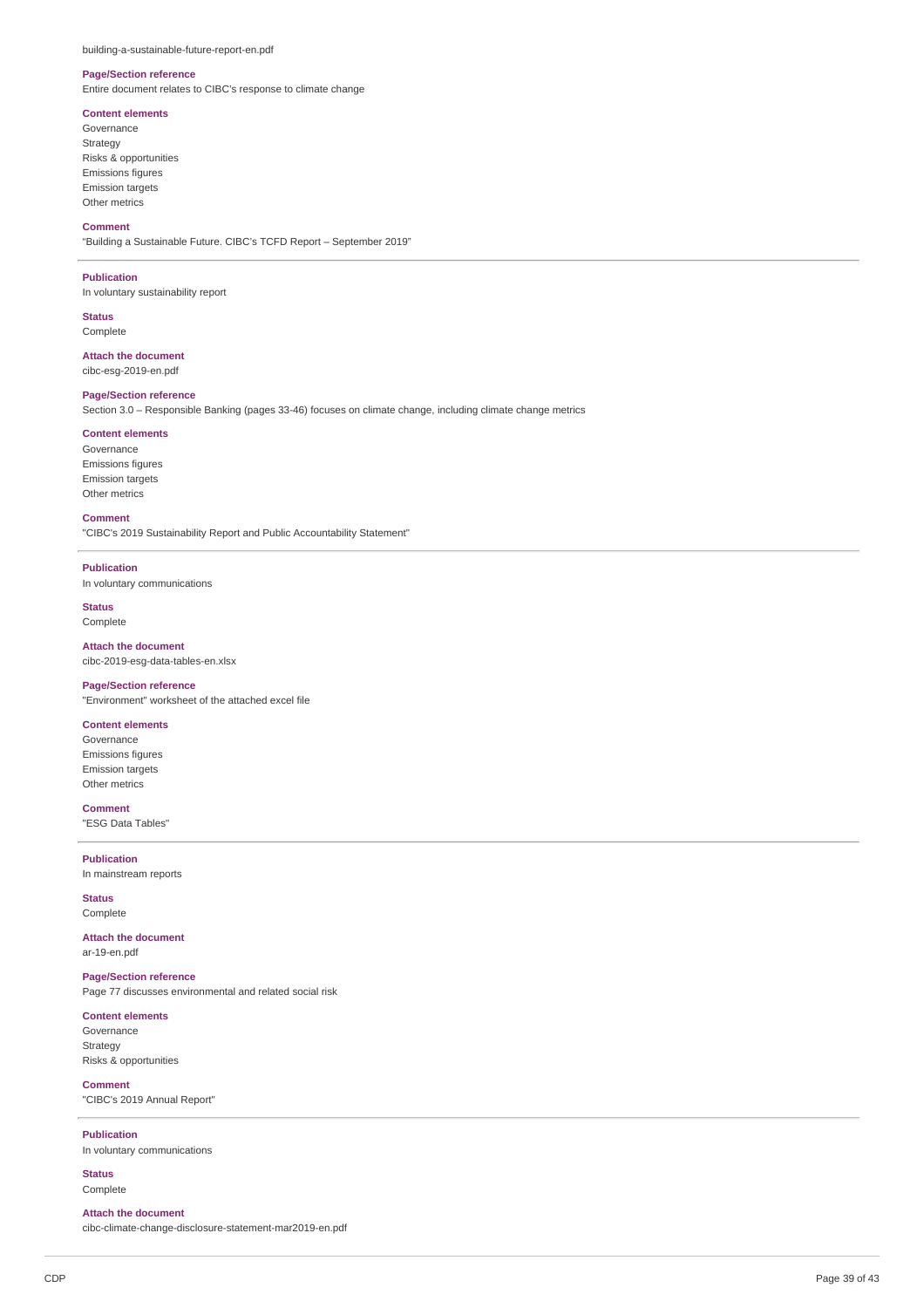#### **Page/Section reference**

The whole document relates to climate change and GHG

#### **Content elements**

Governance Strategy Risks & opportunities Emission targets

#### **Comment**

"Climate Change Disclosure Statement - March 2019"

# C-FS12.5

# **(C-FS12.5) Are you a signatory of any climate-related collaborative industry frameworks, initiatives and/or commitments?**

|                     | Industry collaboration                                                                                                          | <b>Comment</b> |
|---------------------|---------------------------------------------------------------------------------------------------------------------------------|----------------|
| Reporting framework | Equator Principles<br>Principles for Responsible Investment (PRI)<br>Task Force on Climate-related Financial Disclosures (TCFD) |                |
| Industry initiative | Principles for Responsible Investment (PRI)<br>UNEP FI<br>UNEP FI TCFD Pilot                                                    |                |
| Commitment          | Please select                                                                                                                   |                |

## C14. Portfolio Impact

# C-FS14.1

(C-FS14.1) Do you conduct analysis to understand how your portfolio impacts the climate? (Scope 3 portfolio impact)

|                                             | We conduct analysis on our portfolio's impact on the climate | Disclosure metric         | <b>Comment</b>            |
|---------------------------------------------|--------------------------------------------------------------|---------------------------|---------------------------|
| Bank lending (Bank)                         | No, but we plan to do so in the next two years               | <not applicable=""></not> |                           |
| Investing (Asset manager)                   | No, but we plan to do so in the next two years               | <not applicable=""></not> |                           |
| Investing (Asset owner)                     | No, but we plan to do so in the next two years               | <not applicable=""></not> |                           |
| Insurance underwriting (Insurance company)  | <not applicable=""></not>                                    | <not applicable=""></not> | <not applicable=""></not> |
| Other products and services, please specify | Please select                                                | <not applicable=""></not> |                           |

# C-FS14.1c

#### (C-FS14.1c) Why do you not conduct analysis to understand how your portfolio impacts the climate? (Scope 3 Category 15 "Investments" emissions or alternative **carbon footprinting and/or exposure metrics)**

We do not conduct analysis to understand and measure our portfolio impacts on climate since we focused our efforts in 2019 on developing products and services to reduce our portfolio impacts on climate change. We are currently developing the framework for a process to understand how our portfolio impacts climate change. As a bank, we have relatively low carbon emissions from our own operations and the biggest contribution we can have on the transition to a low carbon economy is through our lending and investing. In 2019 we set a target to support \$150 billion in sustainable finance by 2027 as a way to focus on lending and other services to our clients that have a positive impact on climate change and reduce the impacts of our portfolio. By the end of 2019, we achieved 18% of our target.

With the introduction of the United Nations Environment Programme (UNEP), Principles for Responsible Banking, we have been participating in working groups to evaluate becoming a signatory to the principles, which includes committing to disclosure related to understanding how our portfolio impacts climate change. We are also evaluating becoming a member of the Partnership for Carbon Accounting Financials (PCAF) and adopting their methodology for measuring and disclosing the greenhouse gas emissions associated with our lending and investing.

# C-FS14.3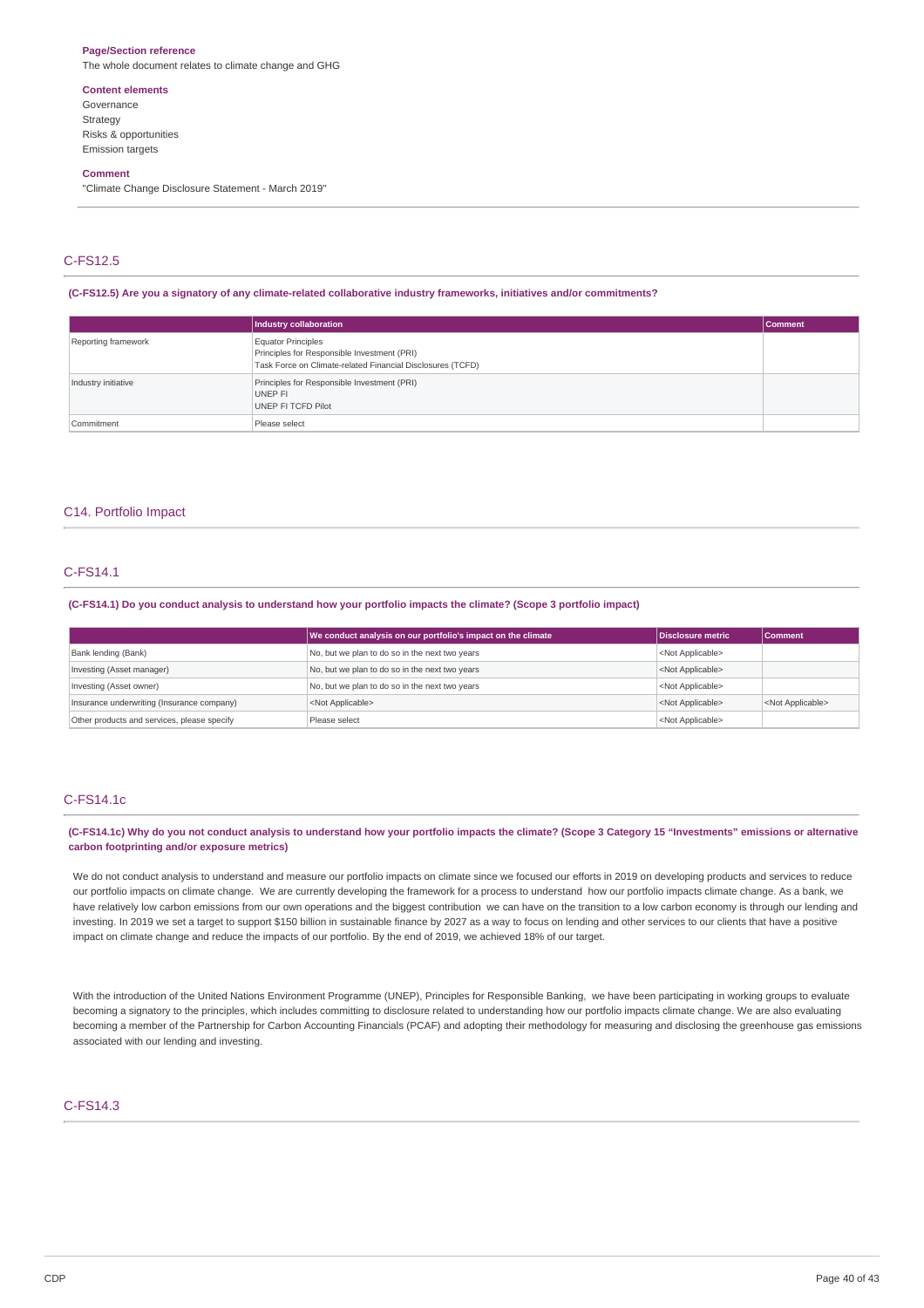# **(C-FS14.3) Are you taking actions to align your portfolio to a well below 2-degree world?**

|                                                            | We are taking<br>actions to align our<br>portfolio to a well<br>below 2-degree<br>world | Please explain                                                                                                                                                                                                                                                                                                                                                                                                                                                                                                                                                                                                                                                               |
|------------------------------------------------------------|-----------------------------------------------------------------------------------------|------------------------------------------------------------------------------------------------------------------------------------------------------------------------------------------------------------------------------------------------------------------------------------------------------------------------------------------------------------------------------------------------------------------------------------------------------------------------------------------------------------------------------------------------------------------------------------------------------------------------------------------------------------------------------|
| Bank<br>lending<br>(Bank)                                  | No, but we plan to<br>vears                                                             | We are participating in working groups within the United Nations Environment Programme (UNEP) - Principles for Responsible Banking (PRB) to evaluate becoming a signatory<br>do so in the next two to the principles. This would include committing to the required disclosure and setting targets related to aligning our lending portfolio to the Paris commitment (2-degree world).<br>We expect to become a signatory to the PRB in 2021. We are also evaluating becoming a member of the Partnership for Carbon Accounting Financials (PCAF) and adopting<br>their methodology for measuring and disclosing the greenhouse gas emissions associated with our lending.   |
| Investing<br>(Asset<br>manager)                            | No, but we plan to<br>vears                                                             | We are participating in working groups within the United Nations Environment Programme (UNEP) - Principles for Responsible Banking (PRB) to evaluate becoming a signatory<br>do so in the next two to the principles. This would include committing to the required disclosure and setting targets related to aligning our lending portfolio to the Paris commitment (2-degree world).<br>We expect to become a signatory to the PRB in 2021. We are also evaluating becoming a member of the Partnership for Carbon Accounting Financials (PCAF) and adopting<br>their methodology for measuring and disclosing the greenhouse gas emissions associated with our investing. |
| Investing<br>(Asset<br>owner)                              | No, but we plan to<br>years                                                             | We are participating in working groups within the United Nations Environment Programme (UNEP) - Principles for Responsible Banking (PRB) to evaluate becoming a signatory<br>do so in the next two to the principles. This would include committing to the required disclosure and setting targets related to aligning our lending portfolio to the Paris commitment (2-degree world).<br>We expect to become a signatory to the PRB in 2021. We are also evaluating becoming a member of the Partnership for Carbon Accounting Financials (PCAF) and adopting<br>their methodology for measuring and disclosing the greenhouse gas emissions associated with our investing. |
| Insurance<br>underwriting<br>(Insurance<br>company)        | <not applicable=""></not>                                                               | <not applicable=""></not>                                                                                                                                                                                                                                                                                                                                                                                                                                                                                                                                                                                                                                                    |
| Other<br>products<br>and<br>services,<br>please<br>specify | Please select                                                                           |                                                                                                                                                                                                                                                                                                                                                                                                                                                                                                                                                                                                                                                                              |

# C15. Signoff

# C-FI

(C-FI) Use this field to provide any additional information or context that you feel is relevant to your organization's response. Please note that this field is optional **and is not scored.**

# C15.1

**(C15.1) Provide details for the person that has signed off (approved) your CDP climate change response.**

|       | Job title                                         | Corresponding job category |
|-------|---------------------------------------------------|----------------------------|
| Row 1 | Senior Vice President, Enterprise Risk Management | stress unit manager        |

# SC. Supply chain module

# SC0.0

**(SC0.0) If you would like to do so, please provide a separate introduction to this module.**

## SC0.1

**(SC0.1) What is your company's annual revenue for the stated reporting period?**

|       | <b>Annual Revenue</b> |
|-------|-----------------------|
| Row 1 | '8600000000<br>.      |

# SC0.2

**(SC0.2) Do you have an ISIN for your company that you would be willing to share with CDP?** No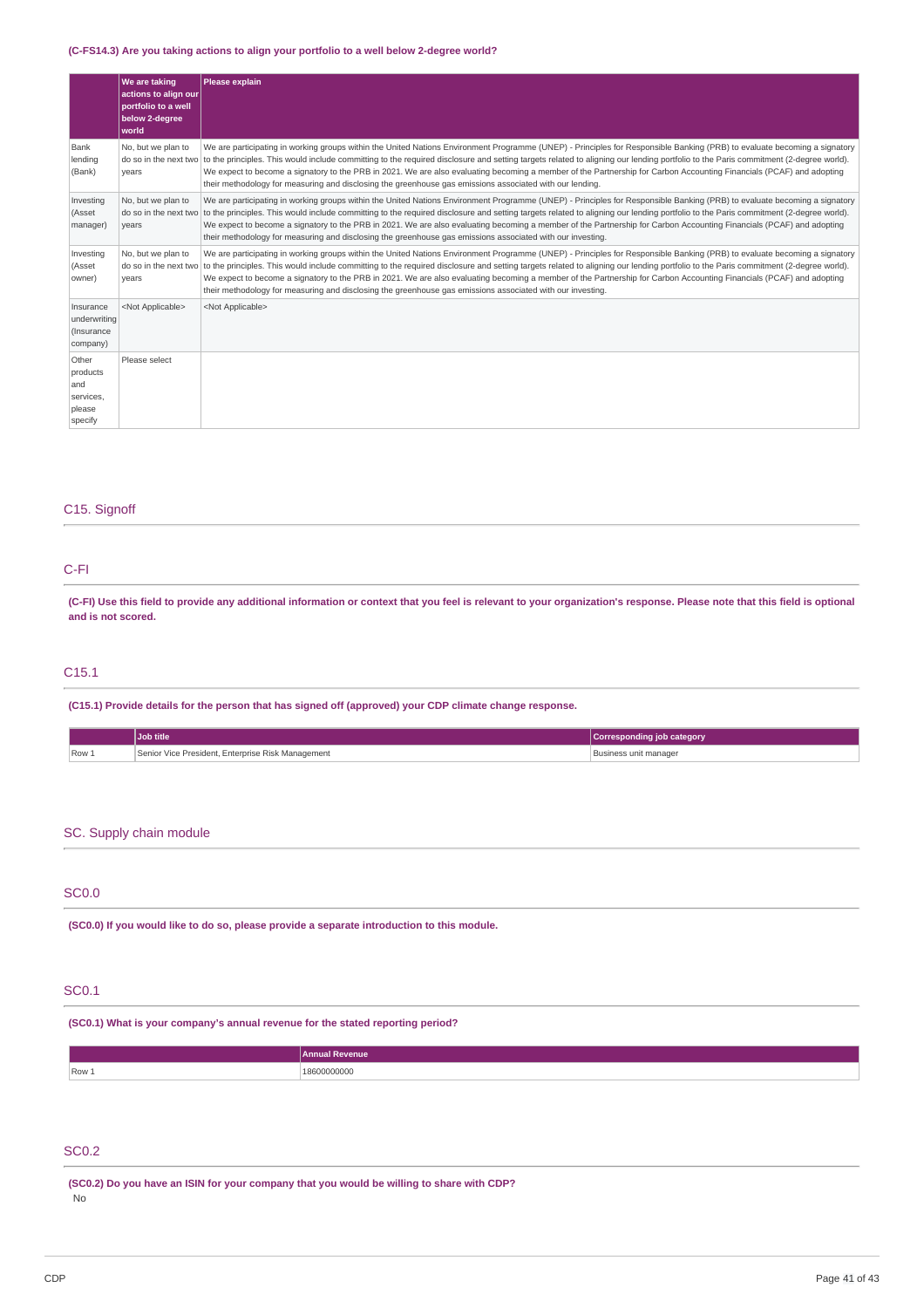## SC1.1

(SC1.1) Allocate your emissions to your customers listed below according to the goods or services you have sold them in this reporting period.

**Requesting member** TD Bank Group

**Scope of emissions** Scope 1

**Allocation level** Company wide

**Allocation level detail** <Not Applicable>

**Emissions in metric tonnes of CO2e**

19

**Uncertainty (±%)**

 $\overline{2}$ 

#### **Major sources of emissions**

GHG emissions stemming from on-site combustion of energy used by INTRIA-occupied facilities, generally for space heating and hot water provision.

**Verified**

No

#### **Allocation method**

Allocation based on the market value of products purchased

Please explain how you have identified the GHG source, including major limitations to this process and assumptions made Sources over which INTRIA has operational control.

**Requesting member** TD Bank Group

**Scope of emissions** Scope 2

**Allocation level** Company wide

**Allocation level detail** <Not Applicable>

**Emissions in metric tonnes of CO2e** 30

**Uncertainty (±%)**

6

#### **Major sources of emissions**

GHG emissions stemming from purchased electricity used by INTRIA-occupied facilities, such as for lighting, plug loads, HVAC, etc.

**Verified** No

# **Allocation method**

Allocation based on the market value of products purchased

Please explain how you have identified the GHG source, including major limitations to this process and assumptions made Sources over which INTRIA has operational control

## SC1.2

**(SC1.2) Where published information has been used in completing SC1.1, please provide a reference(s).**

We use primary data based on INTRIA revenue to allocate emissions. We do not use published industry average data. As our goods and services are primarily nonphysical, we use an economic allocation approach based on market value, as defined by the GHG Protocol Corporate Value Chain (Scope 3) Accounting and Reporting Standard. Revenue is used as the market value metric. To allocate Scope 1 emissions to a client, corporate total Scope 1 emissions are multiplied by the ratio of the client's spend with us versus our total revenue. The same approach is taken for Scope 2 emissions.

# SC1.3

(SC1.3) What are the challenges in allocating emissions to different customers, and what would help you to overcome these challenges?

| <b>Allocation challenges</b>                                                                          | Please explain what would help you overcome these challenges                              |
|-------------------------------------------------------------------------------------------------------|-------------------------------------------------------------------------------------------|
| Diversity of product lines makes accurately accounting for each product/product line cost ineffective | Development of a GHG emission calculator, and calculation quidance, for digital products. |